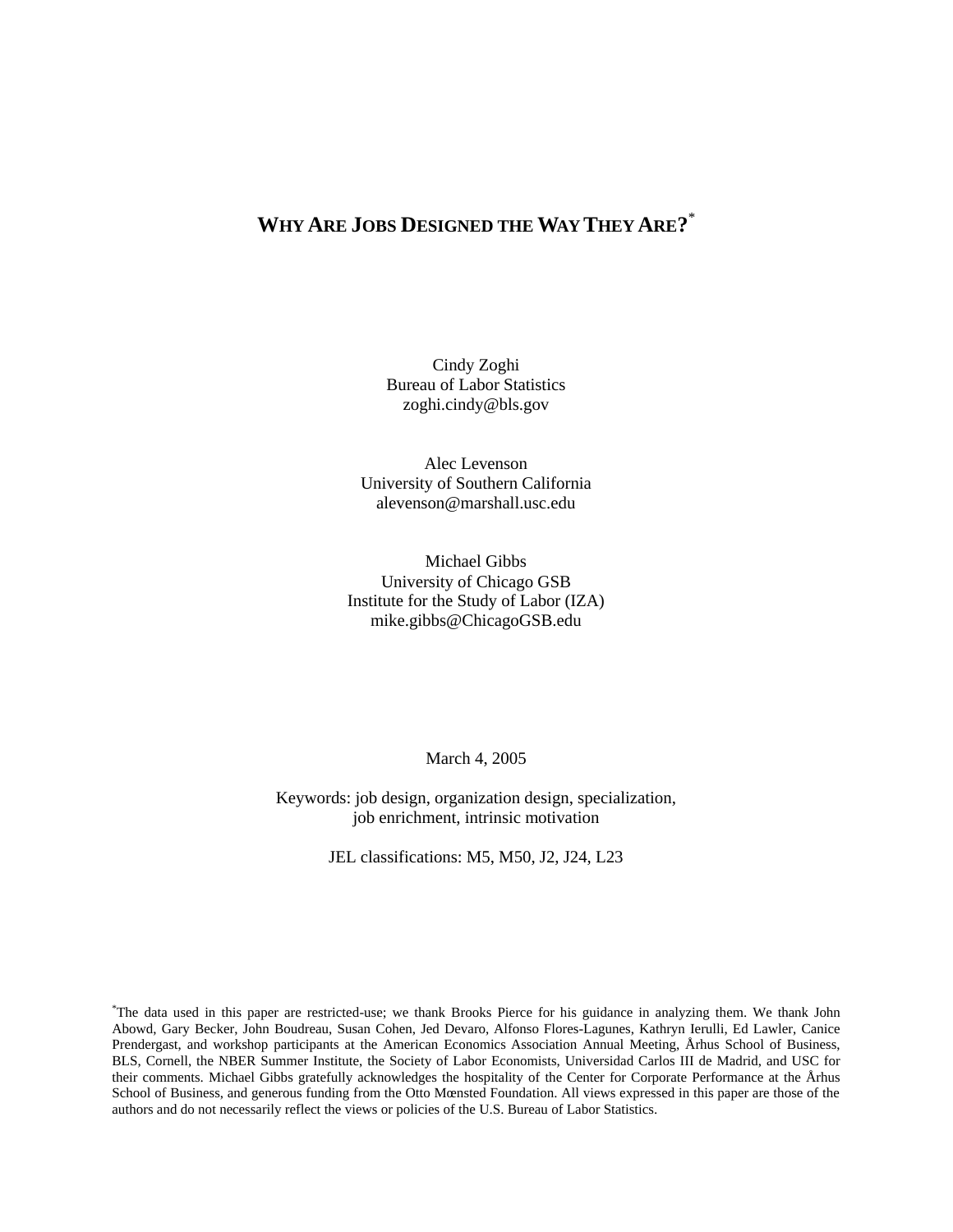## **WHY ARE JOBS DESIGNED THE WAY THEY ARE?**

### **Abstract**

In this paper we study job design. Will an organization plan precisely how the job is to be done ex ante, or ask workers to determine the process as they go? We first model this decision and predict complementarity between these job attributes: multitasking, discretion, skills, and interdependence of tasks. We argue that characteristics of the firm and industry (e.g., product and technology, organizational change) can explain observed patterns and trends in job design. We then use novel data on these job attributes to examine these issues. As predicted, job designs tend to be 'coherent' across these characteristics within the same job. Job designs also tend to follow similar patterns across jobs in the same firm, and especially in the same establishment: when one job is optimized ex ante, others are more likely to be also. There is some evidence that firms may segregate different types of job designs across different establishments.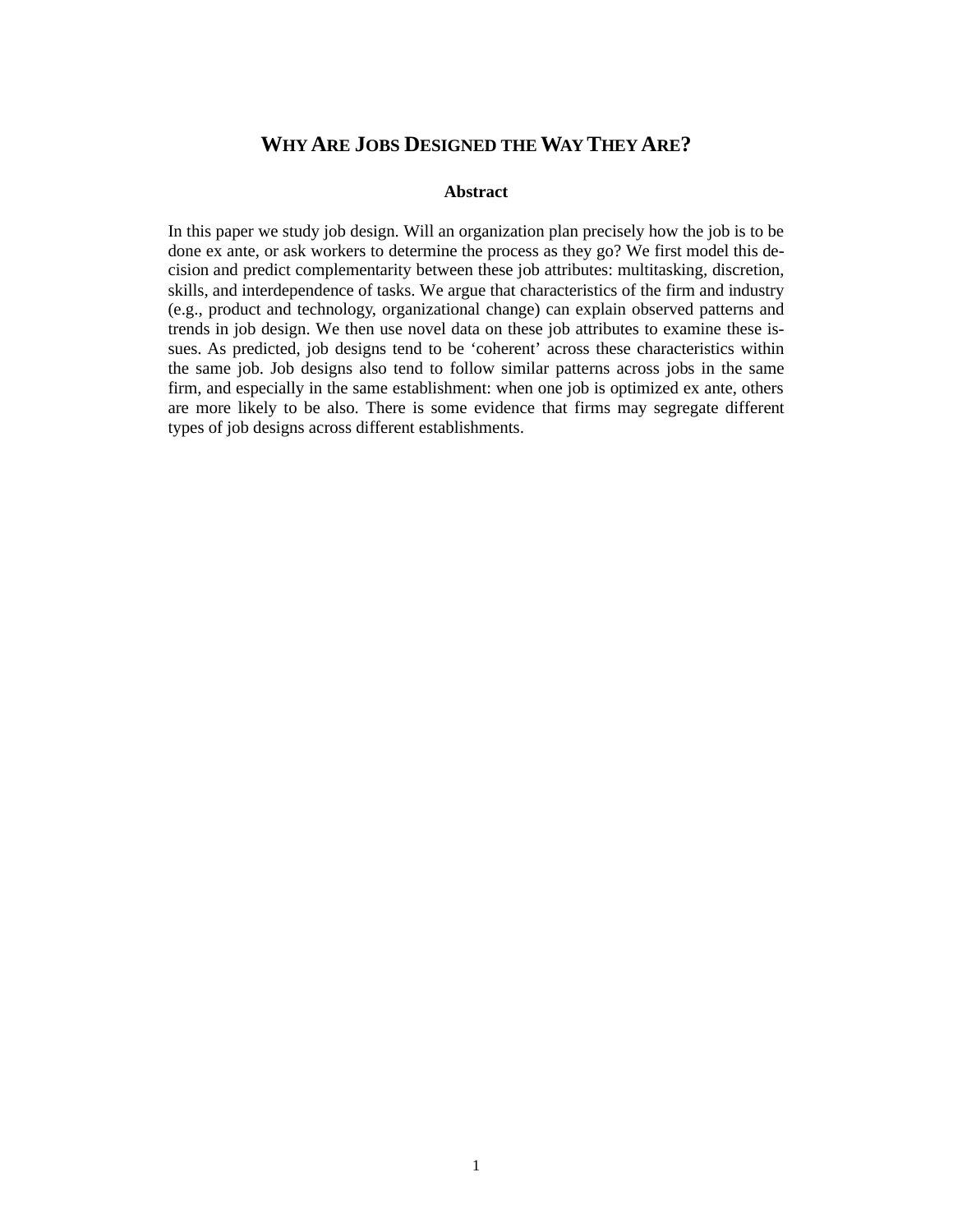#### **1. Introduction**

Job design is a fundamental issue in organization design. Which tasks should be put together in the same job, what skills and training are needed, what decisions the employee is allowed to make, with whom the employee works, and related questions are crucial for efficiency and innovation. These issues have long been a focus of social psychology, which has a large literature on effects of job "enrichment" on intrinsic motivation. By contrast, job design has been underemphasized in economics, with some notable exceptions such as Adam Smith's (1776) discussion of specialization.

Empirical evidence suggests that there are patterns and trends in job design. For example, the management research literature and evidence from large organizations (Cohen & Bailey, 1997; Lawler, Mohrman & Benson, 2001) suggest a trend in recent decades toward teams and human resource practices associated with job "enrichment"; i.e., multitasking instead of specialization, and greater employee discretion. In addition, this job design approach seems to be positively associated with organizational change (Milgrom & Roberts 1990, 1995; Caroli & Van Reenen 2001). Finally, a substantial literature argues that organizational change in recent years has been skill-biased, leading to increasing returns to skills and a greater emphasis on higher-skilled workers in firms that have undergone change (Autor, Katz & Krueger 1998; Bresnahan, Brynjolfsson & Hitt 1999; Autor, Levy & Murname 2001; Zoghi & Pabilonia 2004).

In this paper, we present an economic analysis of job design. We first develop a model based on a simple idea: combining interdependent tasks in a job may enable the worker to learn process improvements. If this effect dominates gains from specialization, then multitasking leads to greater productivity. Learning should be greater for high-skill workers who are given discretion. Thus, interdependence may lead to multitask jobs, and greater discretion and skills.

We then consider the causes of intertask learning. If the firm optimizes ex ante, there is little scope for the worker to learn, and specialization is likely to dominate multitasking. Historically, this has been called "scientific engineering" or "Taylorism." On the other hand, when investments in ex ante optimization have low returns, firms may adopt a continuous improvement approach, designing jobs to optimize worker learning. For example, firms in rapidly changing environments may choose multitasking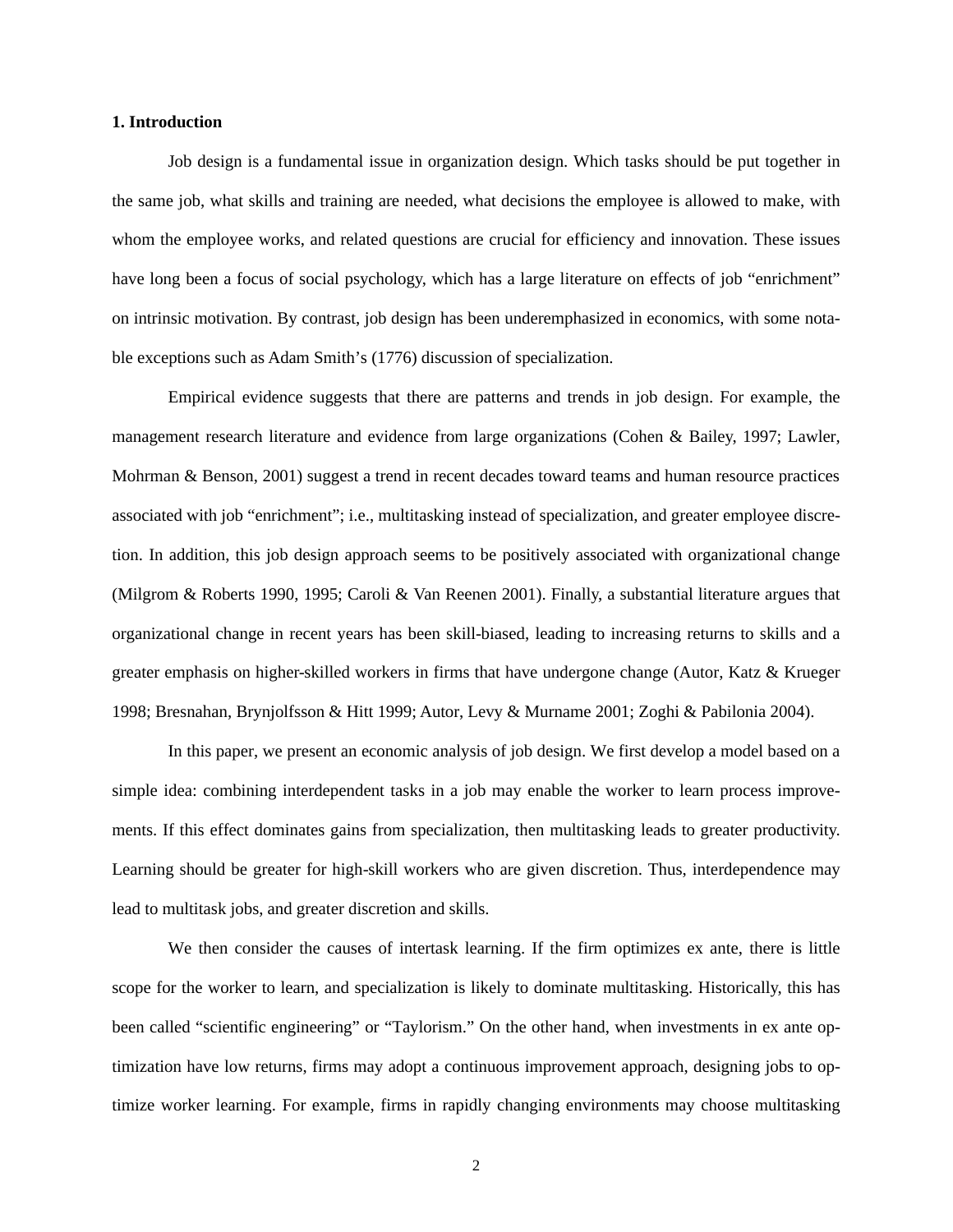and decentralization because of greater scope for workers to learn new methods. Therefore, job design should be related to such characteristics of the firm's environment--its product, industry, and technology- yielding patterns of job design within firms, and within establishments in the same firm. This can explain trends toward broader job design and greater worker discretion, and the association of job design attributes with organizational change.

The second part of the paper analyzes a unique, nationally representative dataset on job design. The BLS National Compensation Survey measures job design attributes, including multitasking, discretion, skills, and interdependence. As predicted, we find that all four are strongly positively correlated. There is a tendency for firms to choose either a "modern" approach (high on all job design dimensions) or a "classical" approach (low on all dimensions) at the establishment level. This is consistent with our arguments that job design approaches vary with the firm's product and market characteristics. At the firm level, there is a tendency to push job design toward extremes, choosing modern design in some establishments and classical design in others. This is consistent with multi-establishment firms using establishments to isolate modern and classical jobs from each other to maximize the benefits of job design.

#### **2. A Theory of Job Design**

We now present a simple theory of job design based on Lindbeck  $&$  Snower (2000) and Gibbs  $&$ Levenson (2002). See also Dessein & Santos (2004) for similar ideas. Output depends on two tasks:

$$
Q = X_1 \cdot X_2^{\alpha},
$$

where  $X_i$  is output from task i, and  $\alpha > 0$  reflects comparative advantage of the tasks in producing output.

Output on each task depends on the fraction of the worker's time allocated to that task (τ for the first task, 1-τ for the second). If the worker performs both tasks, output also depends on the extent of *intertask learning*: in performing one task, the worker improves output on the other. For example, a worker who performs both tasks should better understand what to emphasize in performing each task, leading to lower costs or better quality. Exposing a worker to a broader set of tasks also may lead to more innovation and creativity. Using the familiar example of academia, most universities are organized to combine teach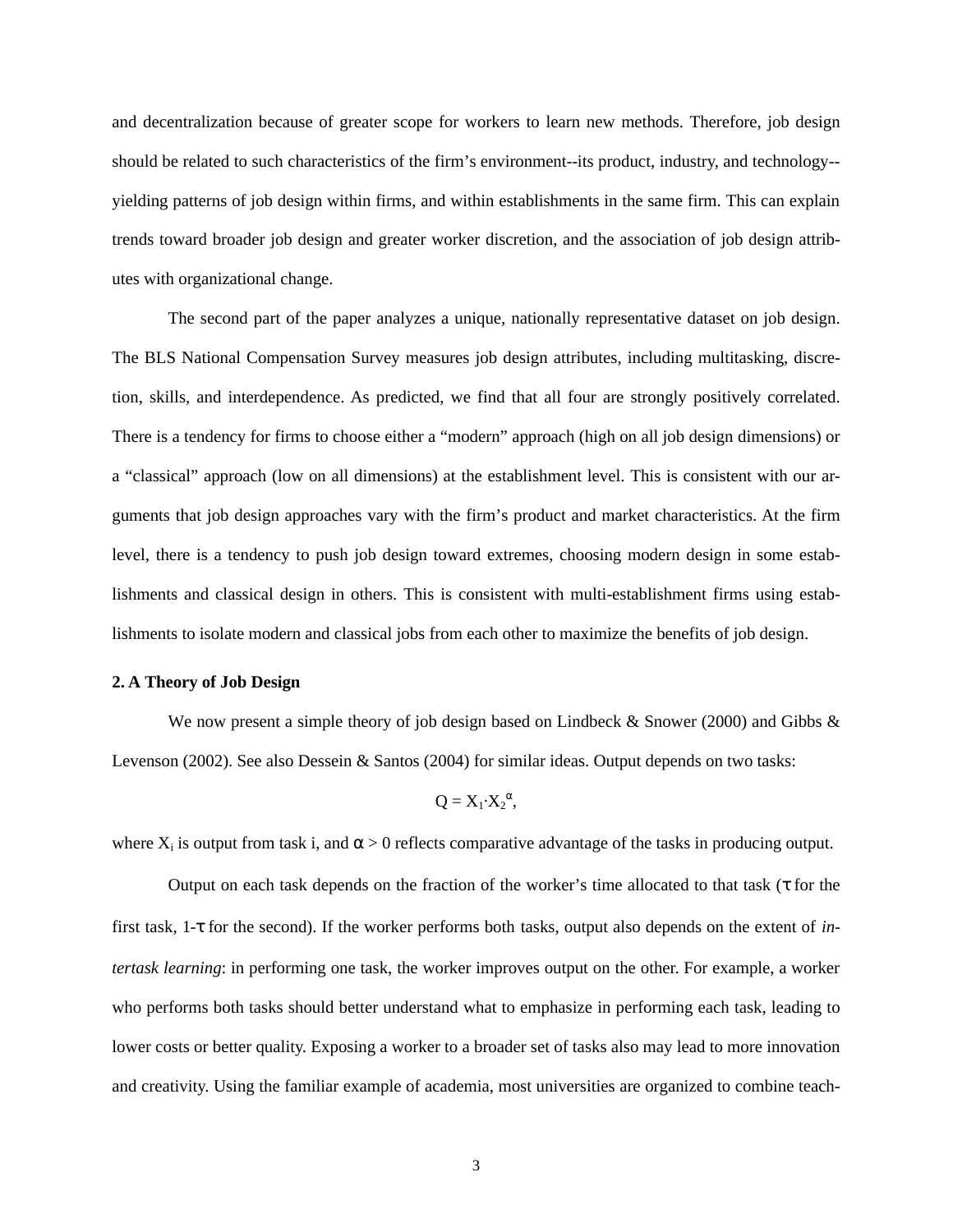ing and research, because in most cases working on each improves work on the other. Similarly, interdisciplinary research is often encouraged because it tends to lead to more creative new research topics.

The extent that output improves on the second task is proportional to time spent on the first task:

$$
X_1 = s\tau + k(1-\tau); \qquad \qquad X_2 = s(1-\tau) + k\tau,
$$

where  $s =$  the marginal product of time spent on each task, and  $k =$  the degree of intertask learning. The learning effects are not as strong as the direct effects,  $s > k$ .

Workers have skills (innate ability or human capital) h. It is natural to assume that intertask learning is stronger for more skilled workers:  $k = k(h)$ ,  $dk/dh > 0$ .

Consider two job design cases for two identical workers. The first is specialization: each task is assigned to a different worker. The second is multitask jobs: each task is assigned to both workers, and output is the sum of the outputs  $Q_i$  for each. As in Becker & Murphy (1992), there are coordination costs C if workers are specialized, but none if workers have multitask jobs.

#### *a. Specialized Jobs*

In this case, one worker focuses on task 1 (sets  $\tau = 1$ ); the other focuses on task 2 (sets  $\tau = 0$ ). Their work is then combined to make total output. A simple example might be an assembly line. Thus,

(1) 
$$
Q_{\text{specialized}} = s^{1+\alpha} - C.
$$

Because output is multiplicative in  $X_1$  and  $X_2$ , there are gains from specialization, as  $\tau$  can be set to 0 or 1 rather than forcing a convex combination of time on each task. However, these are offset by coordination costs. When workers specialize, there are no gains from intertask learning.

#### *b. Multitask Jobs*

In this case each worker devotes time to both tasks. Output for worker i is:

$$
Q_i = (s\tau + k(1-\tau))(s(1-\tau) + k\tau)^{\alpha}.
$$

 $\tau$  is chosen to optimize  $Q_i$  for each worker:

$$
\tau^* = \frac{s - \alpha k}{(1 + \alpha)(s - k)};
$$
  

$$
1 - \tau^* = \frac{s\alpha - k}{(1 + \alpha)(s - k)}.
$$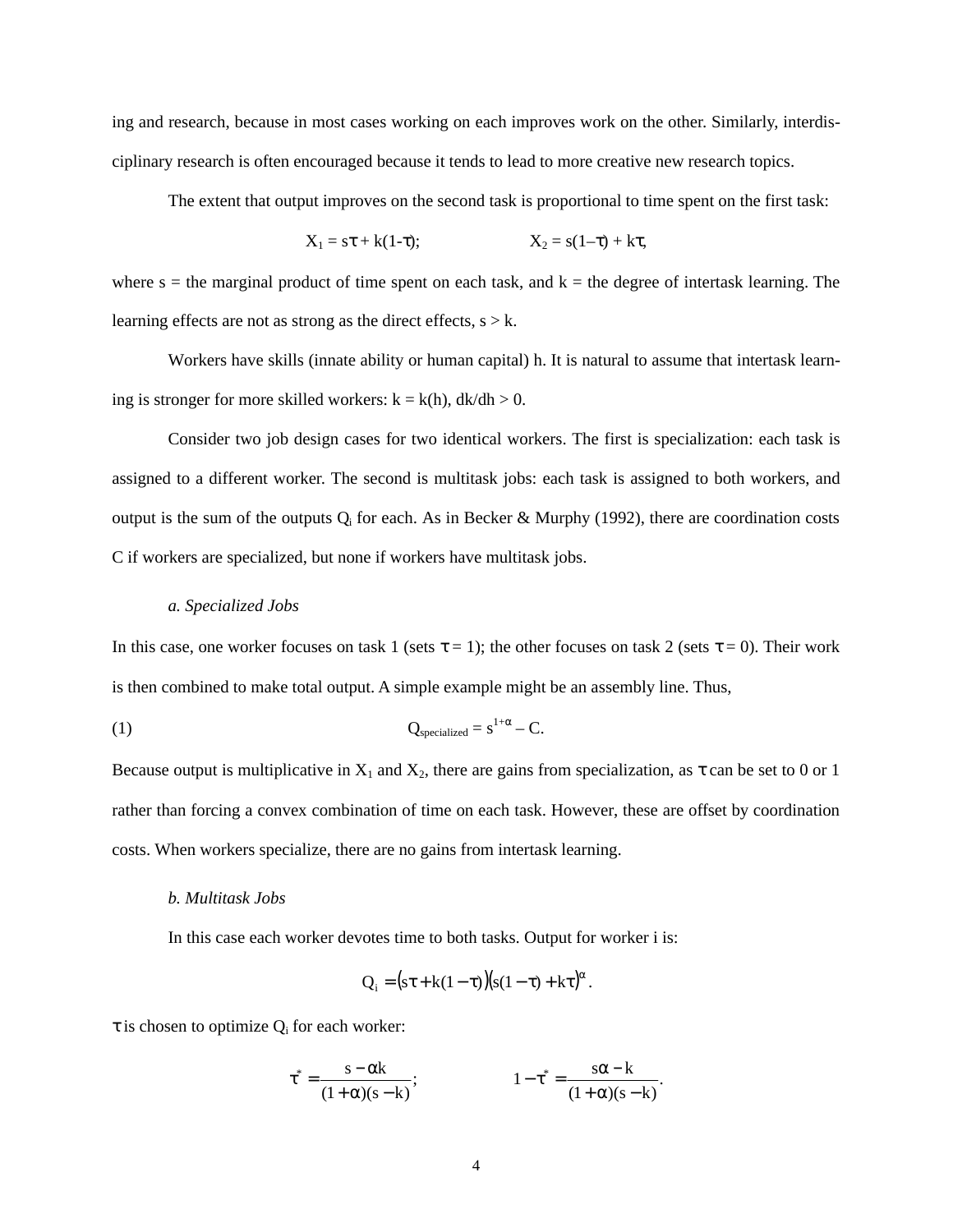For there to be multitask jobs with  $\tau \in (0,1)$ ,  $\alpha$  cannot be too different from 1 in either direction (so that s– $\alpha$ k > 0, and s $\alpha$ –k > 0). Thus we should see multitask jobs only if the relative marginal product of tasks is not too divergent; i.e., if comparative advantage is not too strong.

Given the allocation of time between the two tasks, individual worker output is given by substituting  $\tau^*$  and  $1-\tau^*$  into  $Q_i$  above. Total output is twice this for two multitasking workers:

(2) 
$$
Q_{\text{multitask}} = 2\alpha^{\alpha} \left(\frac{s+k}{1+\alpha}\right)^{1+\alpha}.
$$

-

For example, if  $k = 0$  and  $\alpha = 1$ , then  $Q_{multitsak} = \frac{1}{2} \cdot s^2$ , and  $Q_{specialized} = s^2 - C$ , which is greater than  $Q_{multitsak}$ as long as C is not too large. Comparing (1) and (2), as  $\alpha$  diverges from 1 in either direction, specialization is more likely to be the best design because of comparative advantage.<sup>1</sup>

The effects of higher marginal product s are also ambiguous, since higher s increases output for both specialized and multitask jobs. The elasticity of output with respect to s in each case is:

$$
E_{\text{multitask}} = (1 + \alpha) \left( \frac{s}{s + k} \right)
$$
  

$$
E_{\text{specialized}} = (1 + \alpha).
$$

If  $k > 0$  (the only reason for multitask jobs), output is more elastic with respect to s for specialized jobs. So even if multitask jobs are optimal for some range, as s gets very large specialization dominates. Thus, the model does not make a prediction about the incidence of multitasking across hierarchical levels. Empirically, it seems clear that multitasking is more important at higher levels in most firms. One reason might be the increasing importance of coordination at higher levels in the production function, which is beyond the scope of this model (though it would be similar to what we call interdependence below).

We now derive our first result, that multitask jobs are more likely to be optimal, the more important is intertask learning:

<sup>&</sup>lt;sup>1</sup> This analysis understates the advantages of specialization, because we force the ratio of specialized workers on each task to be one-to-one. Allowing firms to deploy different ratios of workers to each task, or to have some multitask and some specialized workers, would improve the firm's ability to exploit differences in productivity ( $\alpha$ ) across the two tasks. Our goal is to demonstrate factors that might tip the scale toward using multitask jobs, so we ignore this extension.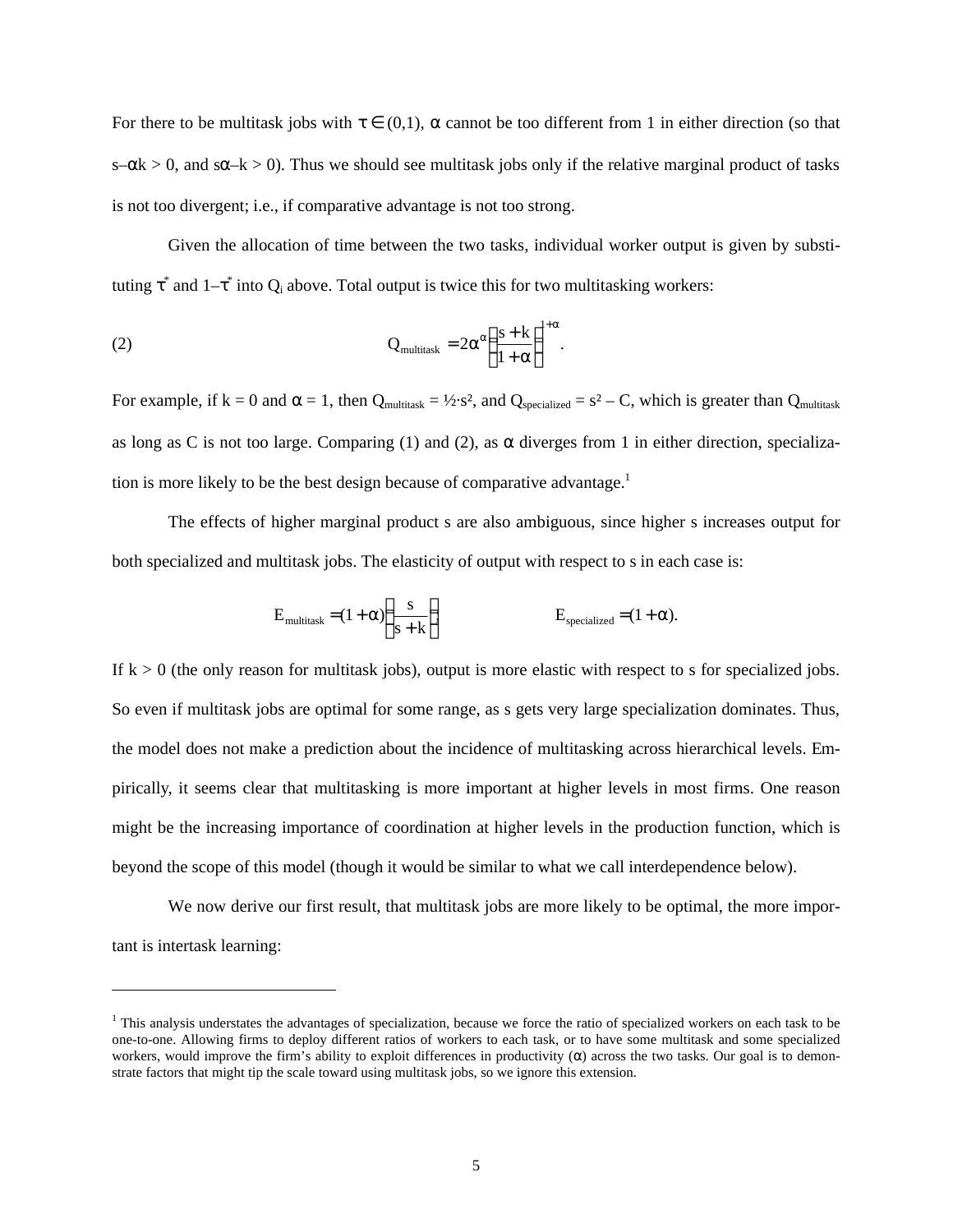(3) 
$$
\frac{\partial Q_{\text{multitask}}}{\partial k} > 0, \qquad \text{while} \qquad \frac{\partial Q_{\text{specialized}}}{\partial k} = 0.
$$

The result is obvious by inspection of (1) and (2). This is our core argument: multitask jobs imply that workers are more likely to see how different parts of the process fit together. This increases the worker's ability to do both tasks, leading to continuous improvements and innovations. Thus, complex production processes (greater task interdependence) are more likely to use multitask jobs. For workers to learn on the job, multitasking is important because task interdependencies are an important source of inefficiencies in production, and one that is exacerbated by specialization. Thus, the degree of specialization is limited not just by coordination costs (Becker & Murphy 1992), but also by intertask learning opportunities.<sup>2</sup>

#### *c. The Role of Skills*

1

More highly-skilled workers will be better able to learn on the job, and exploit their insights to improve production. This idea is captured in our second result: multitask jobs are more likely to be optimal, the higher the worker's skills. Since  $dk/dh > 0$ , this follows immediately from (1) and (2). Returns to skills will be higher in more complex work environments, where the scope for intertask learning is higher. This implication of the model is of particular relevance to the discussion of skill-biased technical change. Much of that literature (Autor, Katz & Krueger 1998; Goldin and Katz 1998; Autor, Levy & Murnane 2001) has focused on the relationship between technology change and wages. Considering the role of job design characteristics provides further insights into how technology, product and organizational differences influence changes in both job design and wages. For example, our model implies that certain kinds of technology will be skill-biased if they improve intertask learning.

<sup>&</sup>lt;sup>2</sup> Intertask learning can also occur across workers through collaboration, but with coordination costs. A more complex model might consider whether a group can learn more or less effectively than an individual. The individual does not suffer from coordination costs of getting the team to function effectively. However, a well-functioning team might learn more effectively because of the value of different priors, points of view, etc.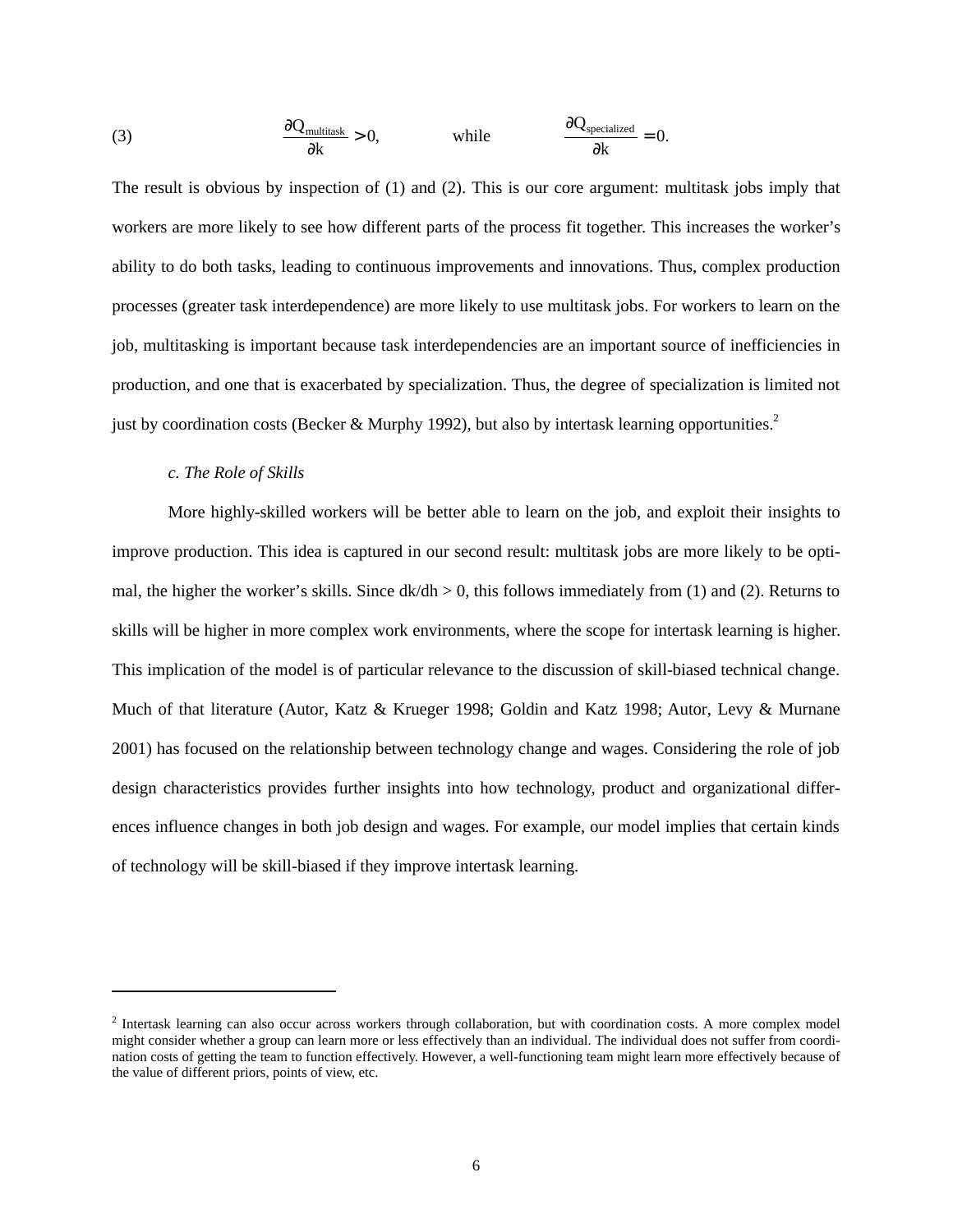#### *d. The Role of Discretion*

l

Another important job design characteristic is the degree of discretion (decentralization) given to an employee (Ortega 2004, Zoghi 2002). When there is learning in a multitask job, discretion allows the worker to test new methods of production to solve problems and implement improvements (Jensen  $\&$ Wruck 1994). For example, suppose the production environment k (or s, k/s, or  $\alpha$ ) is stochastic, and ex ante the firm knows the distribution of k but not its specific value. If workers perform both tasks, they observe the state of the world before choosing their allocation of time  $\tau$ , allowing them to observe in real time the relative value of focusing on one task or devoting time to both. If workers are given discretion, they can choose  $\tau$  conditional on the state of the world, though at some agency cost D.<sup>3</sup> Otherwise, the firm chooses  $\tau$  without this knowledge. Using the worker's knowledge can improve output:

$$
Q_{multitask \; | \; discreteion} \geq Q_{multitask \; | \; constraint \; otherwise}
$$

Proof:  $Q_{\text{multitsak }|\text{ centralization}} = \text{argmax}_{\tau}[E(Q)] = \text{expected output with } \tau \text{ chosen over the entire distribution of }$ the unknown state of the world. Q<sub>multitask | discretion</sub> =  $\arg \max_{\tau} [Q |$  state of the world]. The  $\tau$  chosen to maximize expected output can result in actual output no better than when the state of the world is known. If these benefits outweigh the agency costs D, a multitask worker will be given discretion.

Moreover, discretion will tend to be more valuable in more uncertain production environments. From (2), Q is convex in s, k, s/k, and α. Therefore, expected output will be higher when variance in any of these parameters can be exploited by the worker (by Jensen's inequality). Unfortunately, solving for the optimal time allocation  $\tau^*$  when production is stochastic does not yield closed form solutions, even for simple cases (e.g., binary k or  $\alpha$ ). However, putting together these ideas and the special case in (4) above,

<sup>&</sup>lt;sup>3</sup> Our goal here is not to model agency costs, so we assume the simplest form. One might extend the argument to predict that worker incentives will be complementary with discretion (Ortega 2004). Dessein & Santos (2004) consider this possibility, and show that increasing agency costs with greater discretion may make the relationship between multitasking and interdependence non-monotonic. Our data do not contain information on compensation policies so we ignore that possibility.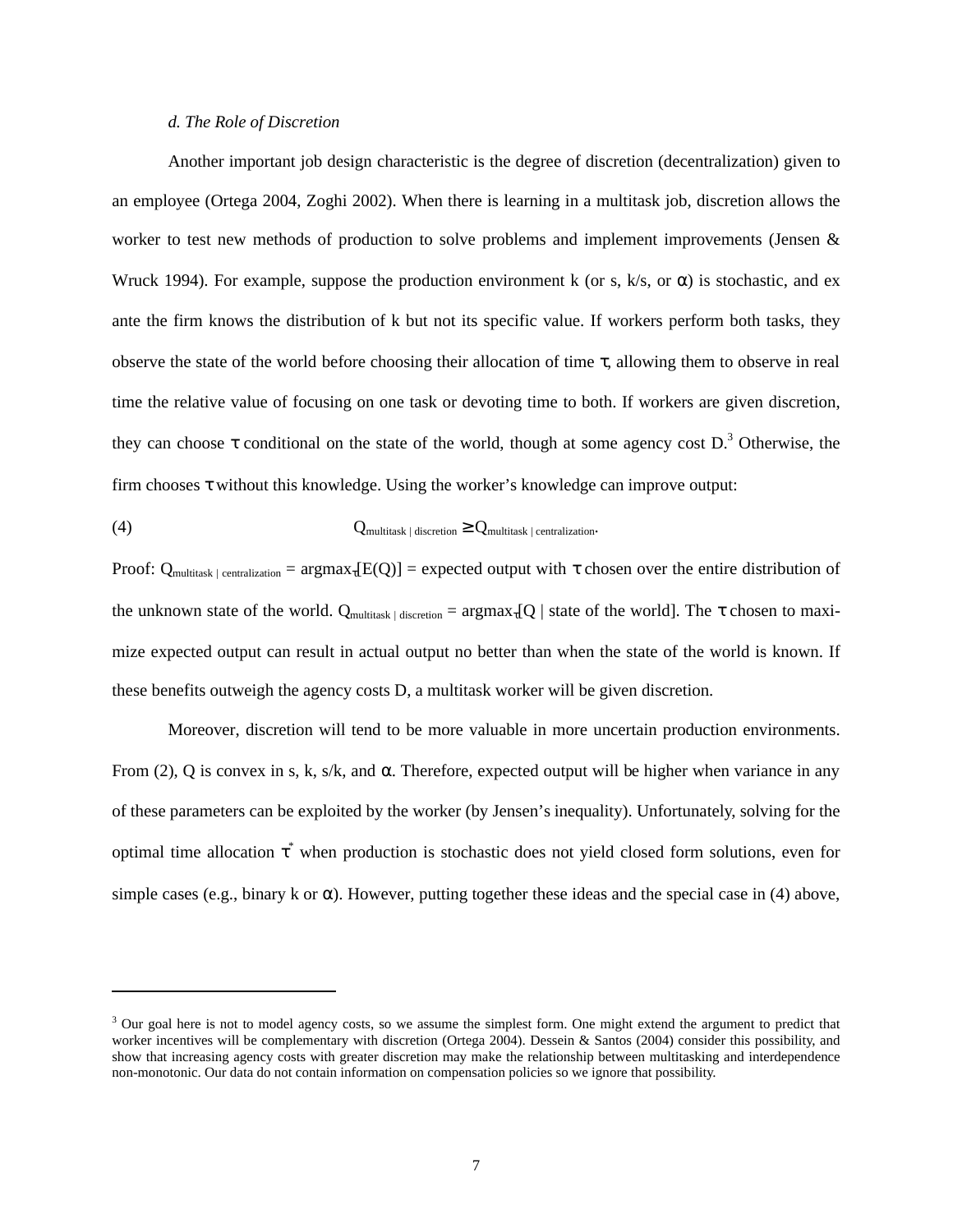it seems reasonable to predict that discretion is complementary with multitasking, especially in more uncertain environments.

More generally, we might model the worker receiving an imperfect signal about  $k$  (or  $k/s$ ), but with greater precision than the firm; a similar result should follow. In that case, a natural extension would be to assume that the precision of the signal is an increasing function of the worker's skill h. If so, skills and discretion would be directly complementary. In the simpler case, both are complements with multitask jobs when there is intertask learning.

Regardless, the story fits together nicely: multitasking allows the worker to see interdependencies between tasks, learning ways to improve output, lower costs, or improve quality. We can interpret k (or k/s) as measuring the degree of task interdependence, or the extent to which doing both tasks provides learning opportunities on the job. Thus, environments with greater interdependence between tasks are more likely to see multitask jobs, etc. If production is stochastic, workers may have better information than management about the state of intertask learning or comparative advantage. Such worker knowledge *arises* only from multitasking, because it involves the relative returns to allocating effort across multiple tasks. Discretion allows the worker to change emphasis dynamically, exploiting this knowledge to maximize productivity improvements from intertask learning. Higher skills may reinforce learning on the job, and observing the state of nature. Putting these all together yields our first empirical prediction:

## **1. There will be positive relationships between the degree of multitasking, discretion, employee skills, and interdependence.**

In summary, "modern" job design emphasizes decentralized, continuous improvement by skilled workers with multitasked jobs. "Classical" job design emphasizes centralized, ex ante optimization, resulting in specialization, low discretion, and low skills. If opportunities for learning on the job are large enough, the balance may tip toward multitasking, etc. Thus, factors leading to greater intertask learning k will affect the firm's approach to job design.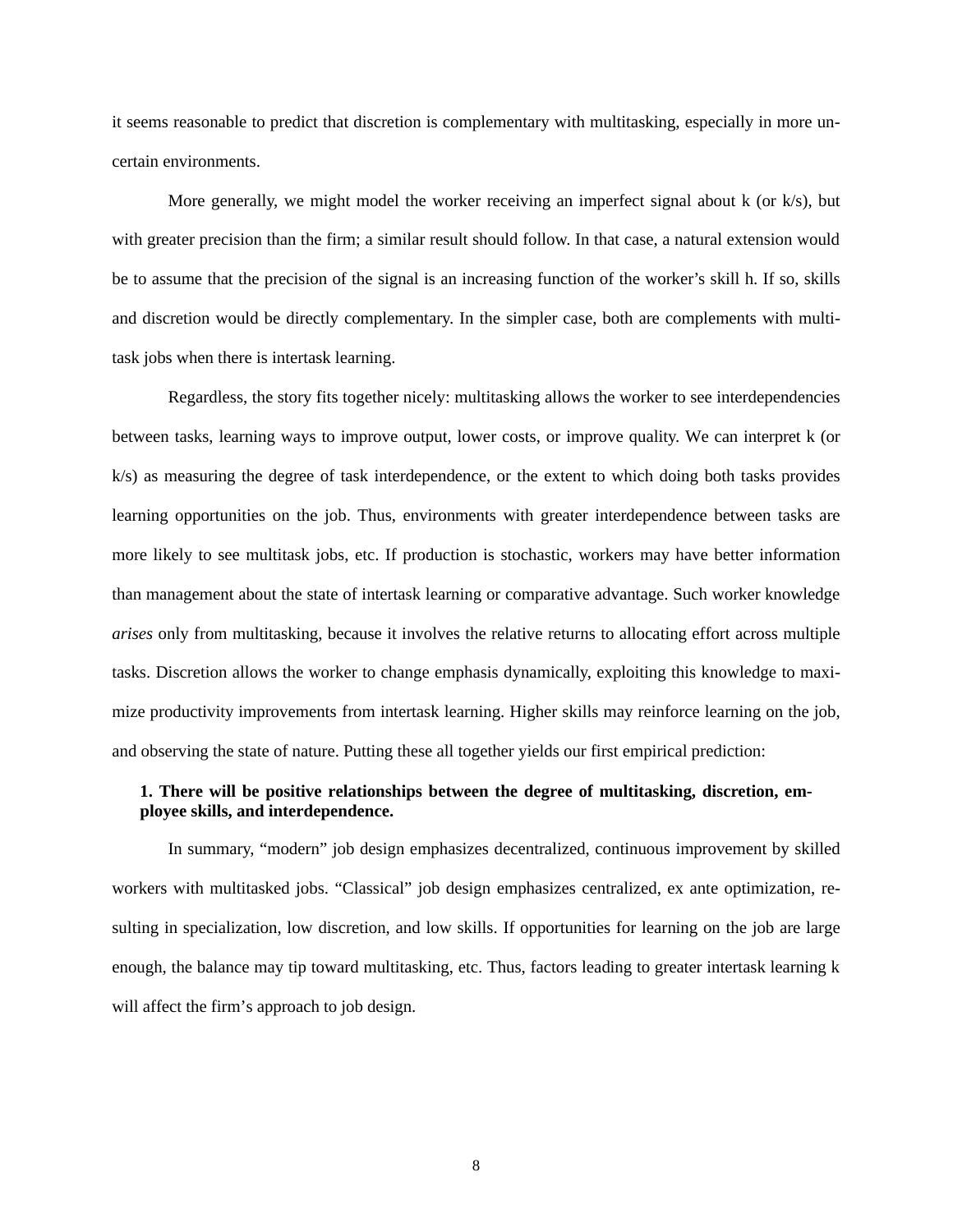#### *e. Relationship to Intrinsic Motivation*

The predictions to this point are very similar to those from the social psychology literature on intrinsic motivation. The most well-known versions of this work (Hackman & Lawler 1971; Hackman & Oldham 1976) argue that task or skill variety drive intrinsic motivation, because the job is more intellectually challenging to the worker. Indeed, Adam Smith recognized that a cost to specialization is workers may be bored and less motivated. This leads to multitask jobs and to "autonomy," which amounts to giving the employee discretion. However, multitasking and discretion arise in the model in this paper from a different mechanism, intertask learning, which requires no assumptions about worker psychology.

The model can easily accommodate intrinsic motivation. If the marginal disutility of effort is lower when the worker performs both tasks, this yields an additional benefit to multitasking: intrinsic motivation could be modeled as increasing coordination costs C of specialization. However, we purposely do not consider intrinsic motivation. Although we believe that many workers are intrinsically motivated by multitask jobs, the intertask learning mechanism should hold regardless of any psychological effects, and is nicely complementary with the psychological explanation. The psychology story implies that multitask jobs will increase the extent to which workers are intellectually engaged in their work: thinking and curious about what they are doing. If so, this should only increase the degree of intertask learning.

## *f. The Role of Product, Technology, and Other Firm Characteristics*

Consider ex ante optimization of production methods as an investment by the firm. A greater expected return on this investment should induce more scientific engineering, specialization, etc. The expected return depends on the degree to which it uncovers methods close to the optimum, and the extent to which the efficiency gains are expected to be reaped in the future. These depend on the complexity, predictability, and stability of the firm's product and environment.

The first relevant characteristic of the product or process is complexity. Those that are more complex (e.g., more parts; modules in a software program; broader product line) are more difficult to perfect ex ante. The cost of optimizing the manufacture of a tin can (less than half a dozen parts) is substantially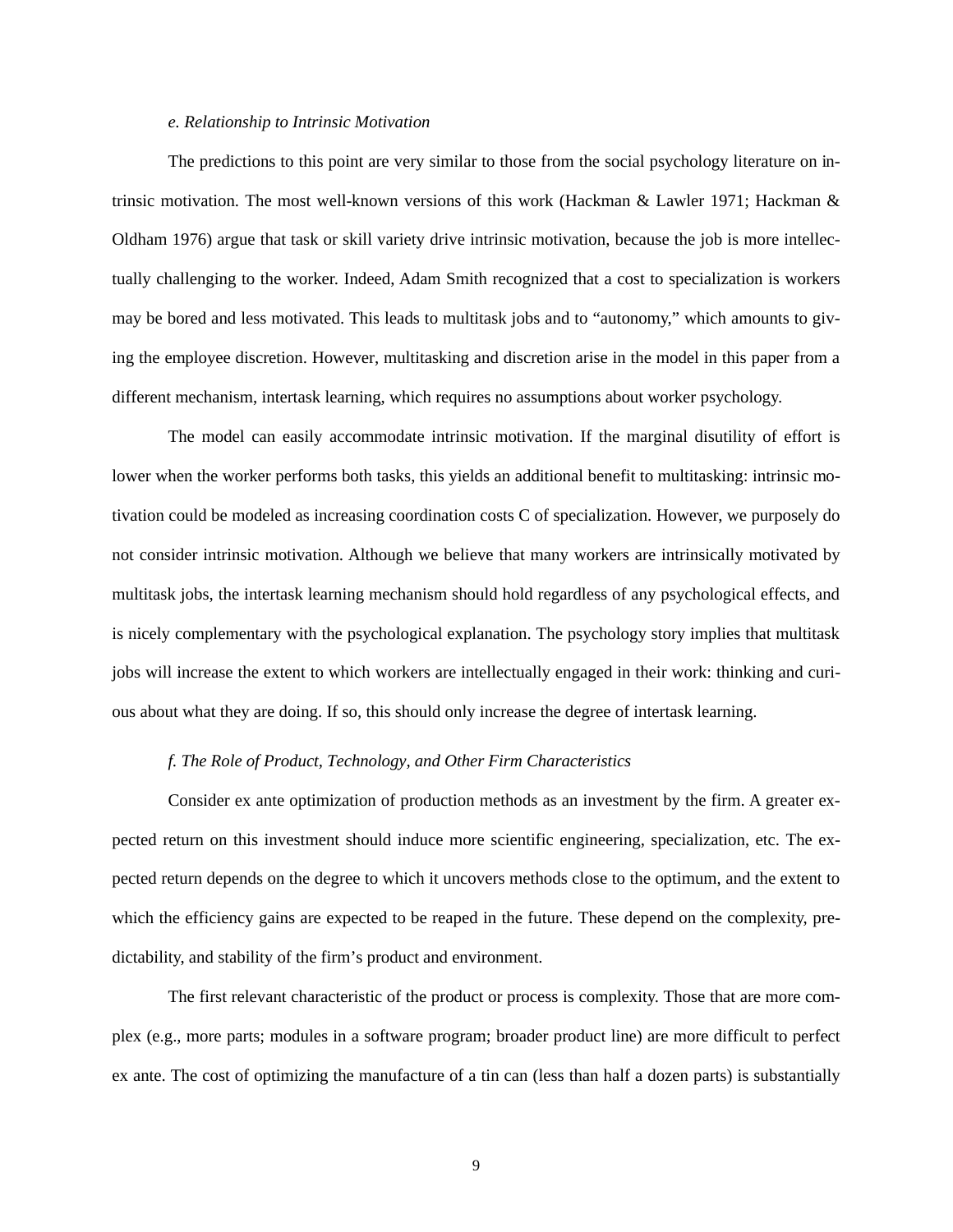lower than optimizing the manufacture of a diesel engine (2000 or more parts). Moreover, in the diesel engine, the parts have to work together well – there is high interdependency. Such interdependencies tend to be the kind of situations where ex ante optimization is more difficult, quality problems arise, etc.

A second important characteristic of the production process is the extent to which it is unpredictable. Consider management consulting. Each client engagement is typically different from the last. Some processes and methods can be reapplied, but new methods or applications often need to be developed. Moreover, judgment as to what methods to apply may be required. To the extent that situations arise over and over, the consulting firm may be able to develop standard methods, and provide employees with a menu of choices from which to select. However, if any of the work is idiosyncratic and unforeseeable, some optimization will have to occur in real time.

A third important production process characteristic is stability. This plays out both backward and forward in time. The longer a product has been produced with few or no changes, the more is known about how to make it efficiently. The longer the firm expects to make the same product, the greater the expected returns on ex ante optimization, leading to greater investments in ex ante optimization.

These factors (complexity / interdependence, predictability, and stability) influence the return on investments in ex ante optimization of methods. If the return is small, the firm will invest less in ex ante optimization, and there are greater possibilities for employees to engage in continuous improvement. Continuous improvement is more likely to be successful with a "modern" approach to job design. These ideas should help explain patterns of job design across firms:

## **2. Firms will tend toward choosing a "pure" job design approach (i.e., applying one job design approach to all jobs) within the organization.**

Thus we expect a clustering of high levels of multitasking, discretion, skills, and interdependence within some firms, medium levels at other firms, and low levels at still other firms. In social psychology, Porter, Lawler and Hackman (1975) make a similar assertion. Note though that high, medium, and low are relative terms. The prediction is about multitasking, etc. *relative to their occupational norms*.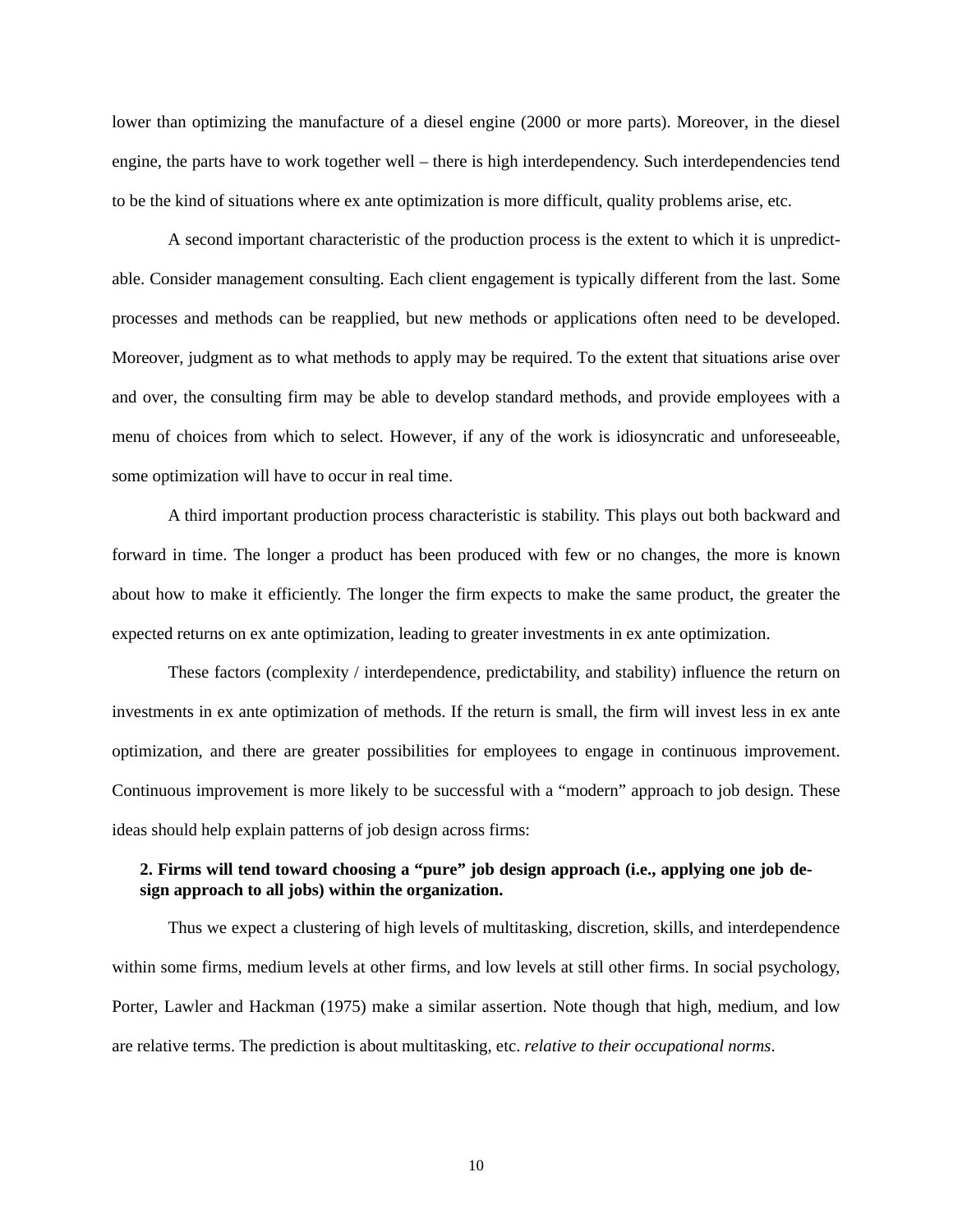Note that we do not conclude that modern jobs are optimal for all establishments. This may explain the often conflicting results found in studies of the effect of adoption and use of "high performance work systems" on productivity and profitability of organizations (Applebaum and Batt 1994; Cappelli and Neumark 2001; MacDuffie 1995; Ichniowski and Shaw 1995; Ichniowski, Shaw & Prennushi 1997). Many of these studies find that while the adoption of a single policy does not affect measurable outcomes, there are complementarities between policies that can have real effects.

This logic might also explain a recent trend toward "modern" jobs (Caroli & Van Reenen 2001). The last few decades have exhibited rapid change, due to modern manufacturing and flexible production methods, information technology and technological change, shorter product cycles, and increasing emphasis on customization and complex product lines (Milgrom & Roberts 1990, 1995). All reduce the returns from investing in industrial engineering, and increase the returns to continuous improvement. In a changing environment, there is greater scope for workers to develop improvements and aid implementation of change, because old methods are less likely to be optimal.

Such patterns should be stronger within establishments than within firms as a whole. At a naïve level, product attributes are likely to be more similar within than across establishments. Less naïvely, establishments are groupings of employees *chosen by the firm*. Because workers are grouped together by choice, it is more likely that the products, customers, technology, etc. that they work with are the same as their colleagues in the same establishment, compared to employees randomly chosen from the same firm but different establishments. Moreover, if workers are put together at a site when their work is highly interdependent, establishments can in a sense be viewed as teams. If their work is interdependent, then it is even more likely that product and technology attributes will affect them similarly. Thus, we predict that:

## **3. The tendency toward choosing a "pure" job design should be stronger at the establishment level than at the firm level.**

We now turn to a description of the data that we employ to test these ideas.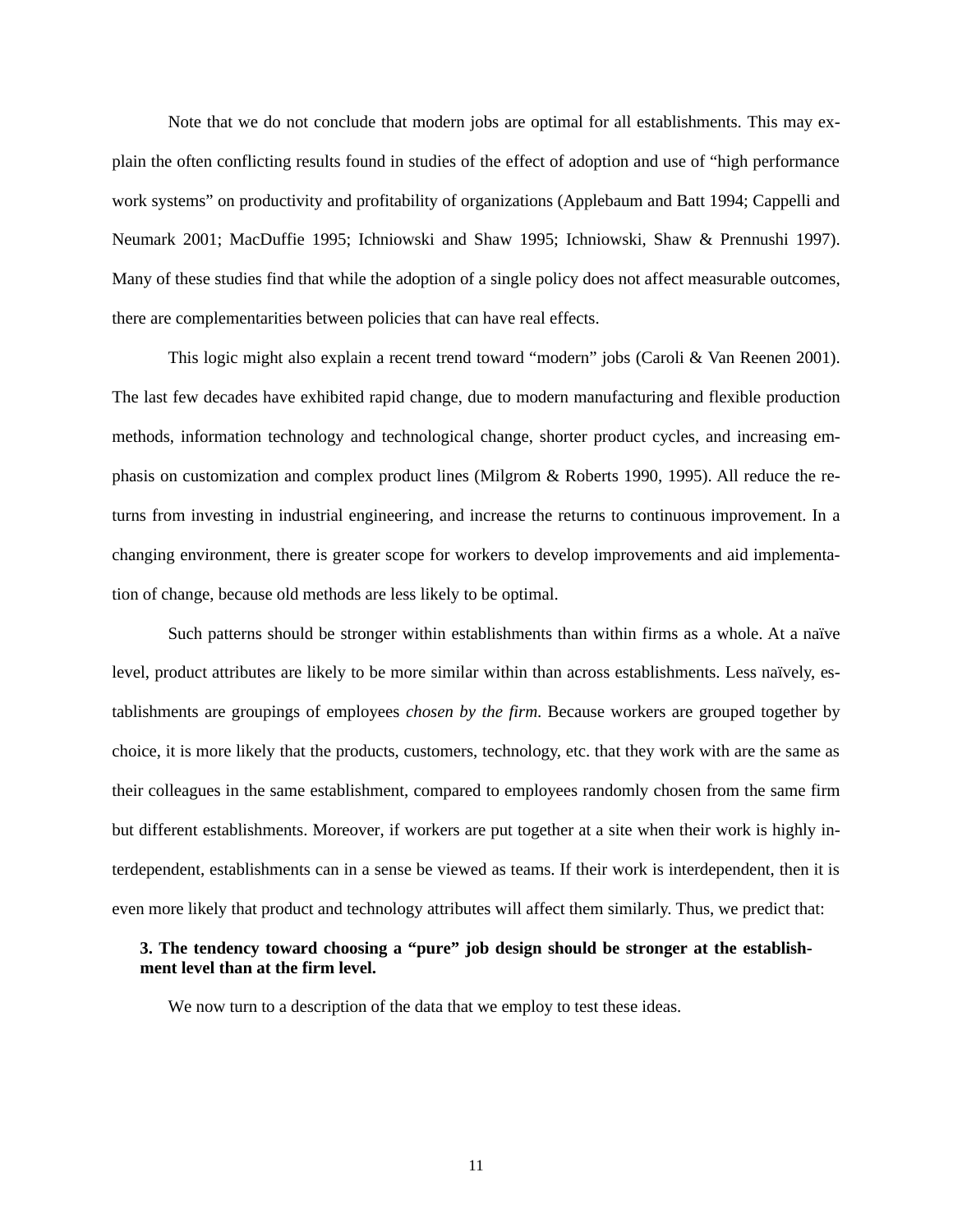#### **3. Data**

Our empirical analyses use a novel dataset that contains information on job design from a nationally representative sample of establishments in the U.S. The National Compensation Survey (NCS) is a restricted-use dataset collected by the Bureau of Labor Statistics. It covers the non-agricultural, nonfederal sectors of the US economy. Our data are from 1999. The data are collected by field economists who visit sampled establishments and randomly select 5-20 workers from the site's personnel records, depending on establishment size. Through interviews with human resources representatives, detailed information about the jobs those workers hold is obtained.

The data include information on occupation and union status of each job, industry, whether the establishment is privately owned or public (state or local government), earnings data, and an indicator for use of incentive pay. No demographic information about the worker is collected. The most unusual feature of the dataset is the "leveling factors," which are intended to measure various job design attributes consistently across occupations. These factors are based on the Federal Government's Factor Evaluation System, which is used to set Federal pay scales.<sup>4</sup> There are ten different leveling factors, or job design attributes, of which we use five in this paper: Knowledge; Supervision Received; Guidelines; Complexity; and Scope & Effect. Here we provide a brief synopsis of each and how they correspond to the concepts from our theoretical discussion. All are measured on Likert scales with ranges varying from 1-3 to 1-9.

**1. Knowledge:** This measures the nature and extent of applied information that the workers are required to possess to do acceptable work – this is quite similar to the general notion of human capital. 1- 3 correspond roughly to blue collar levels of skills. 4 is at the level of an apprenticeship. 5 is at the level of a college graduate, and so on. Thus, larger values imply greater Knowledge. This factor corresponds quite well to our **Skills** job design attribute.

l

<sup>&</sup>lt;sup>4</sup> For a detailed description of the NCS, see Pierce (1999).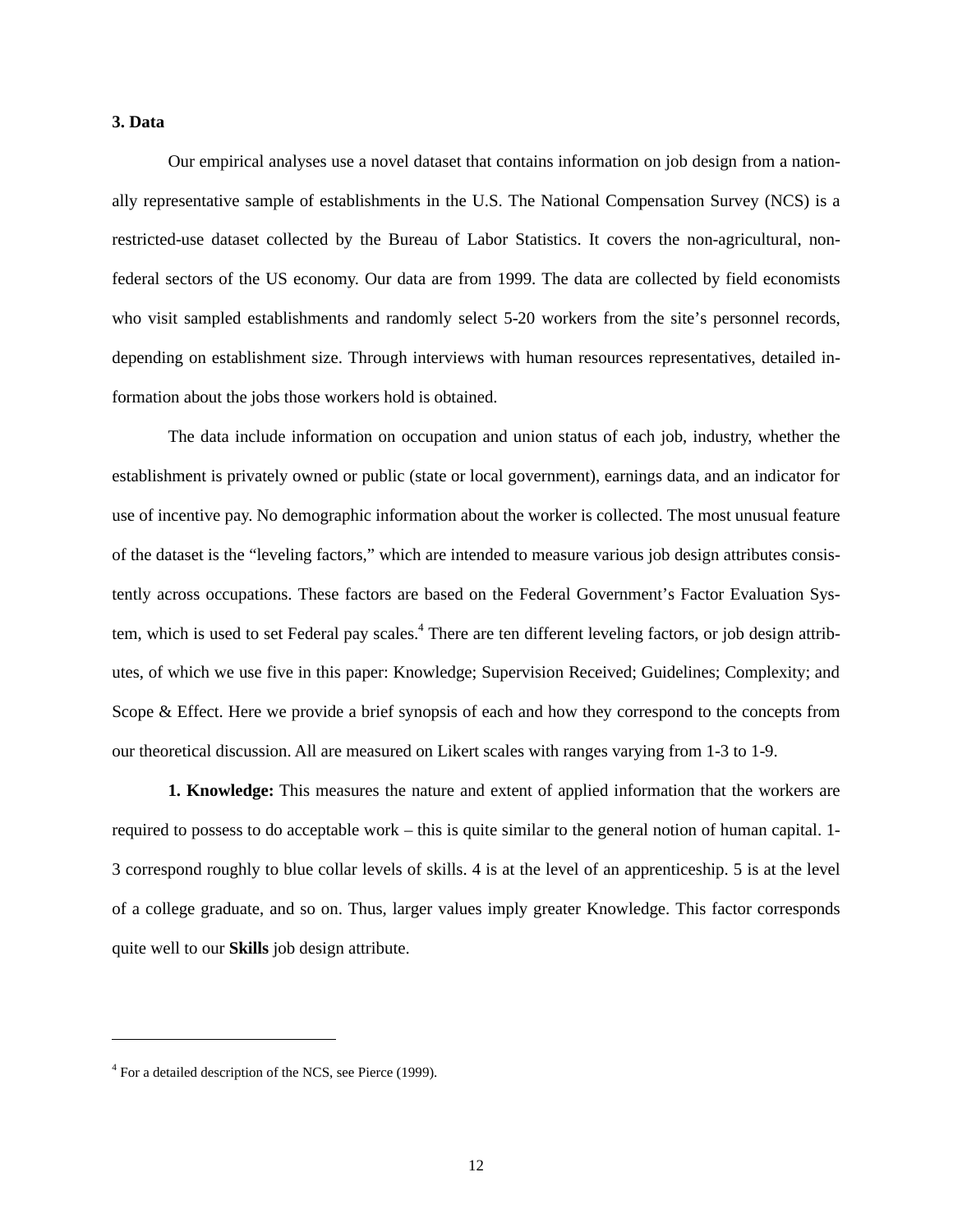**2. Supervision Received:** This measures the nature and extent of supervision and instruction required by the supervisor, the extent of modification and participation permitted by the employee, and the degree of review of completed work. Larger values correspond to *less* Supervision. Values of 1-2 indicate substantial supervisory control with minimal employee input. 3 implies some autonomy for the employee to handle problems and deviations. 4-5 indicate that general objectives are set by the supervisor while the worker has more responsibility for implementation and there is little review of the completed job. This factor corresponds to some dimensions of **Discretion** in our discussion above. We use it, along with the next factor, to proxy for that concept.

**3. Guidelines:** Measures how specific and applicable the guidelines are for completing the work, and the extent of judgment needed to apply them. As with Supervision Received, larger numbers correspond to *less* use of Guidelines. 1-2 signify that detailed guidelines are available that are applicable in most situations that are likely to arise. 3 indicates that, while guidelines are available, the worker must judge whether or not they are applicable, and how to adapt them. 4-5 indicate that few guidelines are available or applicable to completing this job. Thus, we interpret both Supervision Received and Guidelines as indicators of our concept of **Discretion**. 5

**4. Complexity:** Complexity measures two things: the extent to which the job has multiple dimensions, in terms of the nature, number, variety and intricacy of tasks or processes; and the extent to which the job has unpredictability, due to the need to assess unusual circumstances, variations in approach and the presence of incomplete or conflicting data. The former is closer to what we mean by multitasking as the opposite of specialization, though unpredictability also suggests variation in tasks. Moreover, Complexity is positively associated with interrelationships between tasks. In our discussion of job enrichment, we argued that an important reason for multitasking is to design jobs so that employees see complex in-

 $\overline{a}$ 

<sup>&</sup>lt;sup>5</sup> An interesting way to think about Guidelines and Supervision Received is that Guidelines is a form of ex ante control, useful for foreseeable contingencies, while Supervision Received is a form of control used for more unpredictable or idiosyncratic events.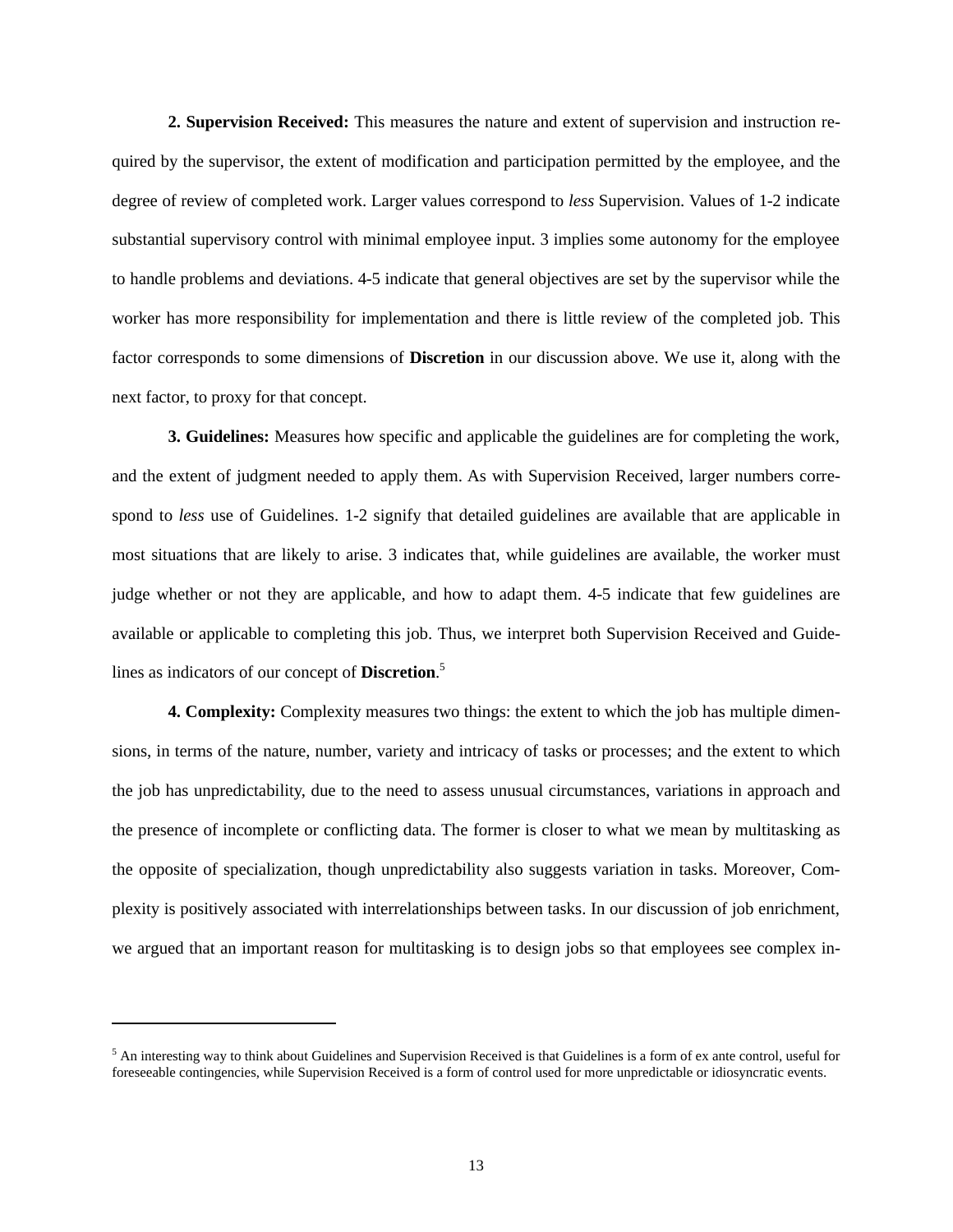teractions between the most complementary tasks. Thus, the NCS Complexity corresponds reasonably well to our concept of **Multitasking**.

**5. Scope & Effect:** Scope & Effect measures the extent to which the employee's work has impacts on activities and persons in (and beyond) the organization, for example by affecting the design of systems, the operation of other organizations, the development of programs or missions. As Scope & Effect gets larger, the impacts get larger. This measures the interdependence of a job with other processes and jobs in and beyond the organization, rather than interdependence between tasks within the same job. However, it seems likely that greater interdependence between jobs will be positively correlated with greater interdependence between tasks within jobs, indicating that overall interdependence is higher. We interpret this as a proxy for **Interdependence**. 6

#### **4. Results**

l

## *a. Bivariate Relationships between Job Characteristics*

Table 1 shows the Spearman rank-order correlations between the five factors. The correlations are high, consistent with our first prediction that there should be positive relationships between multitasking, discretion, skills, and interdependence across jobs.

Table 2 replicates the bivariate relationships from Table 1 using ordered probit analysis, predicting Multitasking as a function of both measures of discretion (Guidelines and Supervision), Skills, and Interdependence; Guidelines as a function of Supervision, Skills, and Interdependence; Supervision as a function of Skills and Interdependence; and Skills as a function of Interdependence. Each cell in the table represents a separate regression, with the row naming the dependent variable and the column naming the independent variable. The first number in each cell shows the estimated ordered probit coefficient.

Each model includes controls for both union and nonprofit status. The top panel is for the entire sample. The middle and bottom panels have non-managers and managers, respectively. Appendix Table

 $6$  Our main results are essentially unchanged even without the inclusion of this variable in the analysis.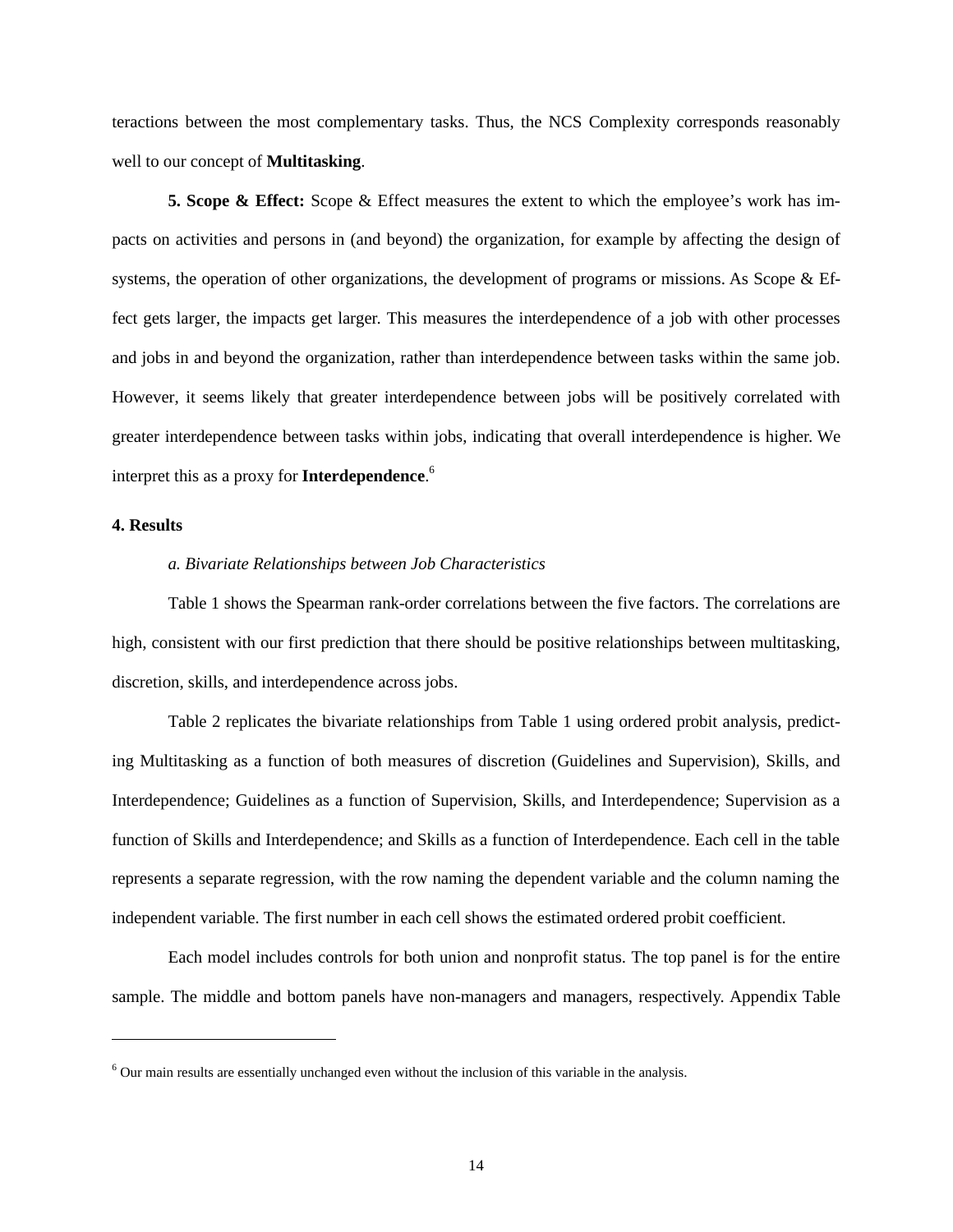A1 repeats the ordered probits adding first a set of indicators for the establishment's primary industry and then the job's primary occupation.

Because of large sample sizes, coefficients always have high levels of statistical significance, so standard errors are not included. A more informative statistic is the pseudo-R² (in parentheses below each coefficient):  $1-(LL_{Full model}/LL_{Constant~only})$ , where LL is the log-likelihood. The pseudo-R<sup>2</sup> shows the extent to which the variance in the dependent variable is "explained" by the model.

In all the models in the top panel of Table 2 for the full sample, the Pseudo-R² indicates a strong relationship between the factors. Close to half the variance in Multitasking is explained by either of the Discretion variables and by Interdependence. Not surprisingly, there is also a strong positive relationship between the two measures of Discretion. More than half the variance in Guidelines is explained by Interdependence. The relationships between Skills and Multitasking, Skills and Discretion, and Skills and Interdependence are also positive, but are not as strong. Overall, Table 2 presents strong evidence consistent with the first prediction.

In addition to the results for the full sample at the top of Table 2, the results for the nonmanagerial and managerial samples are reported in the middle and bottom of the table. The first point of note is that the basic patterns are the same: strong positive correlations among all job design characteristics. Second, the correlations among Skills and each of Multitasking, Guidelines or Supervision are much stronger within the managerial sample than within the non-managerial sample.

The fact that the evidence supports the theory for both the managerial and non-managerial samples, and that the relationships are stronger when controlling for occupations, is particularly noteworthy in light of previous empirical evidence. The examples studied most often come from manufacturing, and are closely tied into the discussion in recent years of the impact of human resource practices on productivity and profitability (Huselid 1995; MacDuffie 1995; Ichniowski, Shaw & Prennushi 1997; Cappelli & Neumark 2001). The disproportionate focus on manufacturing is understandable given the intellectual heritage and framework established by Taylor (1923), and the ease of measuring productivity in manufactur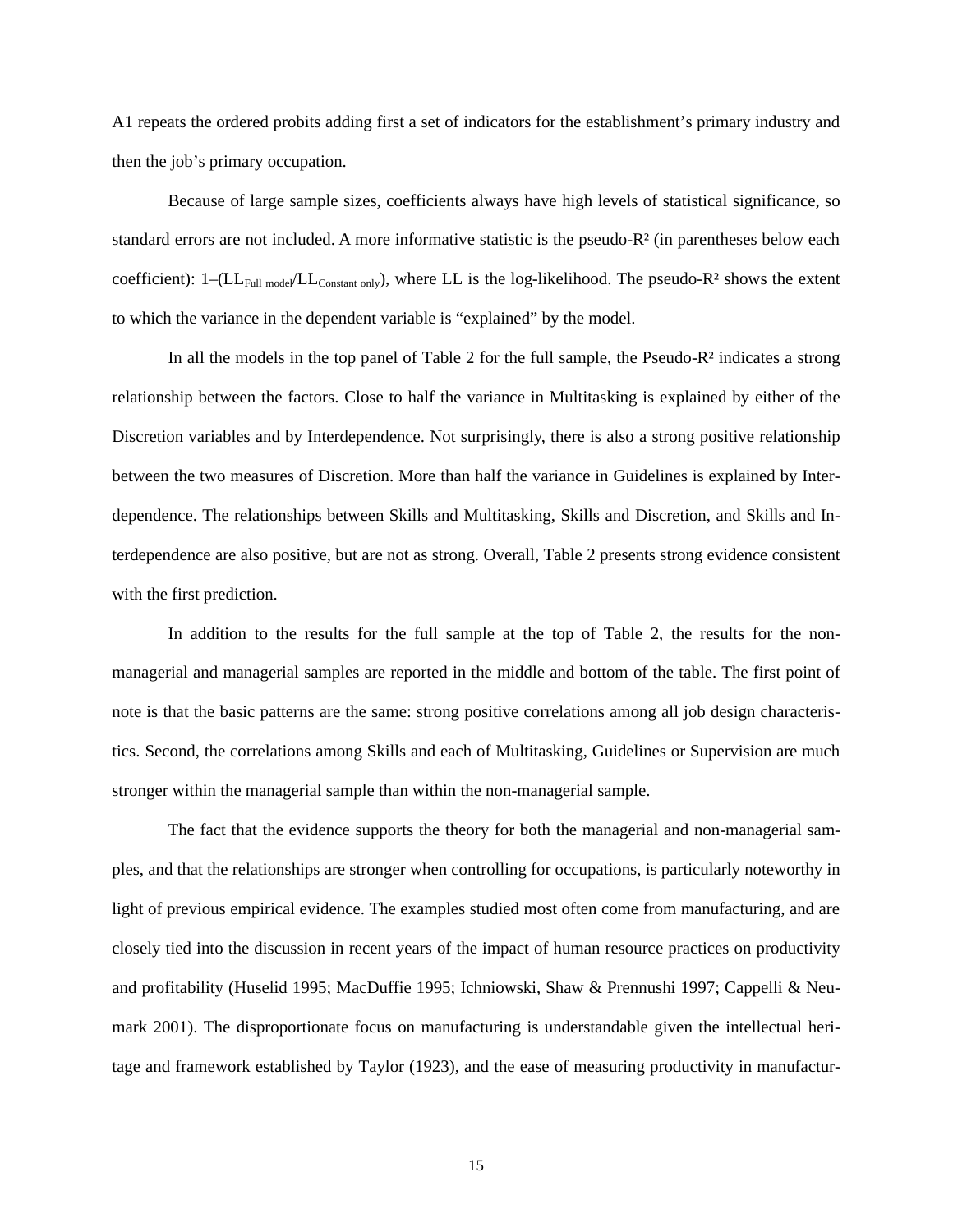ing. But the theory does not require a manufacturing setting, as the more recent research on service environments demonstrates (Batt 2002; Batt & Moynihan 2002).<sup>7</sup>

#### *b. Multivariate Relationships between Job Characteristics*

The results in Tables 2 and A1 provide evidence that pairs of job design attributes are complementary. A stronger test focuses on the extent to which they cluster together as a group so that job designs are "coherent" – all four dimensions high, all medium, or all low. To examine this we first center the values for each job around the median for each three digit occupation. This allows us to consider a job as high, medium or low along each dimension, relative to its occupational peers nationwide. The distribution above and below the occupation-specific median is in the top half of Table 3. In the bottom half of Table 3 we assign values of 1, 2 and 3, respectively, to values below, at, and above the median for each factor.<sup>8</sup> There are 81 possible combinations of the four characteristics. There are nine possible sums; Table 4 shows the percentage of jobs with all low values, all high, all medium as well as all other possible sums. The standard error of each percentage is in parentheses in the second column under the mean.

The strong test of the extent to which firms choose between classical and modern job designs is provided by comparing the percentage of jobs with all low or all high values to the expected percentage if job characteristics were randomly assigned based on their univariate frequency distributions from Table 3. For example, the expected percent of workers with all low values equals the product of the percentages of jobs below the median for each characteristic:  $(0.3624) \cdot (0.3332) \cdot (0.1927) \cdot (0.3093) = 0.0072$  (third column). The corresponding expected percent having all high values is 0.0212. In both cases the actual fraction of jobs with all low or all high is much larger; the differences are significant with p-values < 0.01. Thus the percentages of jobs that are "all classical" or "all modern" are much greater than we would ex-

l

<sup>&</sup>lt;sup>7</sup> While the point estimates in Table 2 versus Table A1 do not change much when controlling for industry fixed effects, the explained variation increases. The increase in explanatory power for each of the models is significant with a p-value < .00001 in each case. Thus industry differences do account for part of the relationship between job design attributes; they just do not account for much of the positive correlations.

 $8$  For the remainder of the paper we use Guidelines as the sole proxy for Discretion. Results are similar for Supervision Received.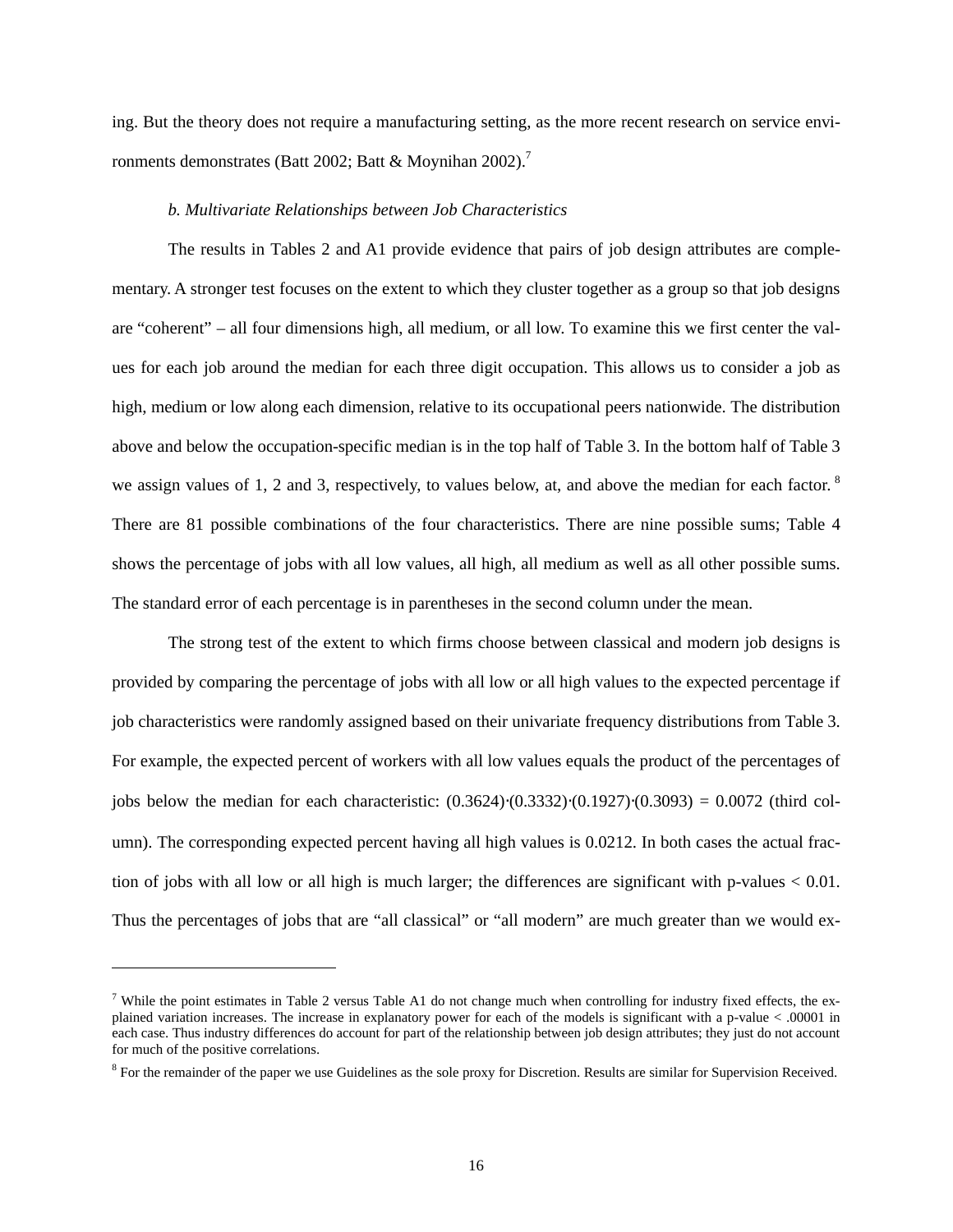pect to see if job characteristics were randomly distributed within each job While much of the prior literature has focused on these extremes (all low; all high), note too that one quarter of all jobs fall into the allmedium values category. This is an extremely large percentage relative to what we would expect from random assignment (0.87%, third column). These results are strong evidence for the theory, and show a marked tendency toward coherent job designs.

#### *c. Effects of Establishment Characteristics on Job Characteristics*

We have argued that no single job design strategy is necessarily optimal for all types of establishments, but that characteristics of the environment, such as product complexity, stability, and predictability will affect the choice of job design. Although these characteristics are largely absent from our data, we can determine whether unionization, establishment size and non-profit status affect job design. We thus model the probability that a job is "all modern" or "all classical" using logit regressions. Table 5 shows the results of this analysis. The second and fourth columns include a full set of industry indicators.<sup>9</sup>

Unionized jobs are much less likely to be "all classical" yet also less likely to be "all modern". The former is consistent with unions' traditional negative views of classical job design. The latter is consistent with the conventional wisdom that unions resist change, and to wider differences in compensation among members. Modern job design has potential benefits to employees in upgraded skills and potentially higher wages. But making that change can threaten the probability that existing union workers will keep their jobs, and might widen the dispersion in earnings among members. Nonprofits similarly reduce the probability that a job is either "all modern" or "all classical."

Larger establishments are more likely to choose modern job design and less likely to choose classic job design. This is consistent with the model, which argues that the specialized output can exceed the multitask output when coordination costs are large. In larger establishments there are often more hierar-

1

<sup>&</sup>lt;sup>9</sup> One criticism of our findings might be that they are driven not by intertask learning, but instead by firms designing jobs to generate intrinsic motivation as in the social psychology literature. However, the fact that job design patterns vary systematically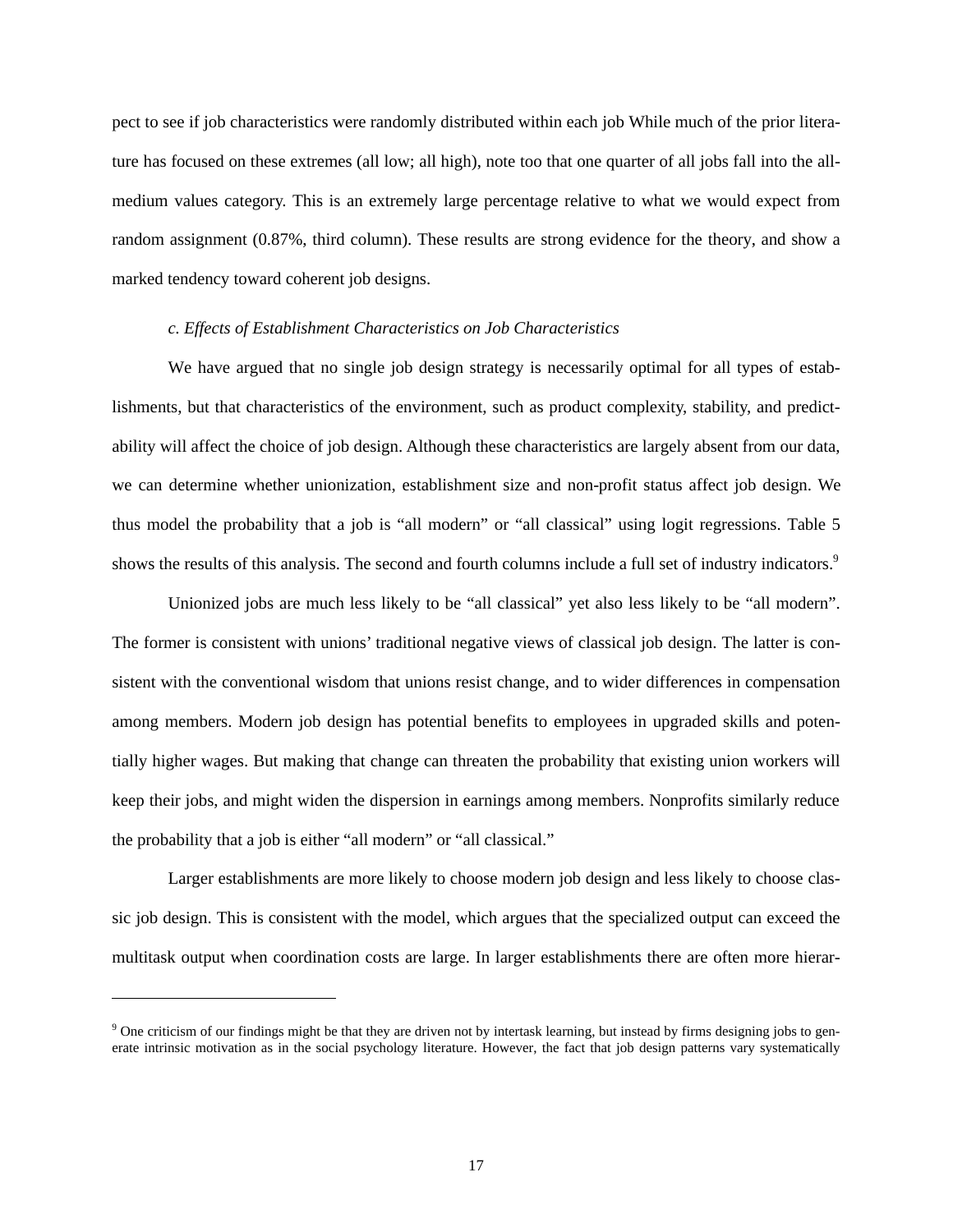chical levels, making information transfer slower and more difficult, resulting in higher coordination costs. Finally, it is important to note that although these establishment characteristics alone do not explain a large fraction of the variance in the probability a job is modern or classical, the industry indicators add substantial explanatory power to the model. This suggests that other characteristics of the industry, such as product complexity and stability, do strongly affect an establishment's choice of job design.

#### *d. Similarity of Job Designs within Firms and Establishments*

We now turn to analysis of our second and third predictions, that job designs will tend to be similar within firms, and even more so within establishments. For predictions 2 and 3, the relevant comparison for a job is not to all other jobs in the economy, but to other jobs in the same establishment or firm. We re-estimate the logits of the previous section, including as regressors the percentages of other jobs in the establishment or firm that fall into each of the 81 unique combinations of the four job characteristics. For ease of interpretation, Table 6a reports the results when all jobs with common combinations are grouped together. For example, the "3L, 1M" group includes four subgroups: LLLM, LLML, LMLL and MLLL.<sup>10</sup> We predict that the probability that any one job is "all modern" is positively related to how many other jobs in the establishment and/or the firm are "all modern." For the firm variables, the percentages are calculated using jobs at other establishments in the same firm, excluding jobs at the same establishment. Thus firms with only one establishment are excluded from the analysis in Table 6a. The first sets of columns predict the probability of a classical (LLLL) job, both with and without 3 digit industry controls. The second sets of columns predict the probability of a modern (HHHH) job.

The results in Table 6a are consistent with the second prediction. The probability of a classical job is correlated positively with the percentage of other jobs in the establishment that are classical (first row), and negatively with the percentage of other jobs in the establishment that are modern (last row). Similarly,

l

across different industries suggests that product or industry characteristics matter, which is strong evidence in favor of the intertask learning explanation. Of course, it is most likely that both mechanisms play a role.

 $10$  For sake of comparison, Appendix Table A2 contains the results when all 81 unique categories are entered separately.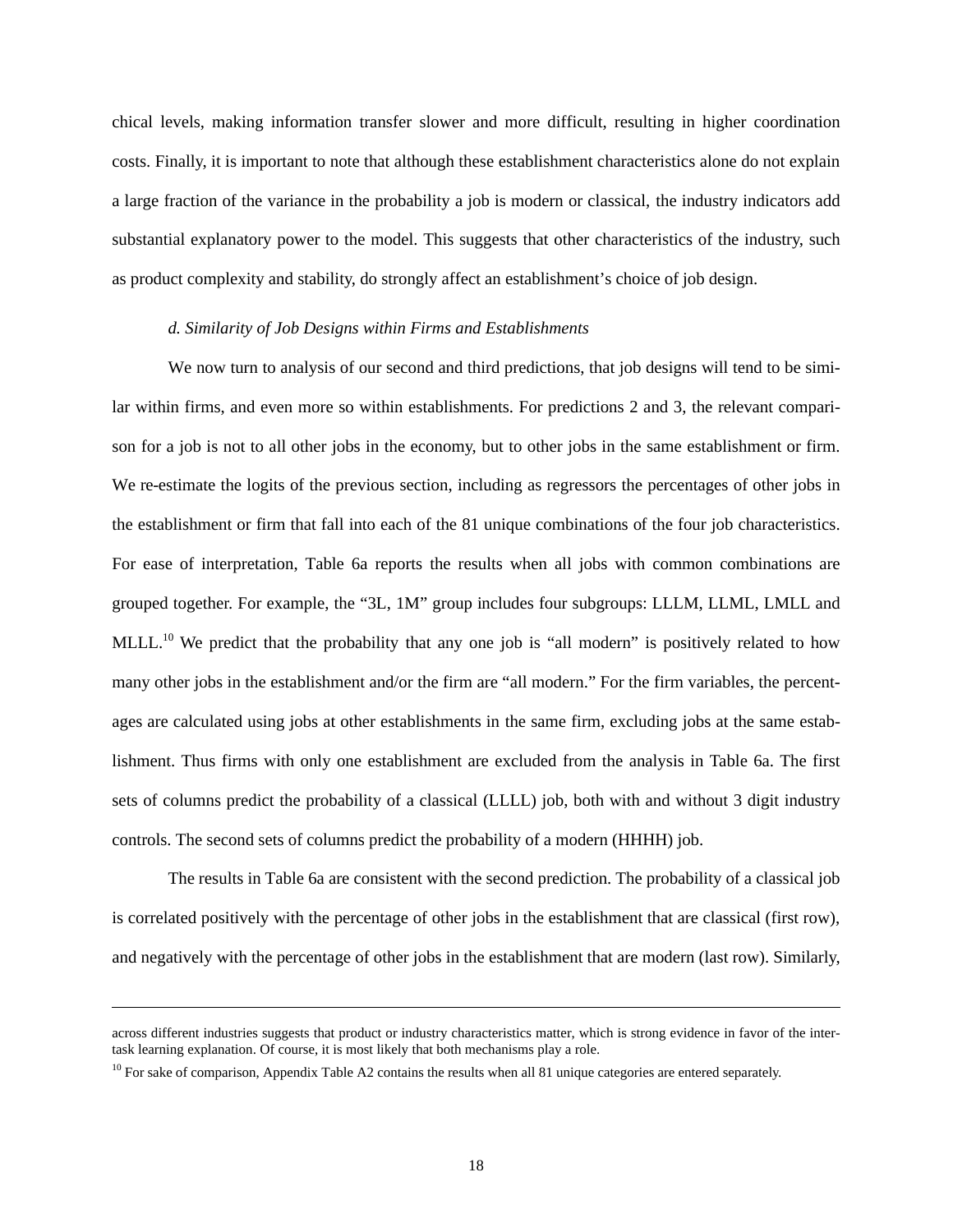the probability of a modern job is correlated positively with the percentage of other jobs in the establishment that are modern, and negatively with the percentage of other jobs in the establishment that are classical. There are similar positive, but smaller, correlations between Pr(LLLL) and many of the jobs that are "almost all" classical (3L1M) and "mostly classical" (2L2M; 1L3M). The opposite is true for Pr(HHHH) and jobs that are almost (3H1M) or mostly (2H2M; 1H3M) modern. Jobs that mix both high and low characteristics (3L1H; 2L2H; 1L2M1H; etc.) are much less likely to be positively correlated with either Pr(LLLL) or Pr(HHHH): none of those coefficients have p-values < 0.05. Thus, firms tend to choose pure job design approaches, opting for many jobs to be either high on all dimensions, or low on all dimensions. This is consistent with prediction 2.

To a lesser degree firms make the same choice across establishments. This is consistent with prediction 3, but perhaps more importantly, provides evidence that respondent bias is not the explanation for correlations between characteristics of a job with those of other jobs in the establishment. Although we are concerned that a single human resource representative describing all sampled jobs in the establishment may scale up or down all responses, jobs across establishments within a single firm are described by separate individuals. If job design were not clustered within an establishment but merely appeared to be so due to respondent bias, we would not expect to find peer effects for other workers within the firm but outside the establishment—such effect confirms that respondent bias is not driving the results.  $\frac{11}{11}$ 

Two additional patterns are worth noting in Table 6a. First, having many modern jobs in the same establishment reduces the probability that a job will be classical. At the same time, a high percentage of modern jobs in the other establishments in the firm increases the probability that a job will be classical. This suggests that firms isolate similar jobs in the same establishment and also push job design toward the extremes, away from the middle. This pattern disappears when controlling for industry differences across

-

 $11$  A different response bias, in which some occupations are rated systematically higher than others even if they should not be, is already controlled for by differencing observed values for each job design attribute from the 3 digit occupation-specific mean.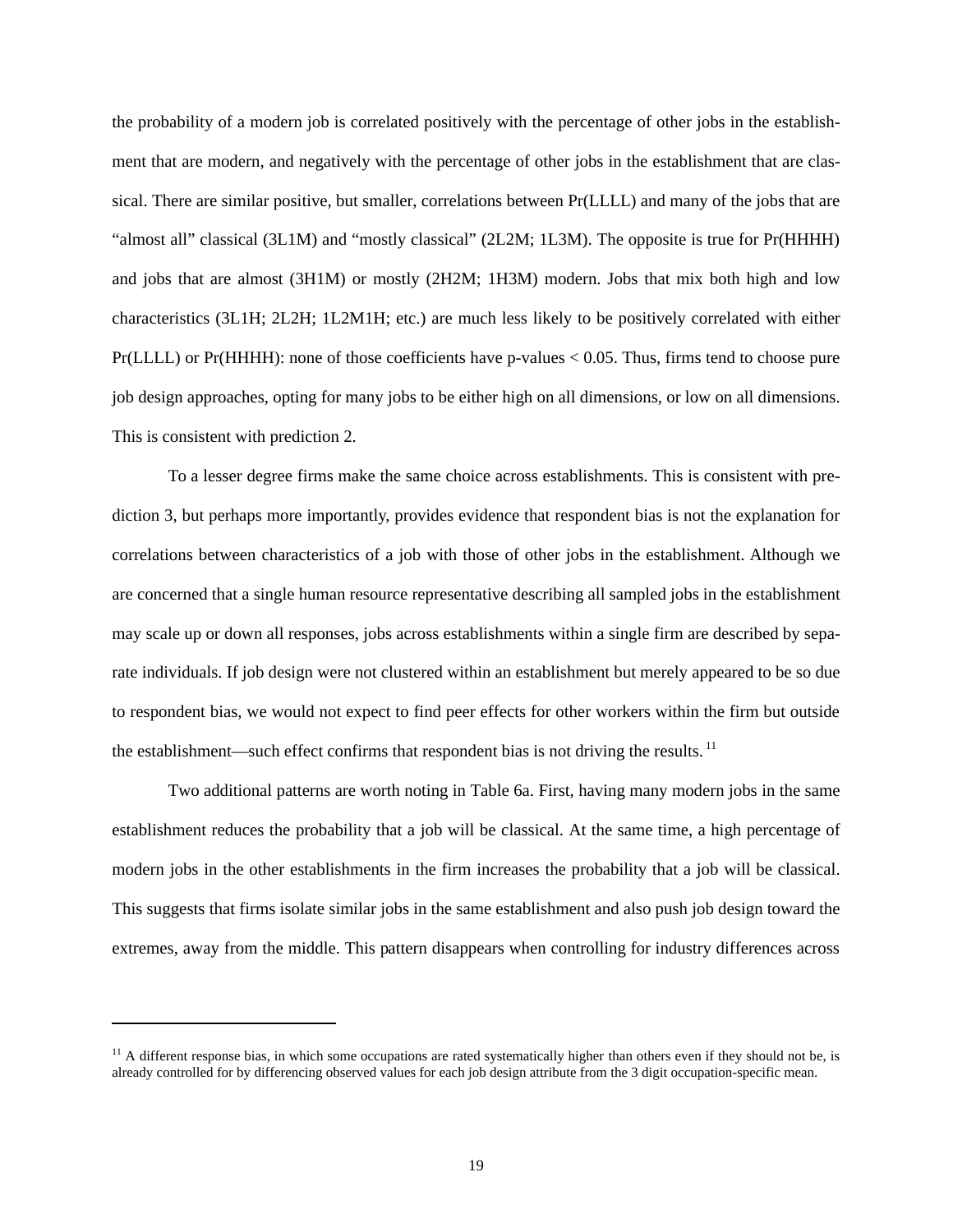establishments. Thus, such clusters of establishments are concentrated in some industries and not others, and this pattern likely is related to differences in product, technology and/or organizational change.<sup>12</sup>

Second, some within-establishment correlations get *stronger* when controlling for industry. Specifically when predicting Pr(LLLL), coefficients on the fraction of jobs that are HHHH and (3H1M) get more negative; and when predicting Pr(HHHH) coefficients on the fraction of jobs that are LLLL and (3L1M) get more negative. This means that the tendency for a firm to segregate modern and classical jobs across its establishments is consistent across industries, though more prevalent in some industries.

Table 6b presents the results from predicting Pr(MMMM), using the same set of regressors as Table 6a. As expected, the probability that a job will be MMMM is strongly correlated with the presence of similar "all medium" jobs in both the establishment and in the firm, with stronger within-establishment than within-firm correlations. Table 6b shows the same within-firm, across-establishment segregation of dissimilar jobs. In the case of "medium" jobs in Table 6b, the segregation occurs for jobs that are only slightly different. For example, the greater the fraction of (1H3M) jobs in the rest of the firm, the lower the probability of a MMMM job in the same establishment.

#### *e. Within vs. Outside 2-digit Occupation Correlations*

l

To this point, we have not distinguished between occupations except to control for nationwide differences in the median value for each leveling factor by occupation. An interesting question is the extent to which job design patterns within an establishment are driven by clustering of jobs in similar occupations, where occupations are defined by Census 2-digit classifications. We would expect some within-2 digit-occupation clustering, given task interdependencies and the consequent complementarity of such skills in production; for example, grouping modern chemical engineering with modern electrical engi-

 $12$  Note that each establishment is assigned its own industry classification, which may differ from the parent firm's. This means that some of the establishment level (across-industry) variation in the first set of columns represents within-firm variance (across establishments) within large integrated firms. Consequently, when the positive correlation between the fraction of modern jobs elsewhere in the firm and the probability of a job being classical becomes insignificant (when controlling for industry fixed effects), this may partly be due to controlling for the within-firm variance in the large integrated firms.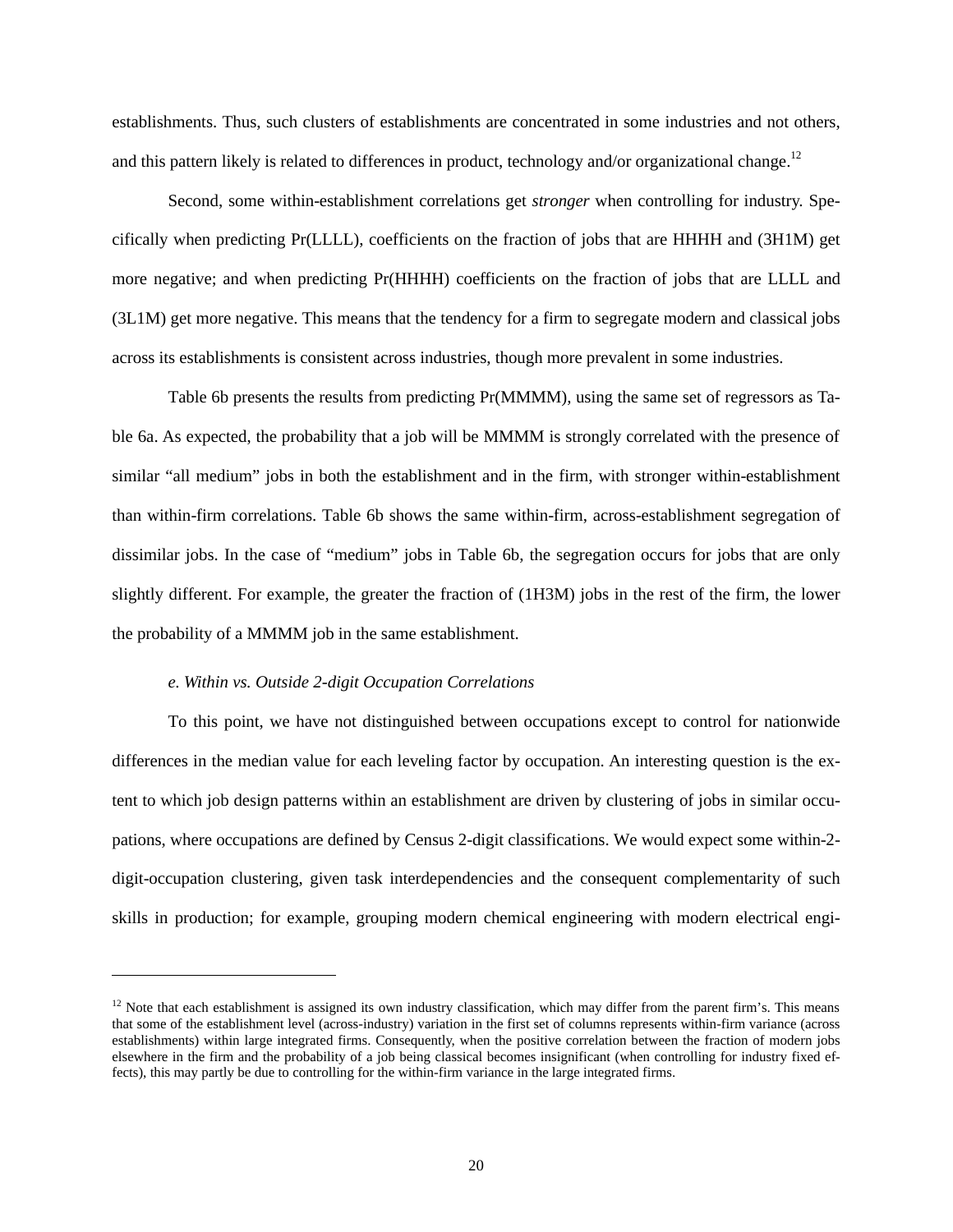neering jobs. Less obvious is the prediction of between-2-digit-occupation clustering; for example, grouping modern engineering with modern administrative support jobs. It is reasonable to expect such clustering if the task interdependencies in production are relatively "global" across the entire production process. For the most peripheral tasks, however, we would expect interdependencies to diminish to the point where there are fewer gains from clustering job design attributes; such tasks likely would include non-"core" processes such as janitorial work and food service. One characteristic of truly peripheral tasks is that they should be greater candidates for outsourcing (Abraham and Taylor, 1996).

Table 7 shows the proportion of jobs outside of one's own occupation that have the same job design, for the economy absent one's own firm, for the firm absent one's own establishment, and for the other jobs in the establishment. For the sample of single establishment firms, only the first and third categories are relevant. The clustering of modern and classical jobs is greater at the establishment level than at the firm level and the economy overall. This confirms our findings in Tables 6a,b and suggests that occupational clustering intrinsic to the production process does not entirely drive the job design clustering results. For classical (LLLL) jobs, the establishment-level clustering is the same at single vs. multiestablishment firms. For modern (HHHH) jobs, the establishment-level clustering is much stronger in multi-establishment firms. Thus larger (multi-establishment) firms are much more likely to cluster dissimilar modern jobs together. The degree of clustering of all "medium" jobs, in contrast, is no greater within-firm or within-establishment than in the economy overall.

In Table 8 we perform a more rigorous test of the relative importance of within- and acrossoccupation clustering of job design, by re-estimating the models in Tables 6a, separating each within establishment job design variable into two components: similarly designed jobs within the same occupation, and similarly designed jobs in all other occupations. The results show there is both within- and across-2 digit-occupation clustering of job design types at the establishment level. For modern jobs, the coefficients on the percentage of other jobs in the establishment that are modern both within the same 2-digit occupation and in other 2-digit occupations are positive and significant at the  $p < .01$  level (bottom row, first two columns). The pattern is the same for classical jobs (top row, fourth and fifth columns). More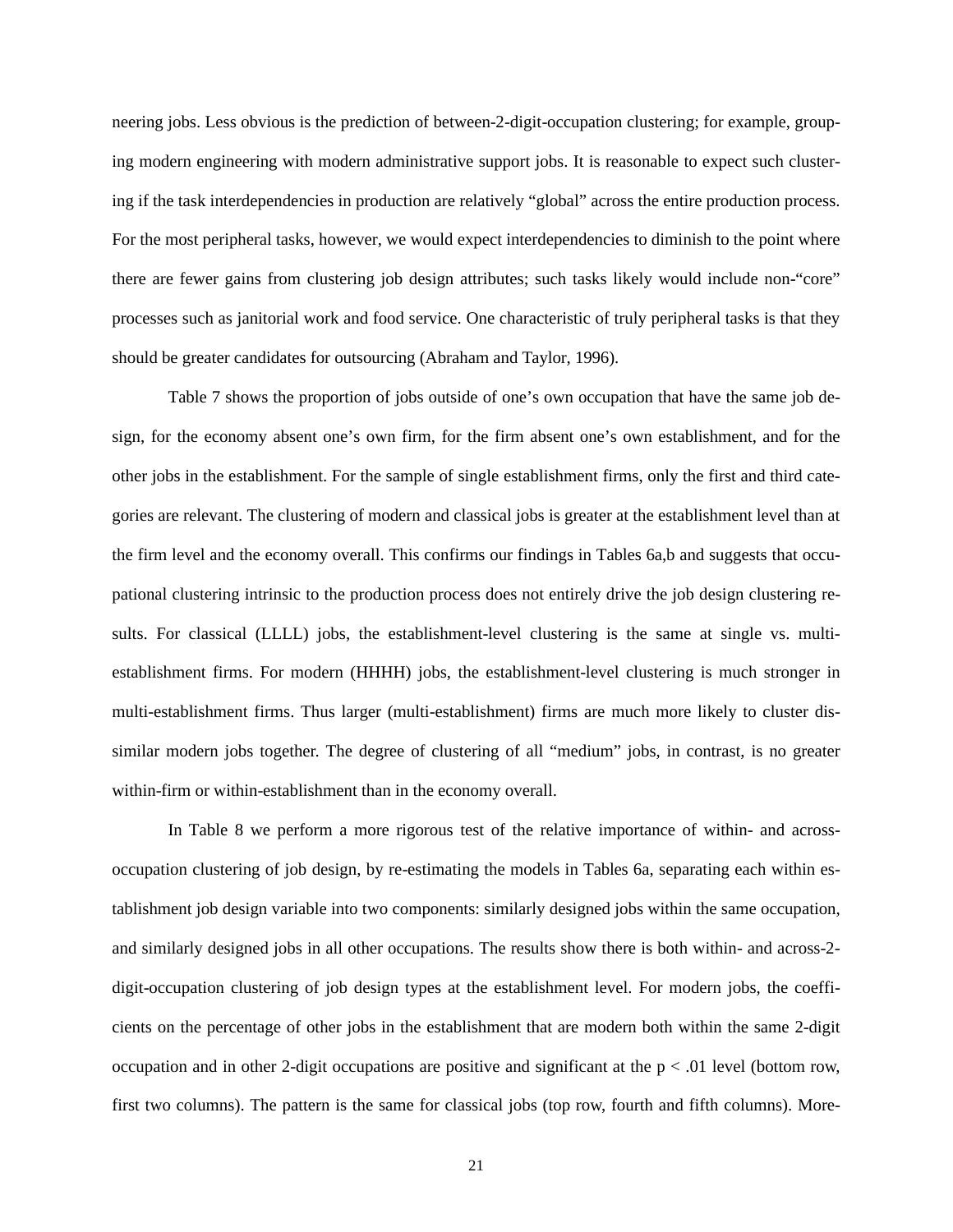over, in both cases the within-2-digit-occupation correlation is stronger than the across-2-digit-occupation correlation, indicating that within-occupation clustering is more likely than across occupation clustering, as expected. More important is the fact that across-occupation clustering drives at least part of the results in Table 6a: firms tend to group together jobs that are all modern and all classical, even dissimilar jobs.

To better understand these dynamics, Table 9 presents the analog of Table 7 for modern and classical jobs in multi-establishment firms for each of the 2 digit occupation classifications. This enables an identification of which types of jobs drive the across-occupation clustering results in Table 8. For example, using the overall mean in the first row of column three as the comparison, the occupations for which modern jobs are more likely to be clustered with modern jobs in dissimilar occupations at the establishment level include (a) management related, (b) engineers, (c) mathematicians and computer scientists, (d) natural scientists, (e) engineering technologists, (f) service salespeople, (g) construction workers, (h) machine operators, and (i) other precision workers. In contrast, the occupations for which classical jobs are more likely to be clustered with classical jobs in dissimilar occupations include (a) public administration, (b) mathematicians and computer scientists, (c) natural scientists, (d) teachers, (e) finance and business sales, (f) retail sales, (g) secretaries, (h) record keepers, and (i) assemblers.

Note that the similarities and differences in these two lists give an indication of the extent to which all modern and all classical job designs are used both within and across industries and establishments. Public administration and teaching jobs, for example, are concentrated in a narrow set of industries. Retail sales jobs are concentrated in certain types of establishments within multi-establishment firms. The tendency for classical jobs in these occupations to be concentrated with classical jobs in other dissimilar occupations helps explain the patterns in Table 6a when excluding and including controls for the type of industry. A similar argument can be made for the concentration of modern jobs for occupations such as engineers and construction workers.

In contrast, certain occupations are less likely to cluster with dissimilar occupations along both modern and classical lines, including health related, protective services, food services, building services, personnel services, and vehicle operators. Note that these resemble non-core activities that are likely to be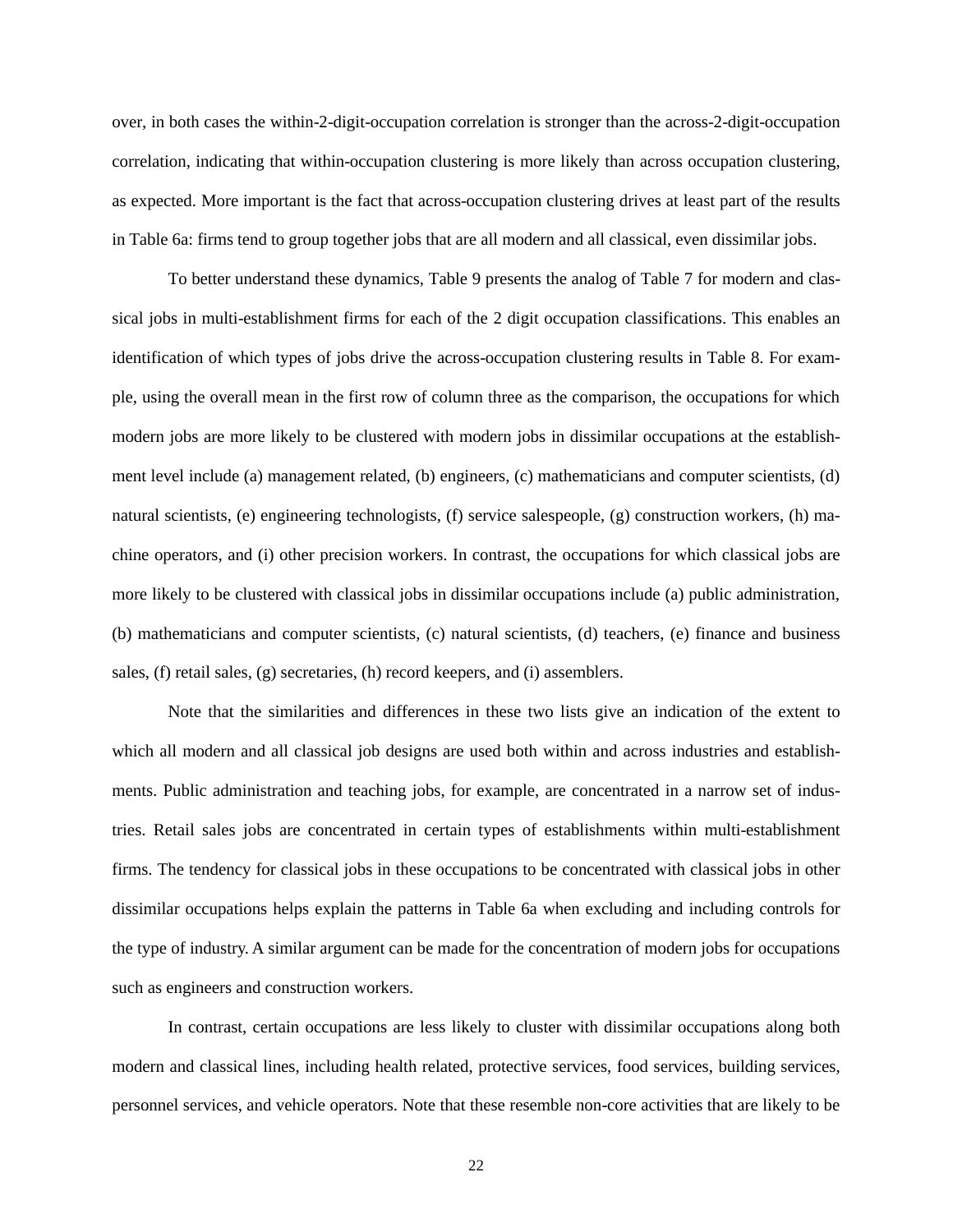found in a broad array of establishments (regardless of industry type), and thus are candidates for outsourcing (Abraham and Taylor, 1996).

#### **5. Discussion and Conclusions**

In this paper we presented a simple theory of job design that can explain observed trends and patterns in the empirical literature. We posed two rough approaches to job design. In the first approach, the firm uses ex ante optimization of methods. As a result workers are given relatively narrow jobs to exploit gains from specialization and comparative advantage, low discretion, and have relatively low skills. However, ex ante optimization is not always feasible or profitable. When the firm faces greater complexity, unpredictability, or instability, it is less likely to effectively optimize production ex ante. If so, then there is potential for the worker to learn on the job and engage in continuous improvement.

We argued that task interdependence is an important source of both costs of ex ante optimization, and of on-the-job learning. Thus, an alternative to ex ante optimization is continuous improvement, giving workers multitask jobs to take advantage of intertask learning. Higher worker skills and greater discretion are complements to this approach: they facilitate developing new ideas and implementing improvements. Thus, the theory predicts that multitasking, interdependence, discretion, and skills will be positively correlated in the same job. Because the emphasis on ex ante optimization or continuous improvement depends on the firm's complexity, unpredictability, and stability, the firm's product, technology, and industry characteristics should be important factors influencing job design. Finally, this logic implies that there should be patterns of similar job design within firms, and even more so within establishments.

We then analyzed data on job design attributes, using reasonable proxies for our concepts of multitasking, discretion, skills, and interdependence. The results are strongly consistent with our predictions. All four job design attributes are strongly positively correlated. There is a tendency for firms to choose either a modern job design approach – high on all four job design characteristics – or a classical job design approach – low on all four, but not both (at the establishment level). This is consistent with our argument that job design approaches vary with the firm's product and market characteristics. At the firm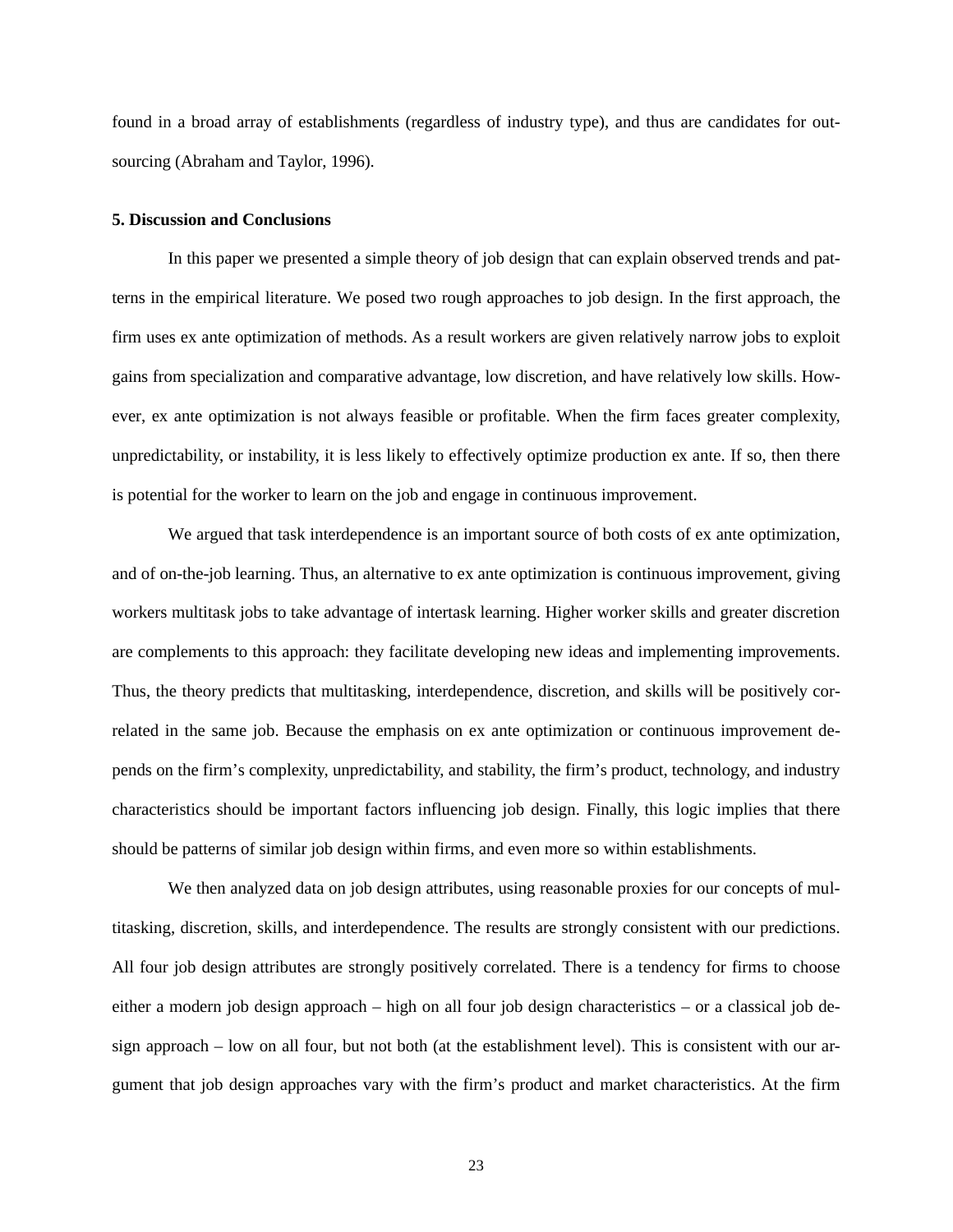level, in contrast, there is a tendency to push job design toward extremes, choosing modern job design in some establishments and classical job design in others. This is consistent with multi-establishment firms using establishments to isolate different types of jobs (and overall organizational design emphasis on centralized, ex ante v. decentralized, continuous optimization) from each other to capture the benefits of job design while minimizing the potential downsides from doing so.

We find strong evidence that firms choose a particular coherent job design strategy, and that the same strategy is not optimal for all organizations. The current data provide some information on characteristics of the establishment's environment that may affect this choice: larger establishments are more likely to choose modern job design, while unionized and non-profit organizations are less likely to choose either "all classic" or "all modern" job design. There are important differences across industries in the choice of job characteristics. In future work we hope to explore this area more thoroughly to determine whether technological considerations, market structure, competition, uncertainty or product characteristics affect the design of jobs.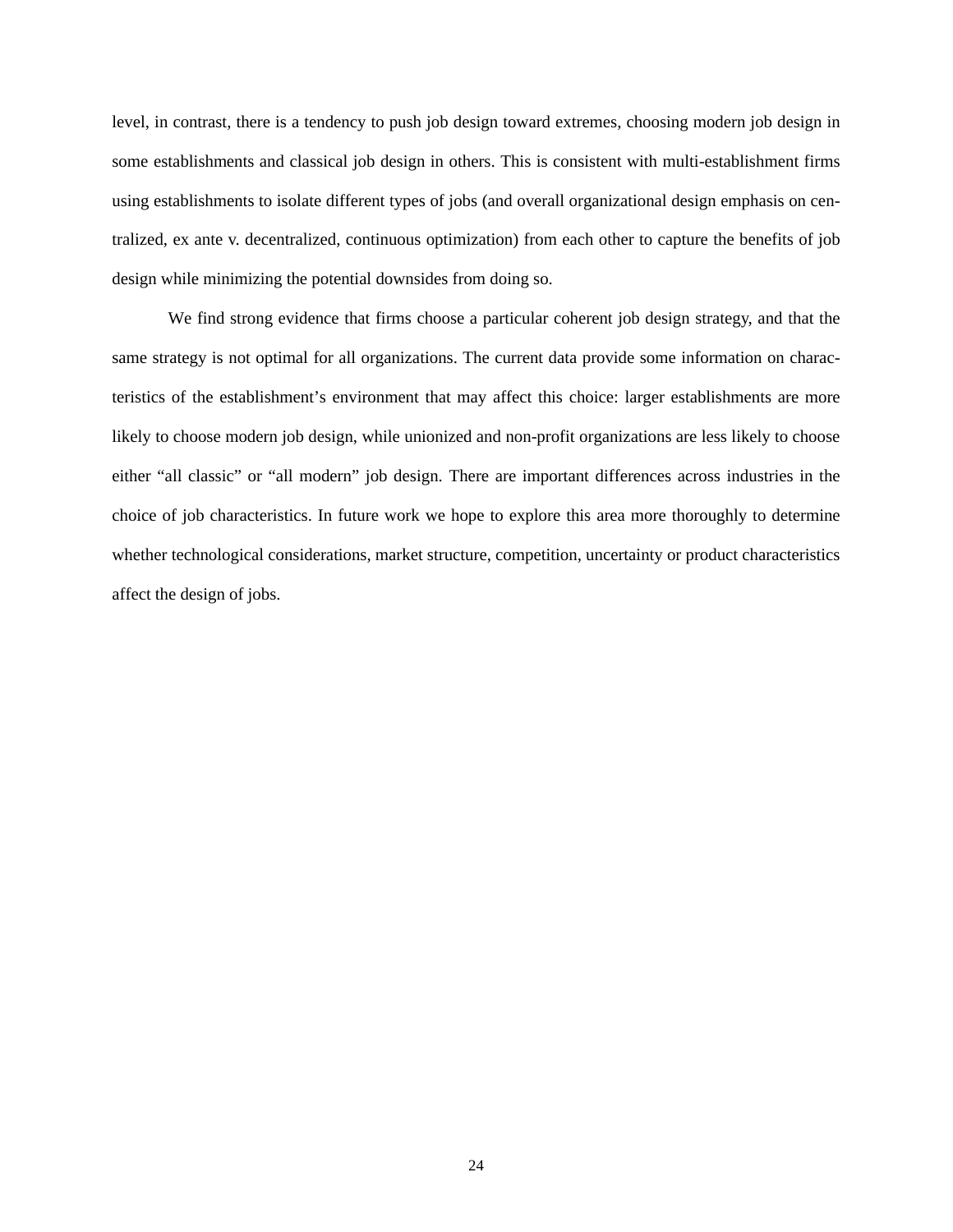#### **REFERENCES**

- Abraham, Katharine G., and Susan K. Taylor. 1996. "Firms' Use of Outside Contractors: Theory and Evidence," Journal of Labor Economics, 14:3, 394-424.
- Appelbaum, Eileen, and Rosemary Bat. 1994. The New American Workplace: Transforming Work Systems in the United States. Ithaca, NY: ILR Press.
- Autor, David H., Lawrence F. Katz and Alan B. Krueger. 1998. "Computing Inequality: Have Computers Changed the Labor Market?" Quarterly Journal of Economics, 113:4, 1169-1214.
- Autor, David H., Frank Levy and Richard J. Murnane. 2001. "The Skill Content of Recent Technological Change: An Empirical Exploration." NBER Working Paper No. 8337.
- Batt, Rosemary. 2002. "Managing customer services: Human resource practices, quit rates, and sales growth." Academy of Management Journal, 45:3, 587-597.
- Batt, Rosemary and Lisa Moynihan. 2002. "The Viability of Alternative Call Centre Production Models." Human Resource Management Journa*l*, 12:4, 14-34.
- Becker, Gary and Kevin Murphy. 1992. "The Division of Labor, Coordination Costs, and Knowledge." Quarterly Journal of Economics 107(4): 1137-1160.
- Bresnahan, Timothy F., Erik Brynjolfsson and Lorin M. Hitt. 1999. "Information Technology, Workplace Organization and the Demand for Skilled Labor: Firm-Level Evidence." NBER Working Paper No. 7136.
- Cappelli, Peter and David Neumark. 2001. "Do 'High Performance' Work Practices Improve Establishment-Level Outcomes?" Industrial & Labor Relations Review: 737-775.
- Caroli, Eve and John Van Reenen. 2001. "Skill-Biased Organizational Change? Evidence From a Panel of British and French Establishments." Quarterly Journal of Economics, CXVI(4): 1449-1492.
- Cohen, Susan G. and Diane Bailey. 1997. "What makes teams work: Group effectiveness research from the shop floor to the executive suite." Journal of Management, 23:3, 239-290.
- Dessein, Wouter and Tano Santos. 2004. "The Demand for Coordination." NBER Working Paper No. 10056.
- Gibbs, Michael and Alec Levenson. 2002. "The Economic Approach to Personnel Research." In Shoshana Grossbard-Shechtman and Christopher Clague, eds., Expansion of Economics: Towards a More Inclusive Social Science, New York: M.E. Sharpe.
- Goldin, Claudia, and Lawrence F. Katz. 1998. "The Origins of Technology-Skill Complementarity," Quarterly Journal of Economics, 113:3, 683-732.
- Hackman, J. Richard and Edward E. Lawler, III. 1971. "Employee Reactions to Job Characteristics." Journal of Applied Psychology 55(3): 256-286.
- Hackman, J. Richard, and Greg R. Oldham. 1976. "Motivation through the design of work: Test of a theory." Organizational Behavior and Human Performance, 16, 250-279.
- Huselid, Mark. 1995. "The Impact of Human Resource Management Policies on Turnover, Productivity, and Corporate Financial Performance." Academy of Management Review 38(3): 635-672.
- Ichniowski, Casey and Kathryn Shaw. 1995. "Old Dogs and New Tricks: Determinants of the Adoption of Productivity-Enhancing Work Practices." Brookings Papers: Microeconomics 1-65*.*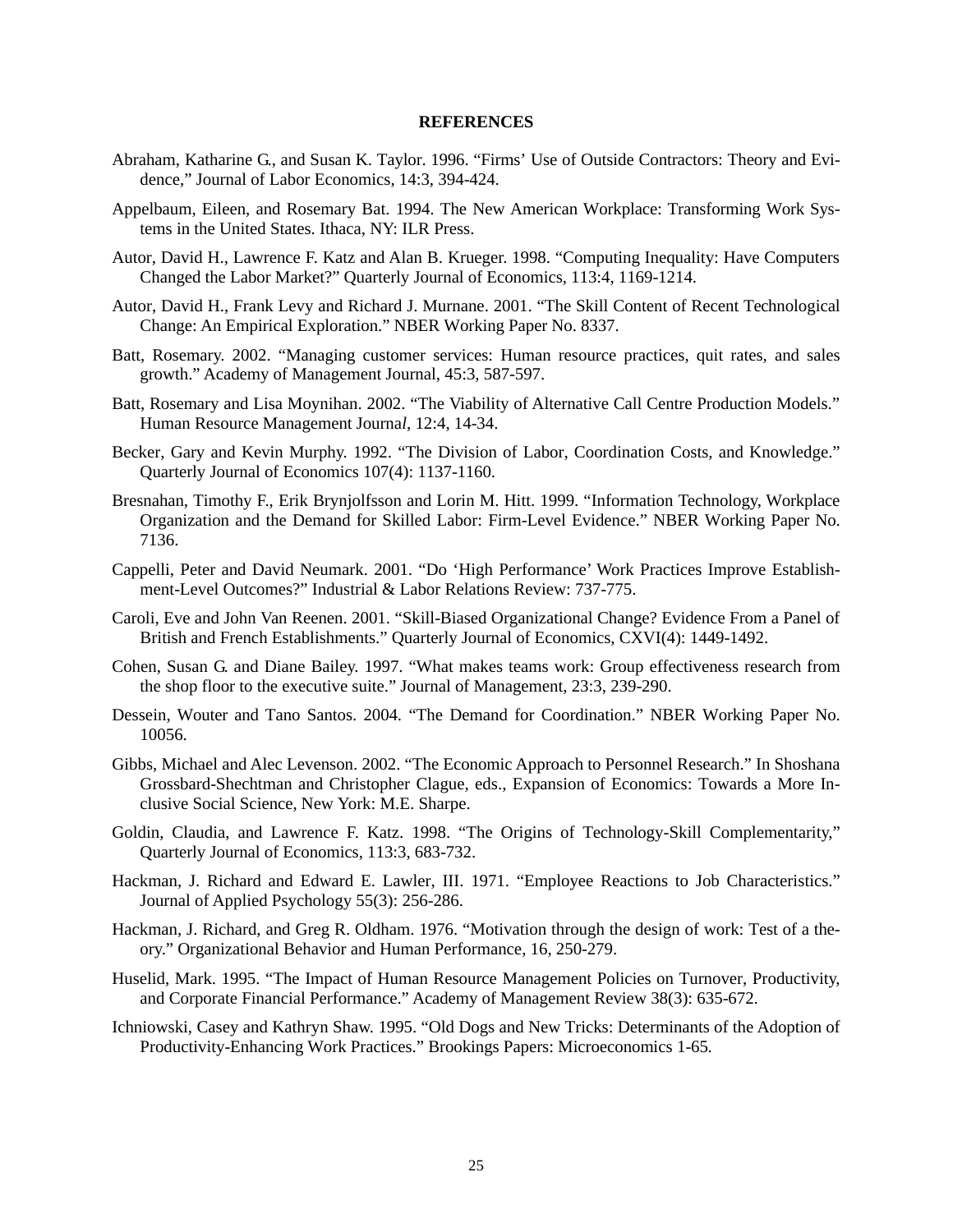- Ichniowski, Casey, Kathryn Shaw and Giovanna Prennushi. 1997. "The Effects of Human Resource Management Practices on Productivity: A Study of Steel Finishing Lines." American Economic Review 87(3): 291-313.
- Jensen, Michael and Karen Wruck. 1994. "Science, Specific Knowledge, and Total Quality Management." Journal of Accounting and Economics 18(3): 247-287*.*
- Lawler, Edward E., III, Susan A. Mohrman and George Benson. 2001. Organizing for High Performance: Employee Involvement, TQM, Reengineering, and Knowledge Management in the Fortune 1000. San Francisco: Jossey-Bass.
- Lindbeck, Assar and Dennis Snower. 2000. "Multi-task Learning and the Reorganization of Work: From Tayloristic to Holistic Organizations. Journal of Labor Economics 18(3): 353-376*.*
- MacDuffie, John Paul. 1995. "Human Resource Bundles and Manufacturing Performance: Organizational Logic and Flexible Production Systems in the World Auto Industry." Industrial and Labor Relations Review 48: 197-221*.*
- Milgrom, Paul and John Roberts. 1990. "The Economics of Modern Manufacturing: Technology, Strategy, and Organization." American Economic Review. 80(3): 511-528*.*
- Milgrom, Paul and John Roberts. 1995. "Complementarities and Fit: Strategy, Structure, and Organizational Change in Manufacturing," Journal of Accounting and Economics 19(2-3): 179-208*.*
- Ortega, Jaime. 2004. "Employee Discretion: Stylized Facts for Europe." Working paper, Universidad Carlos III de Madrid.
- Pierce, Brooks. 1999. "Using the National Compensation Survey to Predict Wage Rates." Compensation and Working Conditions. Winter: 8-16.
- Porter, Lyman W., Edward E. Lawler, III, and J. Richard Hackman. 1975. Behavior in Organizations, New York: McGraw Hill.
- Smith, Adam. 1776. The Wealth of Nations*.* Reprinted by Modern Library*.*
- Taylor, Frederick. 1923. The Principles of Scientific Management. New York: Harper.
- Vogel, Todd and Chuck Hawkins. 1990. "Can UPS deliver the goods in a new world?" Business Week, June 4.
- Zoghi, Cindy. 2002. "The Distribution of Decision Rights Within the Workplace: Evidence from Canadian, Australian and UK Establishments" BLS Working Paper No. 363.
- Zoghi, Cindy and Sabrina Pabilonia. 2004. "Which Workers Gain from Computer Use?" BLS Working Paper No. 373.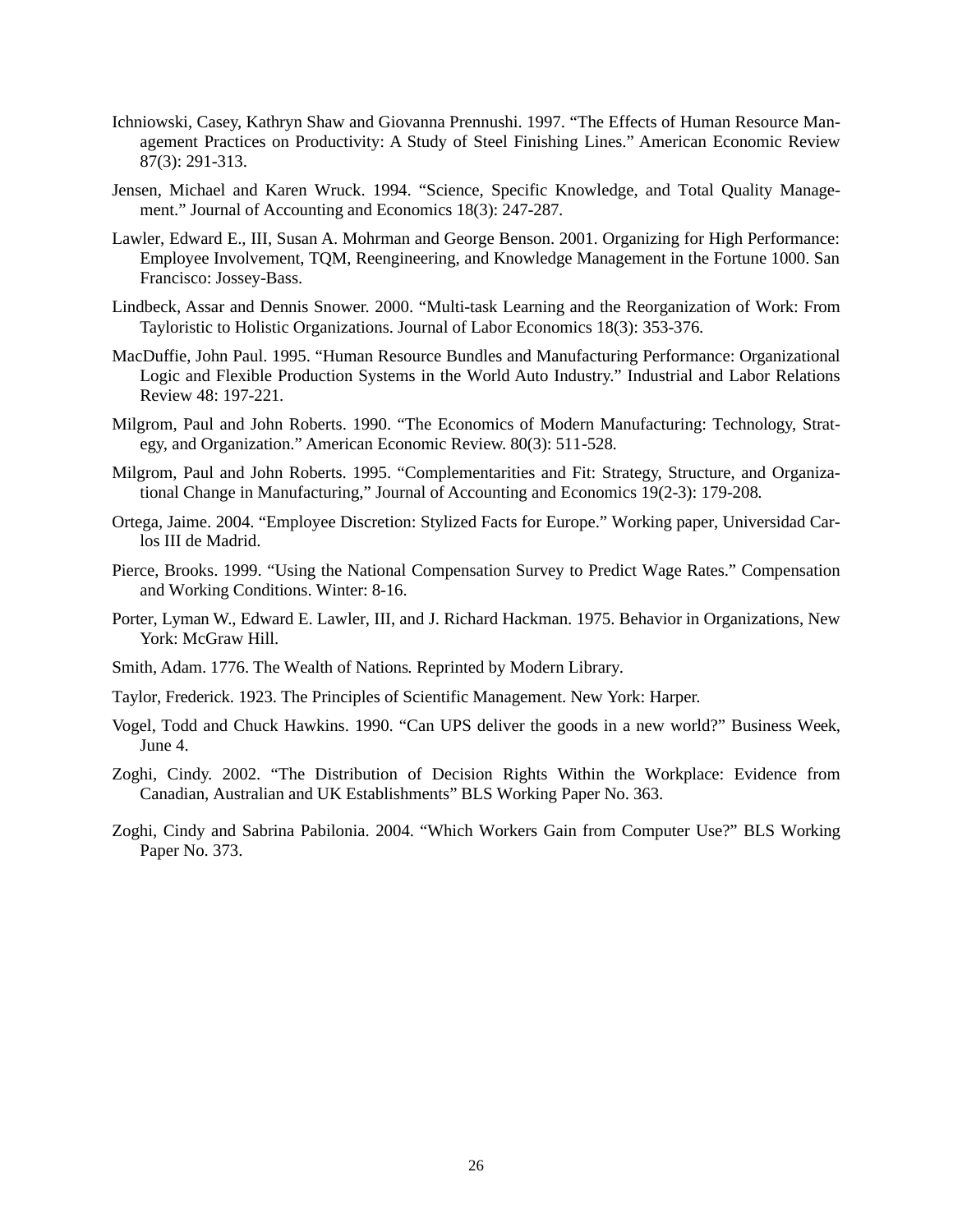|                   |                         |                           | <b>Discretion</b> | <b>Skills</b> | Interdependence |  |
|-------------------|-------------------------|---------------------------|-------------------|---------------|-----------------|--|
|                   |                         | Supervision<br>Guidelines |                   |               |                 |  |
|                   |                         |                           |                   |               |                 |  |
| Multitasking      |                         | 0.8475                    | 0.8505            | 0.8341        | 0.8485          |  |
|                   | Guidelines              |                           | 0.8450            | 0.8234        | 0.8701          |  |
| <b>Discretion</b> | Supervision<br>Received |                           |                   | 0.8274        | 0.8404          |  |
| <b>Skills</b>     |                         |                           |                   |               | 0.8176          |  |

## **Table 1. Correlations Between Job Design Attributes**

Spearman rank-order correlations between job design attributes. Because sample sizes are so large and significance levels are so high, those statistics are not shown in the tables. Overall sample size = 137,181; there are 15,349 firms, and 19,791 establishments.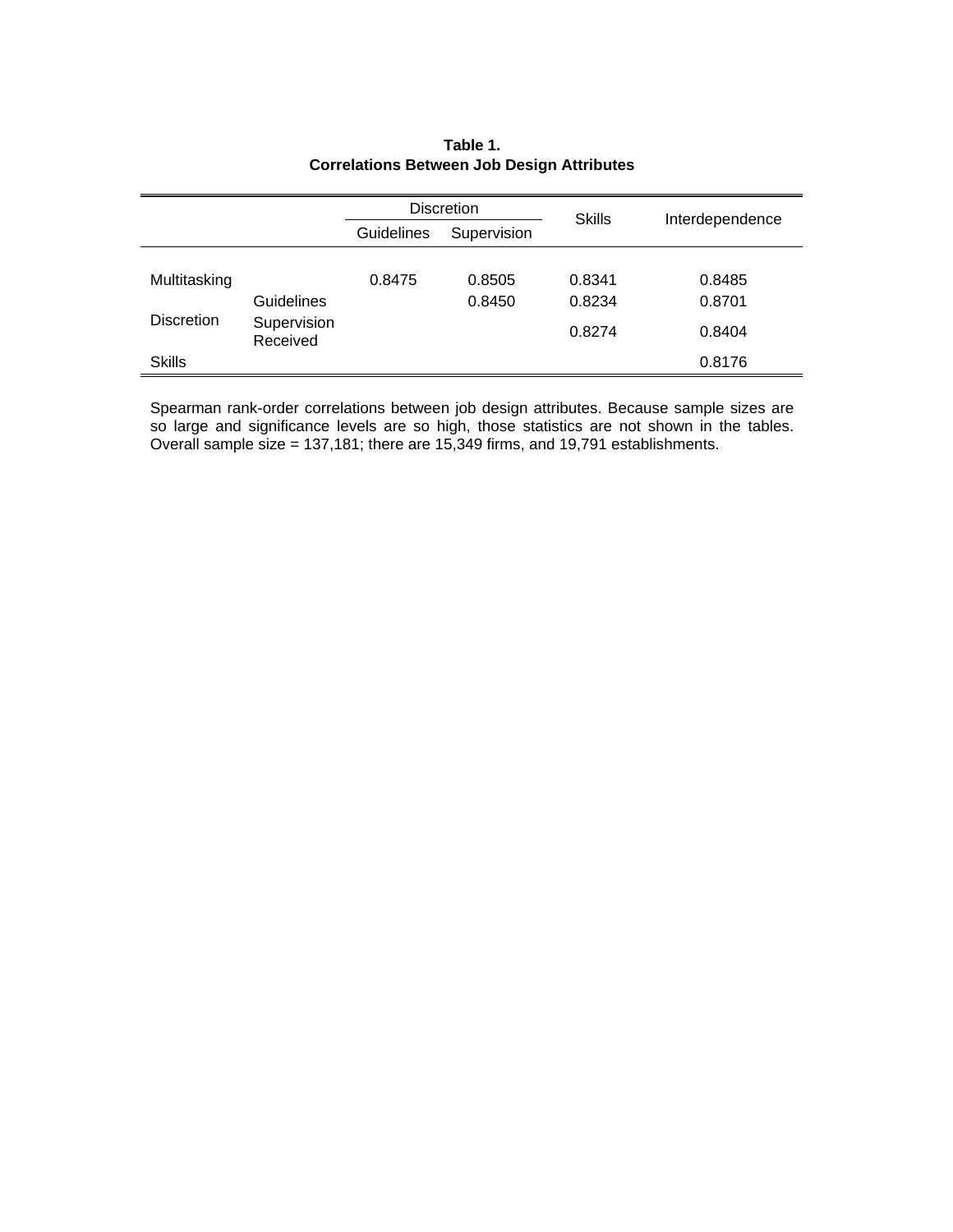|                      |             |            | Discretion  | <b>Skills</b>     | Interdependence  |
|----------------------|-------------|------------|-------------|-------------------|------------------|
|                      |             | Guidelines | Supervision |                   |                  |
| a. Full Sample       |             |            |             |                   |                  |
| Multitasking         |             | 2.304      | 2.194       | 0.9434            | 2.187            |
|                      |             | (.4756)    | (.4859)     | (.4176)           | (.4746)          |
|                      |             |            | 2.175       | 0.8069            | 2.201            |
|                      | Guidelines  |            | (.4889)     | (.3884)           | (.5256)          |
| <b>Discretion</b>    |             |            |             |                   |                  |
|                      | Supervision |            |             | 0.9009            | 1.867            |
|                      |             |            |             | (.4224)           | (.4393)          |
|                      |             |            |             |                   | 1.648            |
| <b>Skills</b>        |             |            |             |                   | (.3004)          |
| b. Non-Managers Only |             |            |             |                   |                  |
|                      |             | 2.323      | 2.213       | 0.9911            | 2.133            |
| Multitasking         |             | (.4533)    | (.4649)     | (.4049)           | (.4516)          |
|                      |             |            | 2.161       |                   | 2.101            |
|                      | Guidelines  |            | (.4619)     | 0.8474<br>(.3834) | (.4992)          |
| <b>Discretion</b>    |             |            |             |                   |                  |
|                      | Supervision |            |             | .9388             | 1.976            |
|                      |             |            |             | (.4113)           | (.4469)          |
|                      |             |            |             |                   | 1.686            |
| <b>Skills</b>        |             |            |             |                   | (.2914)          |
| c. Managers Only     |             |            |             |                   |                  |
|                      |             | 2.184      | 2.167       | 1.863             | 2.190            |
| Multitasking         |             | (.4262)    | (.4236)     | (.4029)           | (.4760)          |
|                      |             |            |             |                   |                  |
|                      | Guidelines  |            | 2.322       | 1.498             | 2.201            |
| <b>Discretion</b>    |             |            | (.4485)     | (.3281)           | (.5257)          |
|                      |             |            |             | 1.514             | 1.867            |
|                      | Supervision |            |             | (.3529)           | (.4394)          |
|                      |             |            |             |                   |                  |
| <b>Skills</b>        |             |            |             |                   | 1.643<br>(.3811) |

**Table 2. Unrestricted Relationships Between Pairs of Job Design Attributes**

Relationships between factors are coefficients from ordered probits; each cell represents a separate probit. Rows are dependent variables; columns are independent variables. Pseudo-R²'s are in parentheses.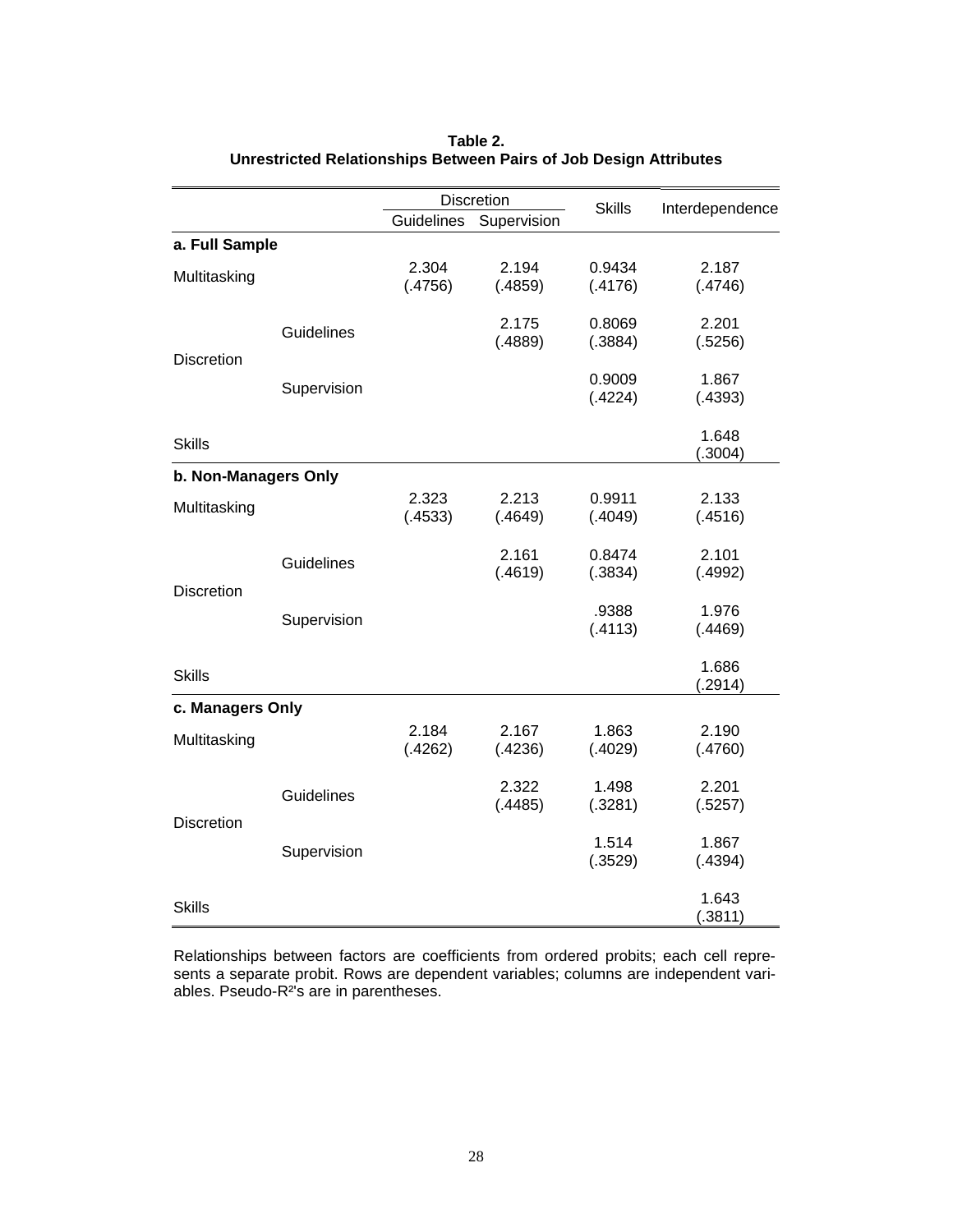**Table 3. Distribution of Factor Responses (centered around occupation-specific median for each factor)**

|                   | $-2$   | $-1$                      | Median | $+1$                                | $+2$                | $+3$   | $+4$   | $+5$                      | +6     |
|-------------------|--------|---------------------------|--------|-------------------------------------|---------------------|--------|--------|---------------------------|--------|
|                   |        |                           |        |                                     |                     |        |        |                           |        |
| Skills            | 0.1053 | 0.2571                    | 0.1991 | 0.1354                              | 0.0703              | 0.1438 | 0.0723 | 0.0160                    | 0.0007 |
| Supervision Rec'd |        | 0.2164                    | 0.4146 | 0.2877                              | 0.0713              | 0.0101 |        |                           |        |
| Guidelines        |        | 0.3332                    | 0.3611 | 0.2465                              | 0.0521              | 0.0071 |        |                           |        |
| Multitasking      |        | 0.1927                    | 0.3508 | 0.3567                              | 0.0683              | 0.0299 | 0.0015 |                           |        |
| Interdependence   |        | 0.3093                    | 0.3450 | 0.2851                              | 0.0457              | 0.0134 | 0.0015 |                           |        |
|                   |        |                           |        |                                     |                     |        |        |                           |        |
|                   |        |                           |        | Fraction of jobs relative to median |                     |        |        |                           |        |
|                   |        | Below Median ( $MV = 1$ ) |        |                                     | Median ( $MV = 2$ ) |        |        | Above Median ( $MV = 3$ ) |        |
| <b>Skills</b>     |        | 0.3624                    |        |                                     | 0.1991              |        |        | 0.4385                    |        |
| <b>Guidelines</b> |        | 0.3332                    |        |                                     | 0.3611              |        |        | 0.3057                    |        |
| Multitasking      |        | 0.1927                    |        |                                     | 0.3508              |        |        | 0.4565                    |        |
| Interdependence   |        | 0.3093                    |        |                                     | 0.3450              |        |        | 0.3457                    |        |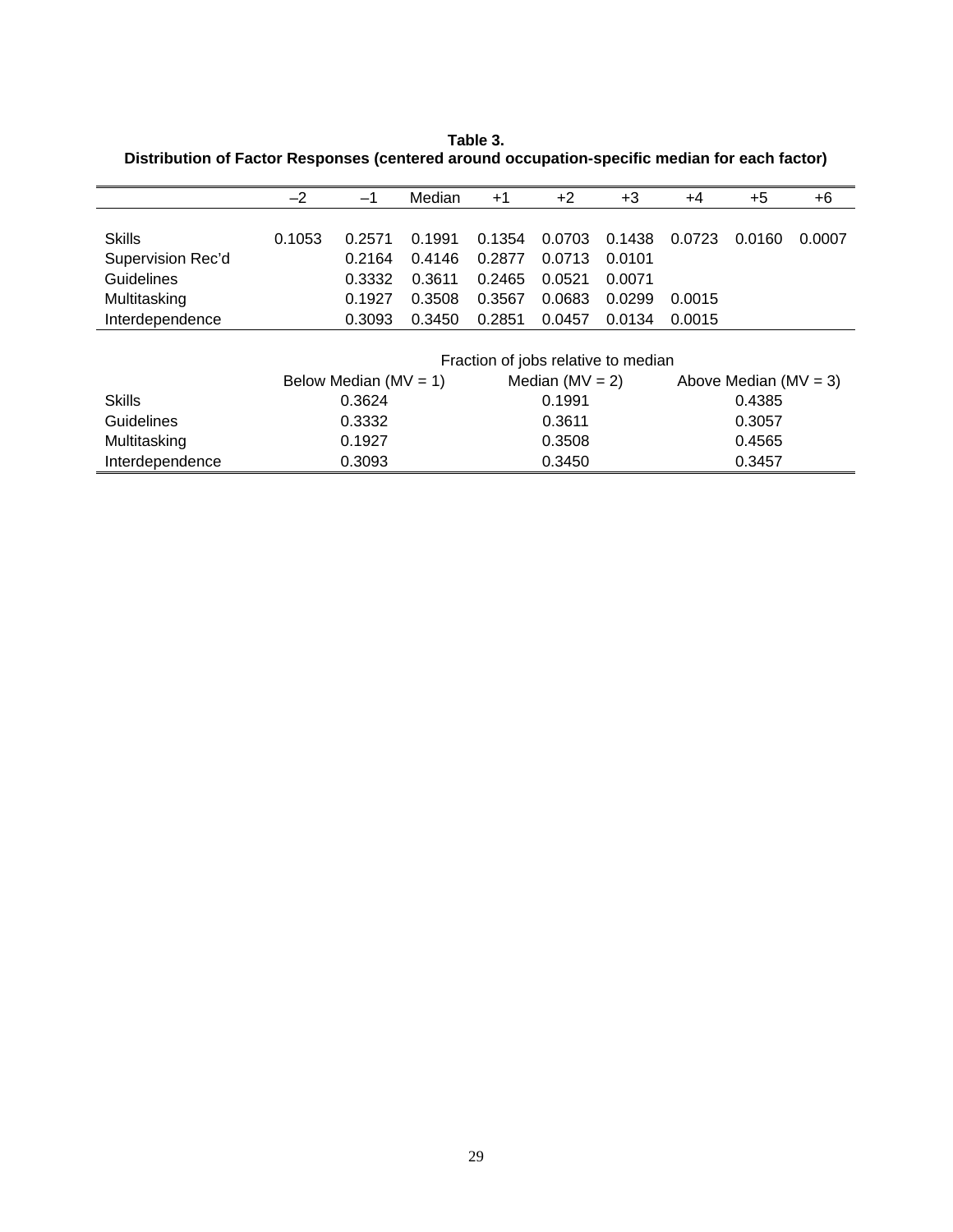| Index relative to median                       | Fraction of all jobs<br>(s.e.) | Pr(characteristics ran-<br>domly assigned from<br>empirical distribution) |
|------------------------------------------------|--------------------------------|---------------------------------------------------------------------------|
| $4 (= LLLL)$                                   | 0.0541<br>(0.0006)             | 0.0072                                                                    |
| 5                                              | 0.0697<br>(0.0007)             | 0.0329                                                                    |
| 6                                              | 0.1109<br>(0.0009)             | 0.0955                                                                    |
| $\overline{7}$                                 | 0.1488<br>(0.0010)             | 0.1700                                                                    |
| $8 (= MMMM)$                                   | 0.2502<br>(0.0012)             | 0.0087                                                                    |
| All other values of index $= 8$<br>except MMMM | 0.0151<br>(0.0003)             | 0.2096                                                                    |
| 9                                              | 0.1268<br>(0.0009)             | 0.2183                                                                    |
| 10                                             | 0.0796<br>(0.0007)             | 0.1571                                                                    |
| 11                                             | 0.0823<br>(0.0007)             | 0.0720                                                                    |
| $12 (= HHHH)$                                  | 0.0626<br>(0.0007)             | 0.0212                                                                    |

**Table 4. Index (S MV) of Skills, Guidelines, Multitasking, & Interdependence**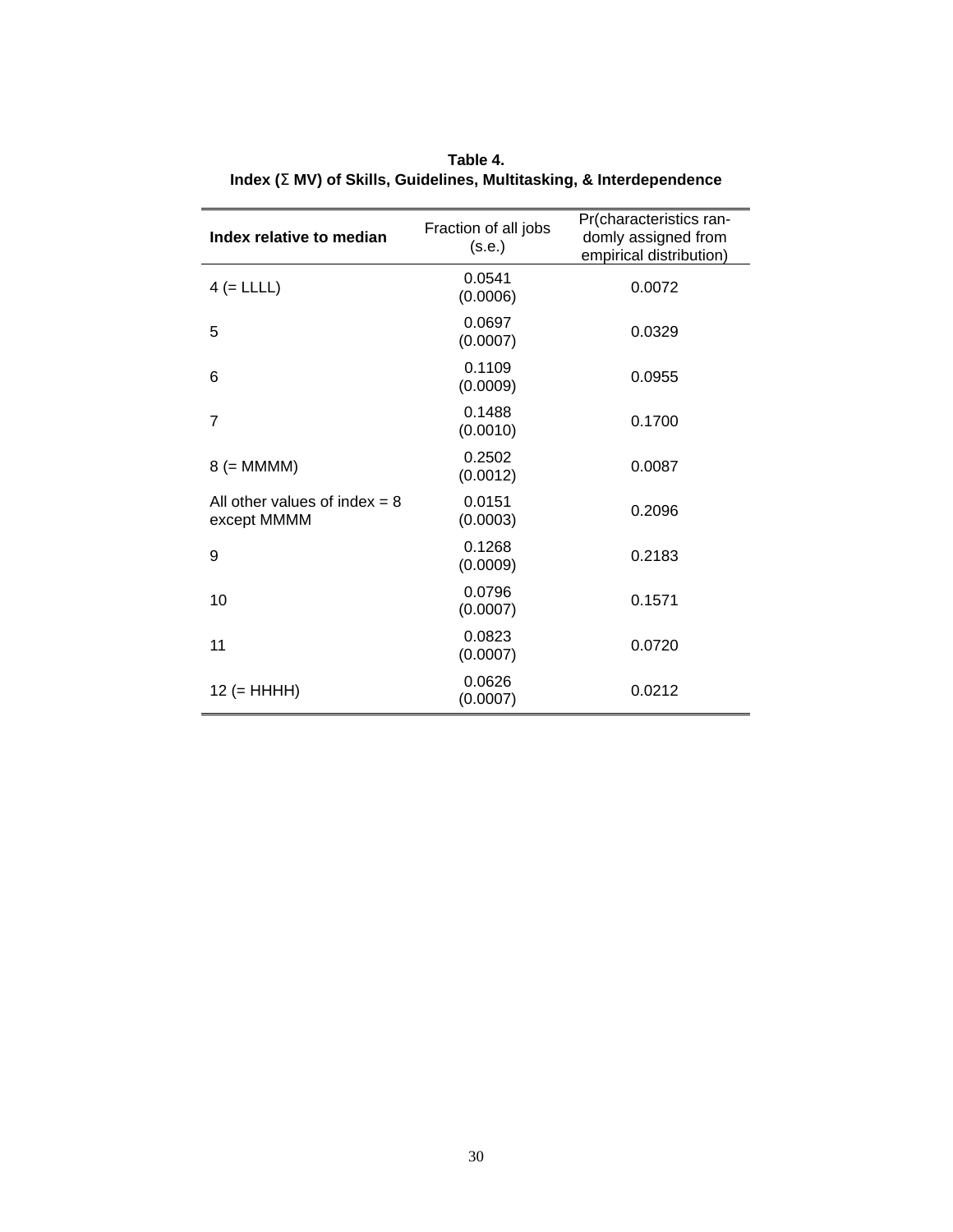|                         | Pr(LLLL)               | Pr(LLLL)      | Pr(HHHH)               | Pr(HHHH)            |
|-------------------------|------------------------|---------------|------------------------|---------------------|
| Non-profit              | $-0.1115$              | $-0.2801^5$   | $-0.2193^{5}$          | $-0.2303^{5}$       |
| Union                   | $-0.85621$             | $-0.6336^{1}$ | $-0.17551$             | $-0.18011$          |
| Employment/1,000        | $-0.0226$ <sup>1</sup> | 0.0048        | $0.0820^{1}$           | 0.0387 <sup>1</sup> |
| (Employment/1,000) $^2$ | $-0.0001^5$            | $-0.0001$     | $-0.0011$ <sup>1</sup> | $-0.00031$          |
| Industry controls       | No.                    | Yes           | No                     | Yes                 |
| Pseudo $R^2$            | .0128                  | .0434         | .0109                  | .0817               |
| N                       | 42,750                 | 40,285        | 42,750                 | 40,570              |

**Table 5. Determinants of Modern (HHHH) or Classical (LLLL) Job Design**

Coefficients from logits. Sample = jobs in multi-establishment firms. Controls are included for % of jobs in 14 job design clusters as described in Table 5a.

 $1$ <sup>1</sup> = p-value < 0.01; <sup>5</sup> = p-value < 0.05;  $^{10}$  = p-value < 0.10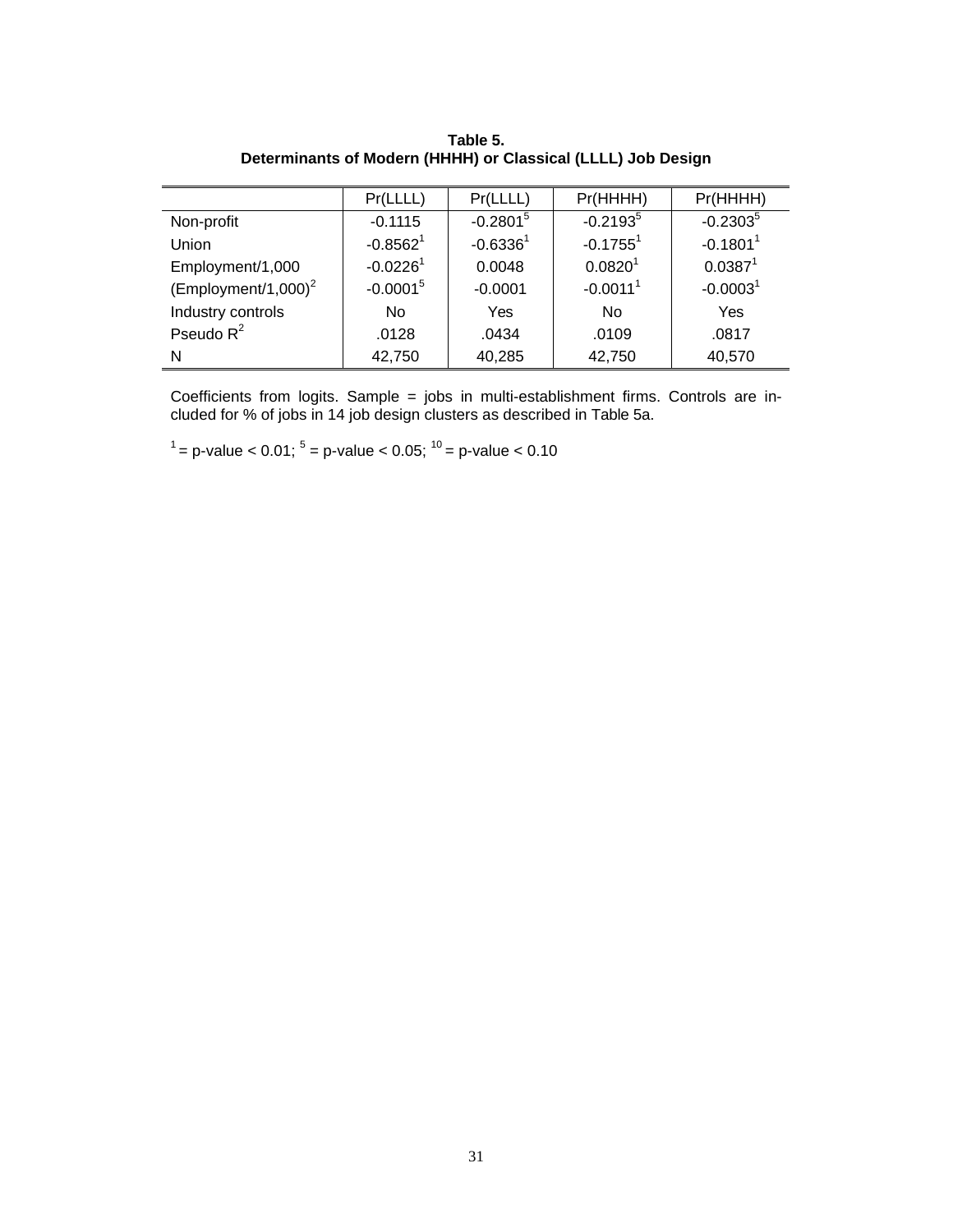|                   | Pr(LLLL)              |                    |                       | Pr(LLLL)           |                    | Pr(HHHH)           |                    | Pr(HHHH)           |
|-------------------|-----------------------|--------------------|-----------------------|--------------------|--------------------|--------------------|--------------------|--------------------|
| Industry controls | <b>No</b>             |                    |                       | Yes                |                    | No                 |                    | Yes                |
|                   | Estab.                | Firm               | Estab.                | Firm               | Estab.             | Firm               | Estab.             | Firm               |
|                   |                       |                    |                       |                    |                    |                    |                    |                    |
| With skill set:   |                       |                    |                       |                    |                    |                    |                    |                    |
| <b>LLLL</b>       | 3.281 <sup>1</sup>    | 3.078 <sup>1</sup> | 1.958 <sup>1</sup>    | 1.963 <sup>1</sup> | $-0.547^{5}$       | 0.588              | $-0.9031$          | 0.259              |
|                   |                       |                    |                       |                    |                    |                    |                    |                    |
| 3L, 1M            | 1.262 <sup>1</sup>    | 1.045 <sup>1</sup> | 1.263 <sup>1</sup>    | 1.009 <sup>1</sup> | $-0.395$           | $-0.410$           | $-0.573^{5}$       | $-0.604^{10}$      |
| 2L, 2M            | 1.176 <sup>1</sup>    | 0.015              | 1.135 <sup>1</sup>    | $-0.027$           | $-0.5731$          | $-0.408$           | $-0.5761$          | $-0.384$           |
| 1L, 3M            | 0.520 <sup>1</sup>    | 0.175              | 0.577 <sup>1</sup>    | 0.159              | $-0.7581$          | $-0.8001$          | $-0.7491$          | $-0.6961$          |
|                   |                       |                    |                       |                    |                    |                    |                    |                    |
| 3L, 1H            | 2.104                 | 5.729              | 0.602                 | 4.913              | $-0.996$           | $-2.412$           | $-1.771$           | $-5.261$           |
| 2H, 1M, 1L        | 0.870                 | 1.696              | 0.448                 | 0.772              | 0.495              | 0.611              | 0.474              | 0.780              |
| 2H, 2L            | $-0.888$              | 0.042              | $-2.487$              | $-4.806$           | $-11.67$           | 7.032              | $-9.989$           | 6.873              |
| 1L, 2M, 1H        | $-0.472$              | 1.047              | $-0.310$              | 0.709              | 0.073              | $-0.148$           | $-0.271$           | $-0.755$           |
| 2L, 1M, 1H        | $-1.639$              | 0.145              | $-1.226$              | $-0.236$           | $-0.171$           | 0.977              | $-0.812$           | 0.004              |
| 3H, 1L            | 0.426                 | $-0.571$           | 0.778                 | $-0.283$           | $-2.658$           | $-2.720$           | $-2.244$           | $-1.403$           |
|                   |                       |                    |                       |                    |                    |                    |                    |                    |
| 1H, 3M            | $-0.9861$             | $-0.059$           | $-0.8991$             | 0.172              | 0.427 <sup>1</sup> | $-0.361$           | 0.454 <sup>1</sup> | $-0.049$           |
| 2H, 2M            | $-0.841$ <sup>1</sup> | $-0.372$           | $-0.8961$             | $-0.9281$          | 1.019 <sup>1</sup> | 0.084              | $0.895^1$          | $-0.158$           |
| 3H, 1M            | $-0.624^{5}$          | 0.495              | $-0.921$ <sup>1</sup> | 0.081              | 1.354 <sup>1</sup> | 0.200              | $1.255^1$          | 0.276              |
|                   |                       |                    |                       |                    |                    |                    |                    |                    |
| <b>HHHH</b>       | $-0.816^1$            | $0.970^{1}$        | $-1.0381$             | 0.301              | $3.517^1$          | 1.937 <sup>1</sup> | 2.726 <sup>1</sup> | 1.014 <sup>1</sup> |
|                   |                       |                    |                       |                    |                    |                    |                    |                    |
| Pseudo $R^2$      |                       | .0926              |                       | .0929              |                    | .1133              |                    | .1235              |
| N                 | 41,421                |                    |                       | 40,285             |                    | 41,421             |                    | 40,570             |

## **Table 6a. Effect of Distribution of Other Jobs' Characteristics on Probability of Modern (HHHH) or Classical (LLLL) Job Design**

Coefficients from logits. Controls included for non-profit status, unionization, establishment size and its square. Sample = jobs in multi-establishment firms.

<sup>1</sup> = p-value < 0.01; <sup>5</sup> = p-value < 0.05; <sup>10</sup> = p-value < 0.10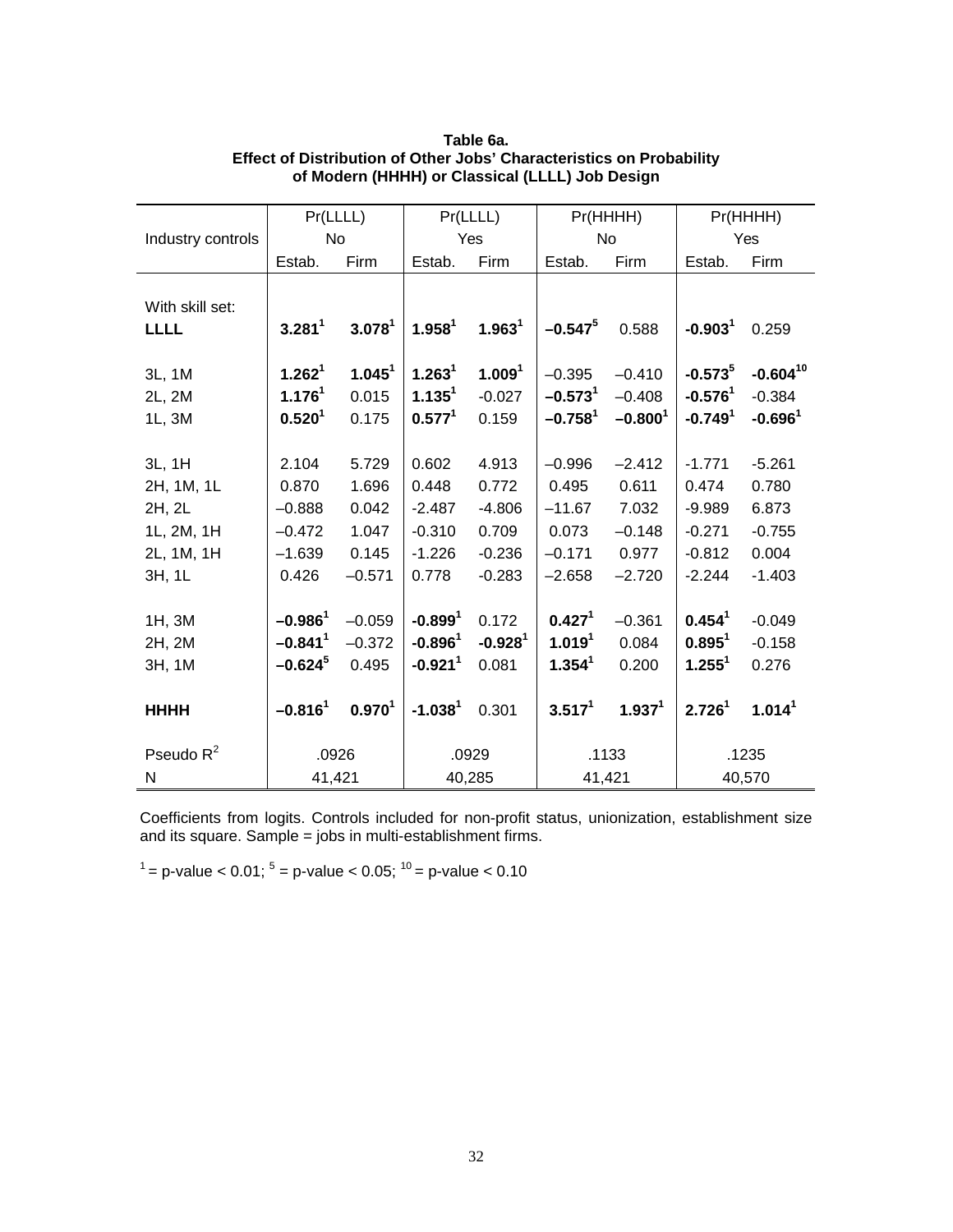|                   |                    | Pr(MMMM)              |             | Pr(MMMM)              |  |
|-------------------|--------------------|-----------------------|-------------|-----------------------|--|
| Industry controls |                    | <b>No</b>             | Yes         |                       |  |
|                   | Estab.             | Firm                  | Estab.      | Firm                  |  |
|                   |                    |                       |             |                       |  |
| With skill set:   |                    |                       |             |                       |  |
| <b>LLLL</b>       | 0.059              | $-0.453^{5}$          | 0.047       | $-0.6171$             |  |
|                   |                    |                       |             |                       |  |
| 3L, 1H            | $-5.4041$          | $-0.203$              | $-5.4521$   | 0.250                 |  |
| 2H, 1M, 1L        | $-0.386$           | $-0.361$              | $-0.522$    | $-0.678$              |  |
| 2H, 2L            | $-0.321$           | 1.880                 | $-0.396$    | 1.099                 |  |
|                   |                    |                       |             |                       |  |
| 3L, 1M            | $0.338^{5}$        | $-0.526$ <sup>1</sup> | 0.280       | $-0.654$ <sup>1</sup> |  |
| 2L, 2M            | $0.331^{1}$        | $-0.541$ <sup>1</sup> | 0.194       | $-0.793$ <sup>1</sup> |  |
| 1L, 3M            | 0.422 <sup>1</sup> | $-0.188$              | $0.279^{5}$ | $-0.4901$             |  |
| <b>MMMM</b>       | $1.508^1$          | $1.237^{1}$           | $1.185^{1}$ | 0.669 <sup>1</sup>    |  |
| 1H, 3M            | $0.465^{1}$        | $-0.501$ <sup>1</sup> | $0.278^{5}$ | $-0.986^1$            |  |
| 2H, 2M            | $0.459^{1}$        | $-0.467^1$            | $0.454^{1}$ | $-0.535$ <sup>1</sup> |  |
| 3H, 1M            | 0.427 <sup>1</sup> | $-0.7771$             | $0.347^{1}$ | $-1.046$ <sup>1</sup> |  |
|                   |                    |                       |             |                       |  |
| 1L, 2M, 1H        | $-0.068$           | $-0.717^{5}$          | $-0.007$    | $-0.746^{5}$          |  |
| 2L, 1M, 1H        | $-0.850$           | $-1.261$              | $-0.872$    | $-1.349$              |  |
| 3H, 1L            | 0.283              | 1.307                 | $-0.050$    | 0.930                 |  |
|                   |                    |                       |             |                       |  |
| Pseudo $R^2$      |                    | .0406                 |             | .0459                 |  |
| N                 |                    | 41,421                |             | 41,298                |  |

**Table 6b. Effect of Distribution of Other Jobs' Characteristics on Probability of MMMM Job Design**

Coefficients from logits. its. Controls included for non-profit status, unionization, establishment size and its square. Sample = jobs in multi-establishment firms.

 $1$ <sup>1</sup> = p-value < 0.01; <sup>5</sup> = p-value < 0.05;  $^{10}$  = p-value < 0.10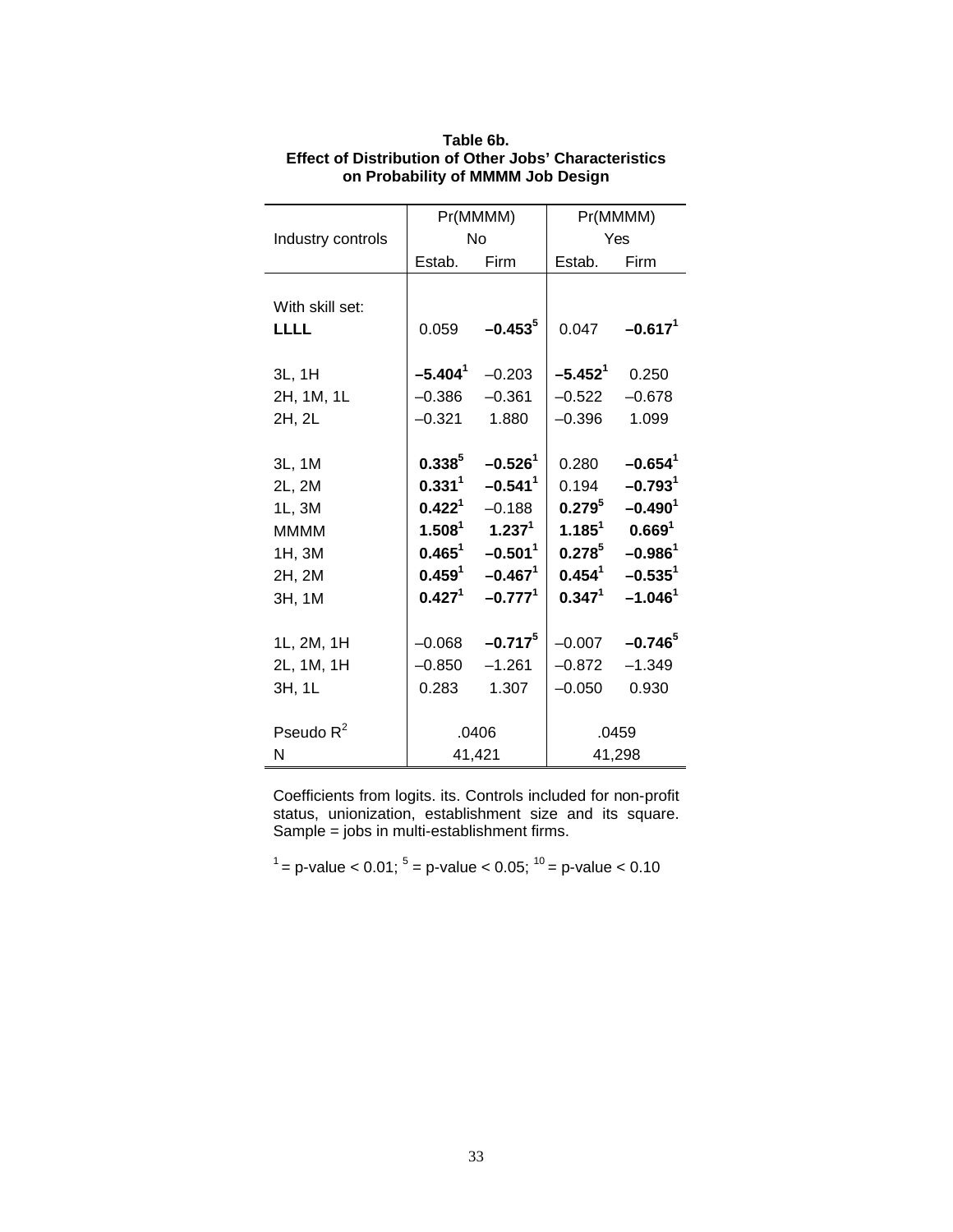Multi-establishment firms Single establishment firms Proportion of jobs outside own occupation with same job design Like jobs in economy absent own firm Like jobs in firm absent own estab. Like jobs in establishment absent own Like jobs in economy absent own firm Like jobs in establishment absent own Job is LLLL .0525 .0684 .0949 .0526 .0967 Job is MMMM .2482 .2536 .2513 .2481 .2460 Job is HHHH .0618 .1292 .1604 .0620 .1132

**Table 7. Clustering of Job Design Outside Own 2-digit Occupation**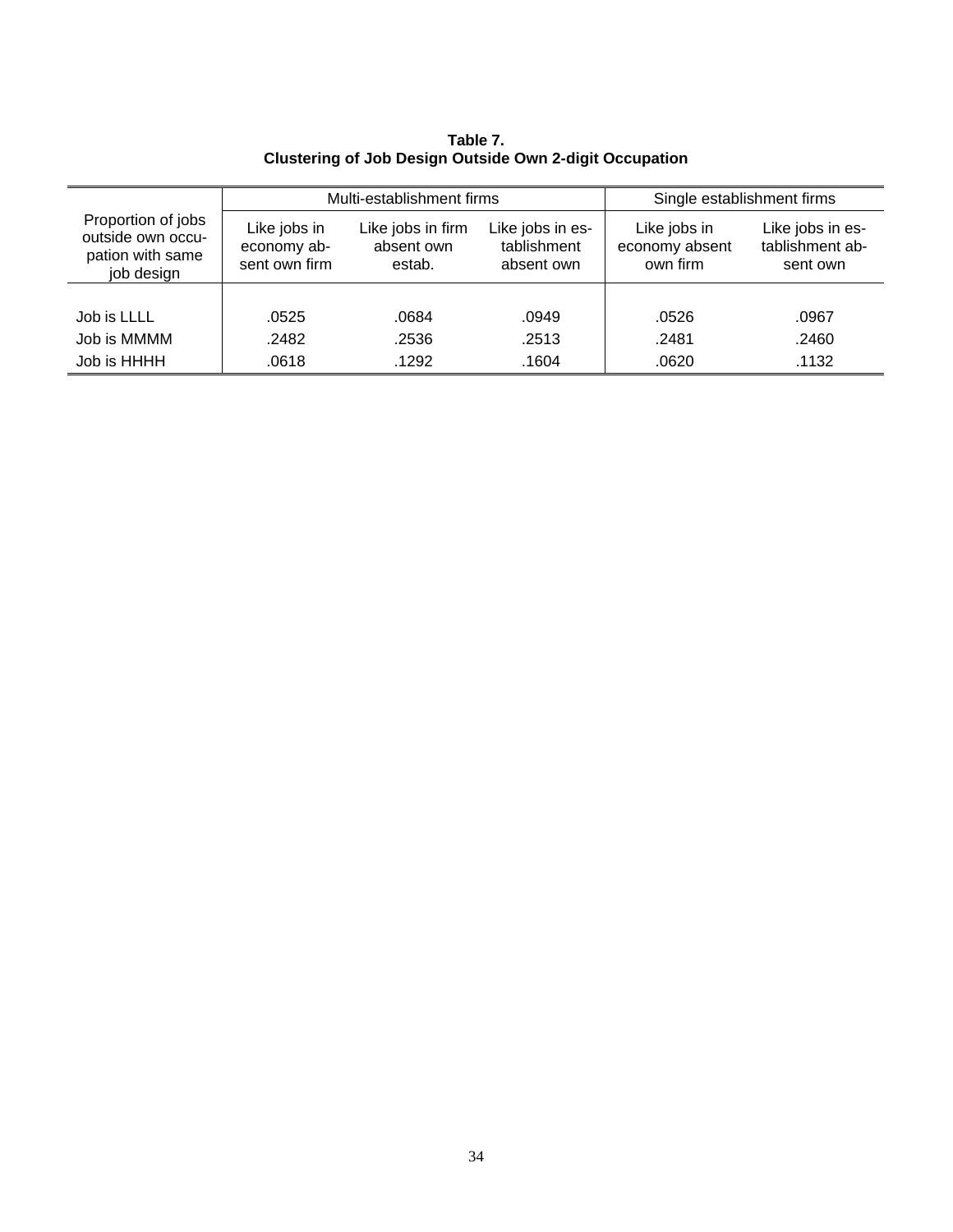|                       |                           | Pr(HHHH)              |                    | Pr(LLLL)              |                           |                    |  |
|-----------------------|---------------------------|-----------------------|--------------------|-----------------------|---------------------------|--------------------|--|
| Peers in              | Jobs in the establishment |                       | Jobs in other      |                       | Jobs in the establishment | Jobs in other      |  |
| skill set:            | Within own                | Outside               | establishments     | Within own            | Outside                   | establishments     |  |
|                       | 2-digit occu-             | own 2-digit           | in firm            | 2-digit oc-           | own 2-digit               | in firm            |  |
|                       | pation                    | occupation            |                    | cupation              | occupation                |                    |  |
| LLLL                  | $-0.680^1$                | $-0.920$ <sup>1</sup> | 0.153              | 1.889 <sup>1</sup>    | 0.804 <sup>1</sup>        | 2.047 <sup>1</sup> |  |
| 3L, 1M                | $-1.291$ <sup>1</sup>     | $-0.405$              | $-0.467$           | 0.619 <sup>1</sup>    | 1.009 <sup>1</sup>        | 0.901 <sup>1</sup> |  |
| 2L, 2M                | $-0.912$ <sup>1</sup>     | $-0.3801$             | $-0.239$           | 0.616 <sup>1</sup>    | 0.832 <sup>1</sup>        | $-0.072$           |  |
| 1L, 3M                | $-0.4231$                 | $-0.7181$             | $-0.578^{5}$       | $-0.065$              | 0.503 <sup>1</sup>        | 0.084              |  |
|                       |                           |                       |                    |                       |                           |                    |  |
| 3L, 1H                | 1.002                     | $-0.701$              | $-4.816$           | 0.683                 | 3.429                     | 2.856              |  |
| 2H, 1M,<br>1L         | $-0.282$                  | $-0.414$              | 1.124              |                       | 0.564                     | 1.417              |  |
| 2H, 2L                |                           | $-10.16$              | 7.424              | $-0.795$              | $-2.734$                  | $-4.008$           |  |
| 1L, 2M,<br>1H         | $-0.802^{5}$              | $-0.257$              | $-0.991$           | 0.446                 | 0.134                     | 1.183              |  |
| 2L, 1M,<br>1H         | $-0.281$                  | $-1.166$              | 0.256              | $-0.684$              | $-1.215$                  | 0.805              |  |
| 3H, 1L                | 0.595                     | $-1.936$              | $-0.731$           | $-0.737$              | 1.197                     | $-0.398$           |  |
|                       |                           |                       |                    |                       |                           |                    |  |
| 1H, 3M                | $-0.012$                  | 0.211                 | 0.034              | $-0.774$ <sup>1</sup> | $-0.435$ <sup>1</sup>     | 0.159              |  |
| 2H, 2M                | 0.446 <sup>1</sup>        | 0.469 <sup>1</sup>    | $-0.169$           | $-0.245$              | $-0.6721$                 | $-1.0861$          |  |
| 3H, 1M                | $0.255^1$                 | 0.725 <sup>1</sup>    | 0.466              | $-0.7271$             | $-0.6301$                 | 0.095              |  |
|                       | $1.885^1$                 | 0.899 <sup>1</sup>    | 1.235 <sup>1</sup> | $-0.4041$             | $-0.8011$                 |                    |  |
| <b>HHHH</b>           |                           |                       |                    |                       |                           | 0.308              |  |
| Industry<br>Included? |                           | Yes                   |                    |                       | Yes                       |                    |  |
| R <sup>2</sup>        |                           | .1513                 |                    |                       | .1287                     |                    |  |
| N                     |                           | 39,455                |                    |                       | 39,169                    |                    |  |

#### **Table 8. Effect of Distribution of Other Jobs' Characteristics on Probability of Modern (HHHH) or Classical (LLLL) Job Design: Comparing Jobs Within and Outside Own 2-digit Occupation**

Results from logits. Sample = jobs in multi-establishment firms.

 $1$ <sup>1</sup> = p-value < 0.01; <sup>5</sup> = p-value < 0.05;  $10$ <sup>10</sup> = p-value < 0.10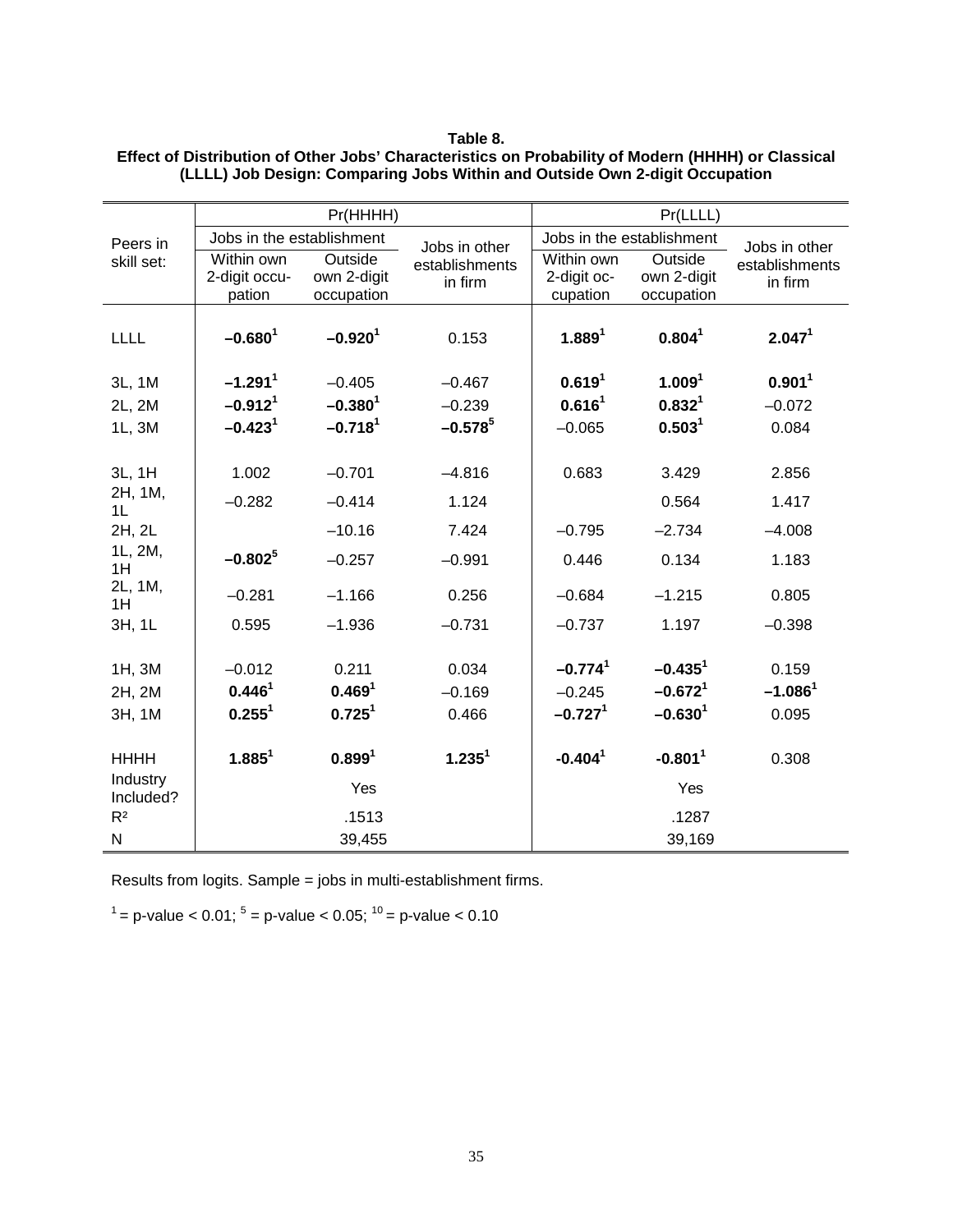| Table 9.                                                              |
|-----------------------------------------------------------------------|
| Clustering of HHHH and LLLL Job Design Outside Own 2-digit Occupation |

|                             |             | <b>HHHH</b>  |             |             | LLLL         |             |
|-----------------------------|-------------|--------------|-------------|-------------|--------------|-------------|
| Proportion of other         | All jobs in | All jobs in  | All other   | All jobs in | All jobs in  | All other   |
| jobs with same job          | economy,    | firm, not in | jobs in es- | economy,    | firm, not in | jobs in es- |
| characteristics mix         | not in firm | estab.       | tab.        | not in firm | estab.       | tab.        |
| All workers                 | .0618       | .1292        | .1604       | .0525       | .0684        | .0949       |
| Public Admin.               | .0619       | .0814        | .1052       | .0542       | .0471        | .2827       |
| <b>Executives</b>           | .0582       | .1322        | .1725       | .0522       | .0525        | .0853       |
| Mgmt-Related                | .0622       | .2091        | .2578       | .0511       | .0685        | .0957       |
| Engineers                   | .0611       | .1718        | .2287       | .0533       | .0609        | .0934       |
| Math/CS                     | .0618       | .3629        | .4076       | .0531       | .0617        | .1037       |
| <b>Natural Science</b>      | .0620       | .1568        | .2044       | .0538       | .0622        | .1010       |
| <b>Health Diagnostic</b>    | .0627       | .0789        | .1000       | .0540       | .0643        | .0645       |
| <b>Health Treatment</b>     | .0645       | .0705        | .0527       | .0551       | .0620        | .0937       |
| <b>University Professor</b> | .0615       | .0815        | .1025       | .0540       | .0742        | .0676       |
| <b>Teachers</b>             | .0645       | .0330        | .1184       | .0535       | .0358        | .1806       |
| Lawyer/Judge                | .0624       | .0658        | .1538       | .0538       | .0502        | .0948       |
| <b>Other Professional</b>   | .0626       | .1238        | .1821       | .0526       | .0839        | .1014       |
| <b>Health Technology</b>    | .0628       | .0921        | .0900       | .0542       | .0447        | .0705       |
| Engineering Tech.           | .0629       | .1888        | .2411       | .0538       | .0411        | .0819       |
| Other Technology            | .0622       | .1847        | .1712       | .0534       | .0770        | .0768       |
| Sales Manager               | .0620       | .0447        | .0295       |             |              |             |
| Finance/Bus, Sales          | .0619       | .0323        | .0560       | .0544       | .0928        | .1286       |
| Service Sales               | .0617       | .3464        | .3471       | .0535       | .0230        | .0133       |
| <b>Retail Sales</b>         | .0647       | .0815        | .1174       | .0563       | .1347        | .1667       |
| <b>Other Sales</b>          | .0626       | .0289        | .0917       | .0540       | .1036        | .0903       |
| Admin. Supervisor           | .0628       | .1375        | .1705       | .0546       | .0039        | $\pmb{0}$   |
| <b>Computer Operator</b>    |             |              |             | .0541       | .0583        | .0632       |
| Secretary                   | .0621       | .1011        | .1517       | .0545       | .1561        | .1967       |
| Records                     | .0630       | .1128        | .1102       | .0542       | .1111        | .1198       |
| <b>Mail Distribution</b>    | .0625       | .0243        | .0863       |             |              |             |
| Other Admin.                | .0640       | .1354        | .1675       | .0497       | .0742        | .0986       |
| <b>Protective Services</b>  | .0625       | .1066        | .1255       | .0546       | .0763        | .0688       |
| <b>Food Services</b>        | .0638       | .0540        | .0703       | .0566       | .0183        | $\pmb{0}$   |
| <b>Health Services</b>      | .0632       | .1454        | .1444       | .0556       | 0            | 0           |
| <b>Building Services</b>    | .0613       | .0837        | .0948       | .0559       | 0067         | .0417       |
| <b>Personal Services</b>    | .0612       | .0819        | .0588       | .0551       | .0258        | .025        |
| Mechanic                    | .0648       | .1907        | .1667       | .0535       | .0586        | .0759       |
| Construction                | .0636       | .1199        | .1972       | .0541       | .0340        | .0226       |
| <b>Other Precision</b>      | .0638       | .1166        | .2046       | .0535       | .0731        | .0879       |
| Machine Operator            | .0622       | .1166        | .1810       | .0533       | .0310        | .0775       |
| Assembler                   | .0615       | .0913        | .1267       | .0546       | .0471        | .1162       |
| Vehicle Operator            | .0629       | .1348        | .1152       | .0544       | .1163        | .0526       |
| <b>Other Transportation</b> | .0629       | .0825        | .1821       | .0543       | .0472        | .1688       |
| <b>Construction Laborer</b> | .0623       | .0890        | .0434       |             |              |             |
| Handlers                    | .0613       | .0689        | .0746       |             |              |             |
| Other Laborer               | .0622       | .0768        | .1424       |             |              |             |
| Farm Laborer                | .0623       | .1095        | .0366       | .0541       | .3333        | 0           |
| Forestry/Fishing            |             |              |             | .0540       | .625         | $\pmb{0}$   |

Sample = all jobs, by 2-digit occupation.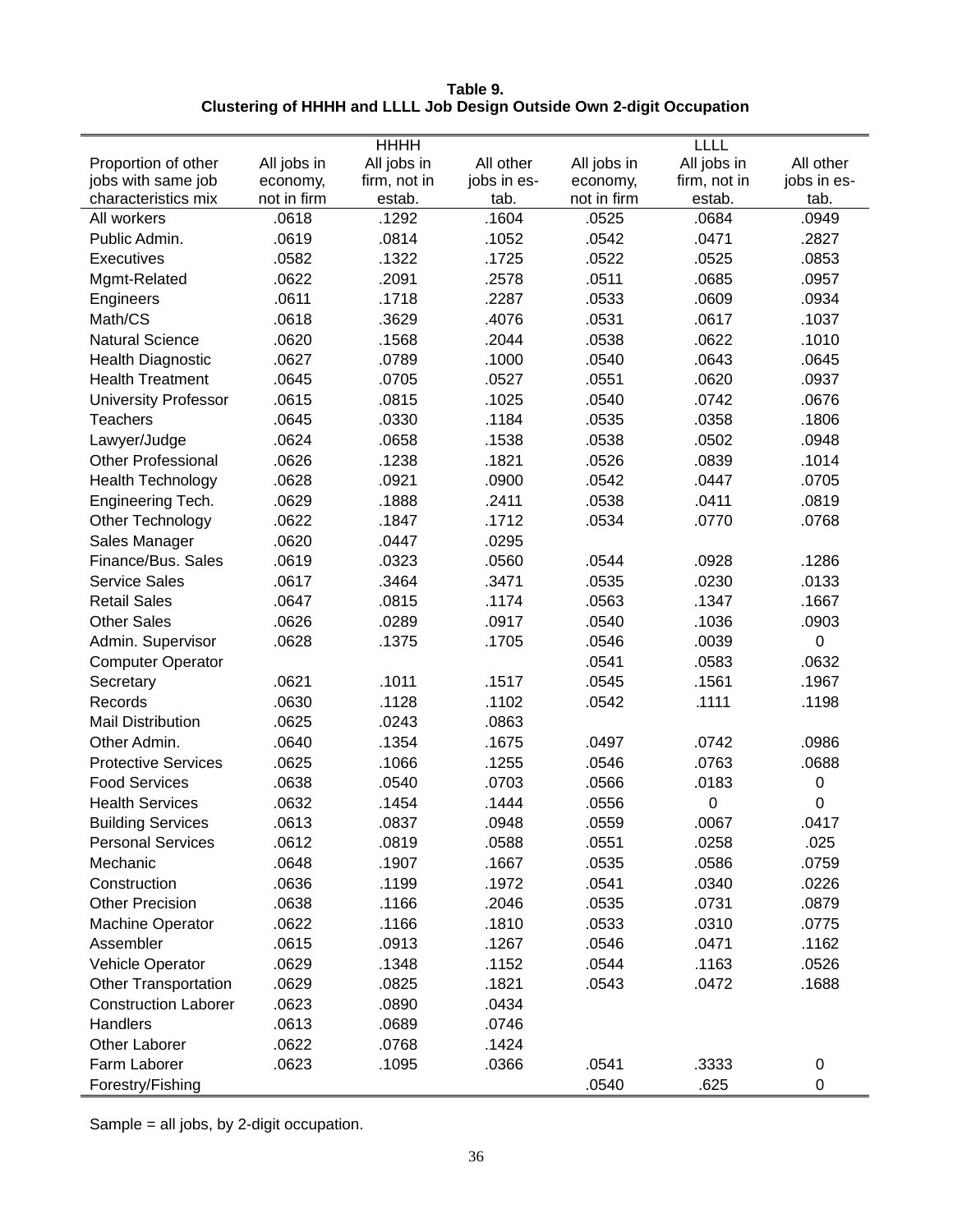|                  |                   | Controlling for Industry |                    |                      |                   | <b>Controlling for Occupation</b> |                   |                      |
|------------------|-------------------|--------------------------|--------------------|----------------------|-------------------|-----------------------------------|-------------------|----------------------|
|                  |                   | Guidelines Supervision   | <b>Skills</b>      | Interde-<br>pendence | Guidelines        | Supervision                       | <b>Skills</b>     | Interde-<br>pendence |
| a. Full Sample   |                   |                          |                    |                      |                   |                                   |                   |                      |
| Multitasking     | 2.264<br>(0.4899) | 2.168<br>(0.5068)        | 0.9600<br>(0.4450) | 2.230<br>(.4956)     | 2.093<br>(0.5514) | 1.979<br>(0.5566)                 | 1.530<br>(0.5387) | 2.177<br>(.4795)     |
| Guidelines       |                   | 2.168<br>(0.5068)        | 0.8450<br>(0.4235) | 2.229<br>(.5410)     |                   | 2.024<br>(0.5498)                 | 1.533<br>(0.538)  | 2.189<br>(.5290)     |
| Supervision      |                   |                          | 0.9138<br>(0.4367) | 1.896<br>(.4589)     |                   |                                   | 1.335<br>(0.5106) | 1.853<br>(.4411)     |
| <b>Skills</b>    |                   |                          |                    | 1.657<br>(.3350)     |                   |                                   |                   | 1.620<br>(.5656)     |
| b. Non-Managers  |                   |                          |                    |                      |                   |                                   |                   |                      |
| Multitasking     | 2.264<br>(.4702)  | 2.171<br>(.4879)         | 1.012<br>(.4387)   | 2.081<br>(.4741)     | 2.111<br>(.5322)  | 1.998<br>(.5408)                  | 1.497<br>(.5230)  | 1.916<br>(.5263)     |
| Guidelines       |                   | 2.146<br>(.4875)         | .9080<br>(.4298)   | 2.063<br>(.5200)     |                   | 1.999<br>(.5285)                  | 1.672<br>(.5491)  | 1.926<br>(.5519)     |
| Supervision      |                   |                          | .9534<br>(.4308)   | 1.950<br>(.4666)     |                   |                                   | 1.403<br>(.5033)  | 1.775<br>(.5163)     |
| <b>Skills</b>    |                   |                          |                    | 1.695<br>(.3367)     |                   |                                   |                   | 1.679<br>(.5509)     |
| c. Managers Only |                   |                          |                    |                      |                   |                                   |                   |                      |
| Multitasking     | 2.186<br>(.4456)  | 2.226<br>(.4553)         | 1.883<br>(.4210)   | 2.234<br>(.4969)     | 2.172<br>(.4305)  | 2.154<br>(.4301)                  | 1.856<br>(.4073)  | 2.179<br>(.4809)     |
| Guidelines       |                   | 2.362<br>(.4725)         | 1.504<br>(.3467)   | 2.229<br>(.5411)     |                   | 2.310<br>(.4541)                  | 1.489<br>(.3334)  | 2.189<br>(.5292)     |
| Supervision      |                   |                          | 1.552<br>(.3770)   | 1.896<br>(.4591)     |                   |                                   | 1.514<br>(.3564)  | 1.854<br>(.4413)     |
| <b>Skills</b>    |                   |                          |                    | 1.655<br>(.4128)     |                   |                                   |                   | 1.628<br>(.3874)     |

**Table A1. Relationships Between Pairs of Job Design Attributes Controlling for Industry or Occupation**

Relationships between factors are coefficients from fixed-effect ordered probits; each cell represents a separate probit. Rows are dependent variables; columns are independent variables. Pseudo-R²'s are in parentheses. The 1990 U.S. Census 3-digit industry and occupation codes were used to define the industry and occupation controls.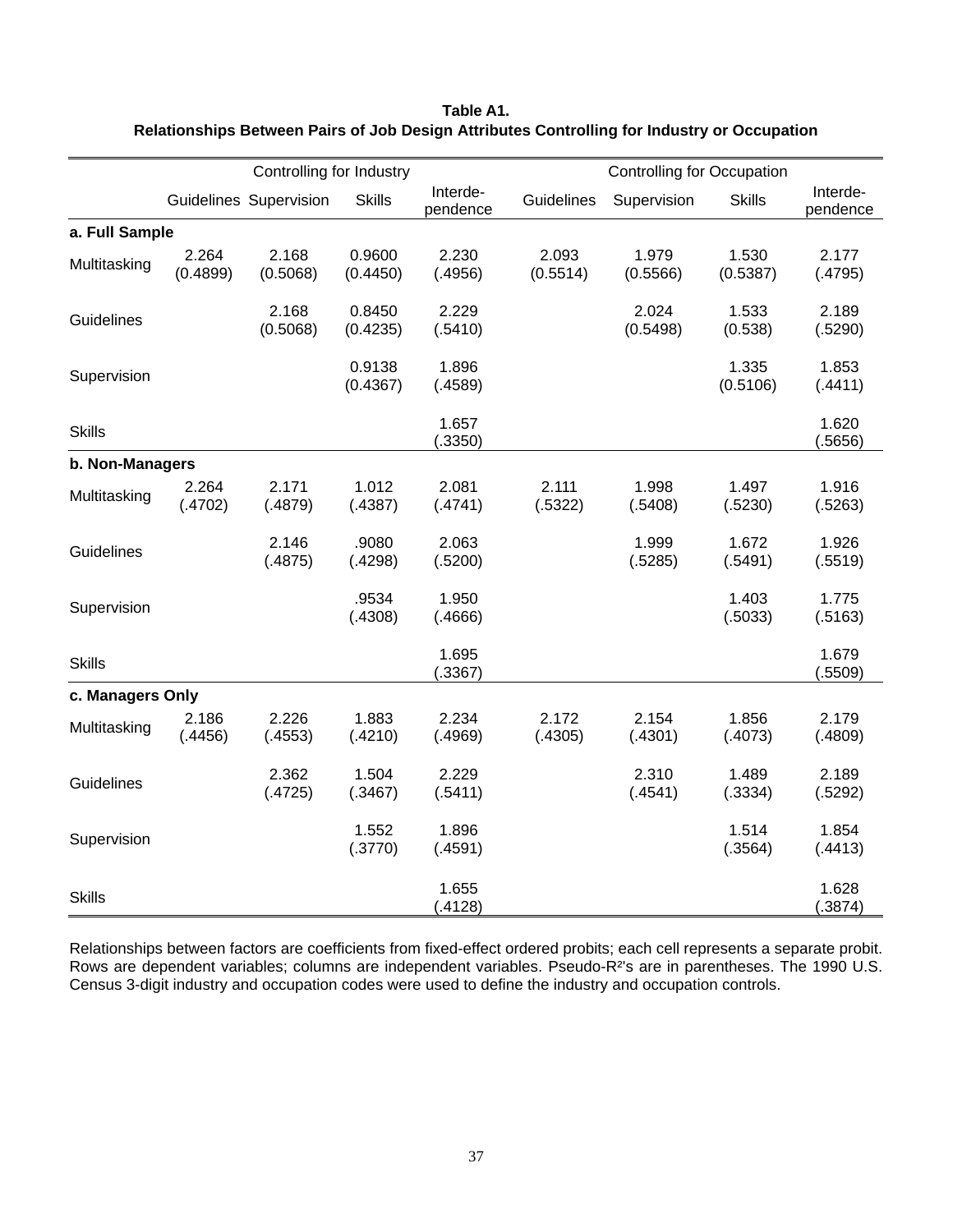| Pr(LLLL)                              |                    |                    | Pr(LLLL)           |                          | Pr(HHHH)               |                         | Pr(HHHH)               |                |
|---------------------------------------|--------------------|--------------------|--------------------|--------------------------|------------------------|-------------------------|------------------------|----------------|
| Industry controls                     |                    | <b>No</b>          |                    | Yes                      |                        | <b>No</b>               |                        | Yes            |
| % other jobs with:                    | Estab.             | Firm               | Estab.             | Firm                     | Estab.                 | Firm                    | Estab.                 | Firm           |
| LLLL                                  | $2.930^{1}$        | $3.034^{1}$        | $2.039^{1}$        | $1.982^{1}$              | $-0.7171$ <sup>1</sup> | .3645                   | $-0.8802^{1}$          | .2058          |
|                                       |                    |                    |                    |                          |                        |                         |                        |                |
| <b>MLLL</b>                           | 1.074 <sup>1</sup> | 1.625 <sup>1</sup> | .9392 <sup>1</sup> | 1.254 <sup>1</sup>       | $-0.7024$ <sup>5</sup> | $-1.345$ <sup>1</sup>   | $-0.8194^{5}$          | $-1.2235$      |
| <b>LMLL</b>                           | 1.844 <sup>1</sup> | .2090              | 1.738 <sup>1</sup> | $-0.1919$                | $-0.2427$              | $-0.9928$ <sup>10</sup> | $-0.4628$              | $-1.153^{10}$  |
| <b>LLML</b>                           | $.9338^{10}$       | .1835              | 1.234 <sup>1</sup> | .5774                    | $-1.234^{10}$          | $-0.1717$               | $-0.9048$              | .0405          |
| <b>LLLM</b>                           | $.9570^{10}$       | 1.160              | $1.169^{5}$        | 2.239 <sup>1</sup>       | .4330                  | .6796                   | .2028                  | .6820          |
| <b>LLMM</b>                           | 1.122 <sup>1</sup> | .3567              | 1.133 <sup>1</sup> | $-0.0145$                | $-1.024$ <sup>1</sup>  | $-1.0031$               | $-0.8834^1$            | $-0.7334^{10}$ |
| <b>LMLM</b>                           | .9415              | 1.622              | .7171              | 1.029                    | $-1.824$ <sup>10</sup> | .5012                   | $-2.455$ <sup>5</sup>  | $-0.1444$      |
| <b>LMML</b>                           | 2.303 <sup>1</sup> | $-1.604$           | 2.426 <sup>1</sup> | $-1.600$                 | $-1.629$ <sup>10</sup> | $-0.2104$               | $-1.948$ <sup>10</sup> | $-1.410$       |
| <b>MLLM</b>                           | $.7638^{10}$       | $-0.6311$          | $.8967^5$          | $-0.7383$                | $-0.6879$              | .4281                   | $-0.4200$              | $.8707^{10}$   |
| <b>MLML</b>                           | .3937              | .9660              | .6890              | 1.262                    | $-1.576^{5}$           | $-1.614^{10}$           | $-1.537^{5}$           | $-0.7724$      |
| <b>MMLL</b>                           | 1.591 <sup>1</sup> | $-0.1566$          | 1.351 <sup>1</sup> | $-0.2677$                | .4982                  | .1221                   | .1671                  | $-0.4334$      |
|                                       |                    |                    |                    |                          |                        |                         |                        |                |
| <b>LMMM</b>                           | .7535 <sup>1</sup> | .6972 <sup>5</sup> | .7321 <sup>5</sup> | .4653                    | $-0.3561$              | $-1.1061$               | $-0.2394$              | $-0.8151^{10}$ |
| <b>MLMM</b>                           | .6803 <sup>1</sup> | $-0.7866^5$        | .6667 <sup>1</sup> | $-0.7356^{5}$            | $-0.9819$ <sup>1</sup> | $-1.174$ <sup>1</sup>   | $-0.7175$ <sup>1</sup> | $-0.5592^{10}$ |
| <b>MMLM</b>                           | .3717              | .7183              | .2871              | .2194                    | $-0.3650$              | $-0.8727$               | $-0.4987$              | $-1.393^{5}$   |
| <b>MMML</b>                           | .0673              | $1.344^{5}$        | .2761              | .6067                    | $-1.6101$              | .4538                   | $-1.9781$              | .6151          |
|                                       |                    |                    |                    |                          |                        |                         |                        |                |
| LLLH                                  | 4.776              | $-110.3$           | $-0.9032$          | $-150.8$                 | 1.185                  | 2.907                   | 1.769                  | .1019          |
| <b>LLHL</b>                           | 3.561              | 6.108              | 2.391              | 1.221                    |                        | $-4.927$                |                        | $-46.84$       |
| <b>LHLL</b>                           | 1.657              | 4.927              | 1.529              | 5.169                    | $-0.8927$              | $-0.6115$               | $-1.127$               | $-1.811$       |
| <b>HLLL</b>                           |                    |                    |                    |                          |                        |                         |                        |                |
|                                       |                    |                    |                    |                          |                        |                         |                        |                |
| <b>LLHH</b>                           | $-0.6134$          | 6.032              | $-4.319$           | 2.270                    | $-7.676$               | 7.197                   | $-8.787$               | 8.989          |
| LHHL, HLLH, HLHL have no observations |                    |                    |                    |                          |                        |                         |                        |                |
| <b>HHLL</b>                           |                    |                    |                    |                          |                        | $-38.19$                |                        | $-51.80$       |
| <b>LHHH</b>                           | $-0.3998$          | $-17.99$           | $-0.1042$          | $-18.45$                 | $-5.380$               | $-15.898$               | $-5.326$               | $-17.13$       |
| <b>HLHH</b>                           | 2.028              | 1.647              | 2.523              | 2.622                    | .1989                  | $-1.965$                | 2.308                  | 2.711          |
| <b>HHLH</b>                           | $-1.508$           | 11.60              | $-1.463$           | $18.17^{10}$             | $-3.642$               | 2.226                   | $-5.912$               | .3935          |
| <b>HHHL</b>                           | .6190              | $-5.713$           | $-0.4054$          | $-19.07$                 | $-0.3951$              | 16.01                   |                        | 12.89          |
|                                       |                    |                    |                    |                          |                        |                         |                        |                |
| <b>HMLL</b>                           | 7.553              | $-20.25$           | 9.296              | $-13.67$                 | $-7.700$               | .0131                   | $-8.809$               | $-0.7919$      |
| <b>HLLM</b>                           | $-3.164$           |                    | $-9.150$           |                          | 1.100                  |                         | 2.320                  |                |
| <b>HLML</b>                           |                    | 16.31              |                    | 17.72                    | 1.672                  | 4.573                   | .0613                  | 1.326          |
| <b>LLMH</b>                           | $-1.218$           | 1.124              | $-1.668$           | 1.138                    | 1.610                  | .4258                   | $-1.272$               | $-2.921$       |
| <b>LLHM</b>                           | $-2.698$           | $-6.065$           | $-2.379$           | $-4.521$                 | $6.582^{1}$            | 5.145                   | $5.594^{5}$            | 1.868          |
| <b>LMLH</b>                           |                    |                    |                    |                          |                        |                         |                        |                |
| <b>LMHL</b>                           | $-6.866$           | 7.909              | $-8.165$           | 3.076                    | $-0.5411$              | $-0.6187$               | $-1.655$               | $-1.677$       |
| <b>LHLM</b>                           | $-1.098$           | $-7.354$           | $-1.007$           | $-10.33$                 | $-5.564$               | $-1.287$                | $-8.235$               | $-4.626$       |
| LHML                                  | .2737              | $-1.477$           | 1.737              | $-0.4743$                | 1.080                  | $-2.689$                | .2264                  | $-4.215$       |
| <b>MLLH</b>                           |                    |                    |                    |                          |                        | 3.936                   |                        | 3.187          |
| <b>MLHL</b>                           |                    | $-17.15$           |                    | $-7.612$                 | $-10.22$               | 1.975                   | $-11.02$               | 4.926          |
| <b>MHLL</b>                           | .4121              | $-0.3604$          | .3802              | .8369                    | $-0.5419$              | $2.338^{5}$             | $-1.262$               | 1.602          |
|                                       |                    |                    |                    | (continued on next page) |                        |                         |                        |                |

**Table A2. Effect of Distribution of Other Jobs' Characteristics on Probability of HHHH or LLLL Job Design**